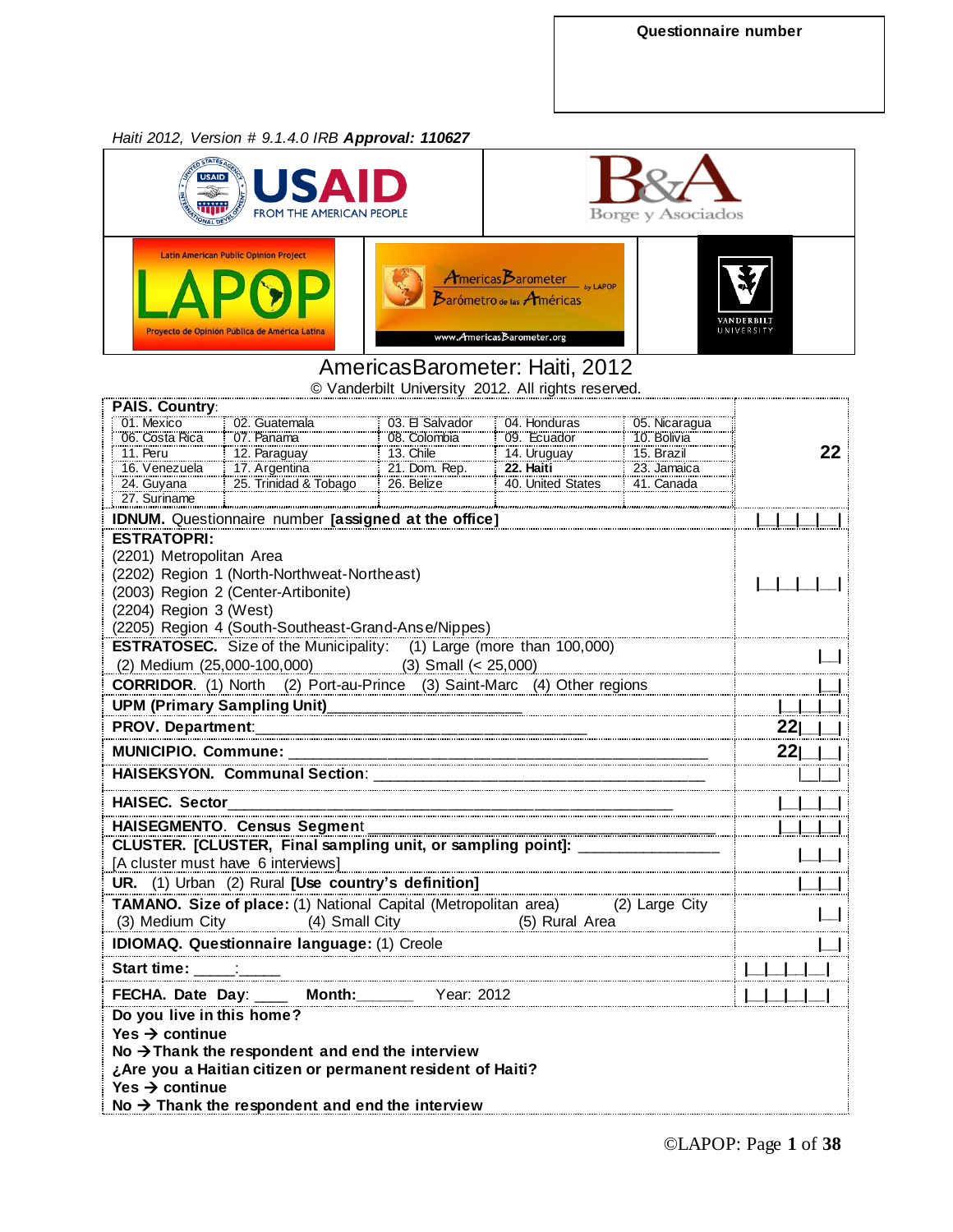| Are you at least 18 years old?<br>Yes $\rightarrow$ continue<br>No $\rightarrow$ Thank the respondent and end the interview |                            |    |                                                                                            |                            |
|-----------------------------------------------------------------------------------------------------------------------------|----------------------------|----|--------------------------------------------------------------------------------------------|----------------------------|
| NOTE: IT IS COMPULSORY TO READ THE STATEMENT OF INFORMED CONSENT                                                            |                            |    |                                                                                            |                            |
| BEFORE STARTING THE INTERVIEW.                                                                                              |                            |    |                                                                                            |                            |
| Q1. [Note down; do not ask] Sex:                                                                                            | $(1)$ Male                 |    | (2) Female                                                                                 |                            |
|                                                                                                                             |                            |    |                                                                                            |                            |
|                                                                                                                             |                            |    | LS3. To begin, in general how satisfied are you with your life? Would you say that you are |                            |
| [Read options]?<br>(1) Very satisfied                                                                                       | (2) Somewhat satisfied     |    | (3) Somewhat dissatisfied                                                                  |                            |
| (4) Very dissatisfied                                                                                                       | (88) Doesn't know          |    | (98) Doesn't Answer                                                                        |                            |
|                                                                                                                             |                            |    |                                                                                            |                            |
|                                                                                                                             | <b>EVEN QUESTIONNAIRES</b> |    |                                                                                            |                            |
|                                                                                                                             |                            |    | [THE FOLLOWING QUESTIONSHOULD BE ASKED ONLY OF INTERVIEWEES WHOSE                          |                            |
|                                                                                                                             |                            |    | QUESTIONNAIRE NUMBER ENDS WITH AN EVEN NUMBER ("0" "2" "4" "6" OR "8")]                    |                            |
|                                                                                                                             |                            |    | A4. In your opinion, what is the most serious problem faced by the country? [DO NOT READ   |                            |
| THE RESPONSE OPTIONS; ONLY A SINGLE OPTION]                                                                                 |                            |    |                                                                                            |                            |
| Water, lack of                                                                                                              |                            | 19 | Impunity                                                                                   | 61                         |
| Roads in poor condition                                                                                                     |                            | 18 | Inflation, high prices                                                                     | $\overline{0}\overline{2}$ |
| Armed conflict                                                                                                              |                            | 30 | <b>Politicians</b>                                                                         | 59                         |
| Corruption                                                                                                                  |                            | 13 | Bad government                                                                             | 15                         |
| Credit, lack of                                                                                                             |                            | 09 | Environment                                                                                | 10                         |
| $\overline{\mathsf{Crime}}$                                                                                                 |                            | 05 | Migration                                                                                  | 16                         |
| Human rights, violations of                                                                                                 |                            | 56 | Drug trafficking                                                                           | 12                         |
| Unemployment                                                                                                                |                            | 03 | Gangs                                                                                      | 14                         |
| Inequality                                                                                                                  |                            | 58 | Poverty                                                                                    | 04                         |
| <b>Malnutrition</b>                                                                                                         |                            | 23 | Popular protests (strikes, road                                                            | 06                         |
|                                                                                                                             |                            |    | blockages, work stoppages, etc.)                                                           |                            |
| Forced displacement of persons                                                                                              |                            | 32 | Health services, lack of                                                                   | 22                         |
| <b>External debt</b>                                                                                                        |                            | 26 | Kidnappings                                                                                | 31                         |
| <b>Discrimination</b>                                                                                                       |                            | 25 | Security (lack of)                                                                         | $\overline{27}$            |
| Drug addiction                                                                                                              |                            | 11 | Terrorism                                                                                  | 33                         |
| Economy, problems with, crisis of                                                                                           |                            | U1 | Land to farm, lack of                                                                      | U7                         |
| Education, lack of, poor quality                                                                                            |                            | 21 | Transportation, problems of                                                                | 60                         |
| Electricity, lack of                                                                                                        |                            | 24 | Violence                                                                                   | $\overline{57}$            |
| Population explosion                                                                                                        |                            | 20 | Housing                                                                                    | 55                         |
| War against terrorism                                                                                                       |                            | 17 | Taking care of the people hurt by the<br>earthquake                                        | $\overline{63}$            |
| Rebuilding the country after the earthquake                                                                                 |                            | 62 | Other                                                                                      | $\overline{70}$            |
| Doesn't know                                                                                                                |                            | 88 | Doesn't answer                                                                             | 98                         |
| N/A                                                                                                                         |                            | 99 |                                                                                            |                            |

|                 |                                                         | <b>SOCT1.</b> How would you describe the country's economic situation? Would you say that it is |           |  |
|-----------------|---------------------------------------------------------|-------------------------------------------------------------------------------------------------|-----------|--|
|                 | very good, good, neither good nor bad, bad or very bad? |                                                                                                 |           |  |
| : (1) Very good | $(2)$ Good                                              | (3) Neither good nor bad (fair)                                                                 | $(4)$ Bad |  |
| (5) Very bad    | (88) Doesn't know                                       | (98) Doesn't Answer                                                                             |           |  |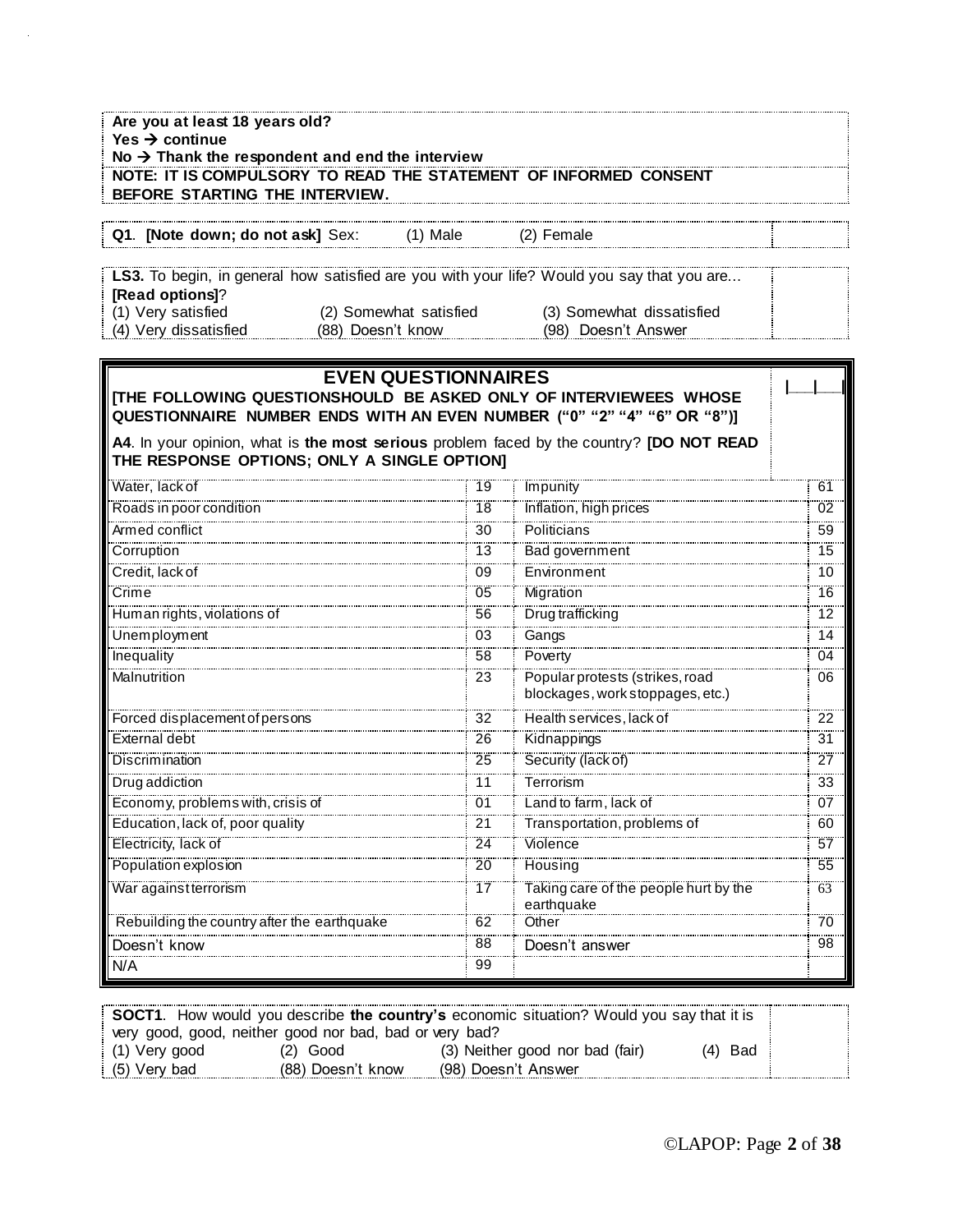| <b>SOCT2.</b> Do you think that the country's current economic situation is better than, the same<br>as or worse than it was 12 months ago?<br>(98) Doesn't Answer<br>(2) Same<br>(88) Doesn't know<br>(1) Better<br>(3) Worse                                                                  |  |
|-------------------------------------------------------------------------------------------------------------------------------------------------------------------------------------------------------------------------------------------------------------------------------------------------|--|
| <b>IDIO1.</b> How would you describe your overall economic situation? Would you say that it is very<br>good, good, neither good nor bad, bad or very bad?<br>(1) Very good<br>(3) Neither good nor bad (fair)<br>$(2)$ Good<br>(4) Bad<br>(5) Very bad<br>(88) Doesn't know (98) Doesn't Answer |  |
| <b>IDIO2.</b> Do you think that your economic situation is better than, the same as, or worse than it<br>was 12 months ago?<br>(88) Doesn't know<br>(1) Better<br>$(2)$ Same<br>(98) Doesn't Answer<br>(3) Worse                                                                                |  |

Now, moving on to a different subject, sometimes people and communities have problems that they cannot solve by themselves, and so in order to solve them they request help from a government official or agency.

| In order to solve your problems have you ever                | <b>Yes</b> | Nο | DK | DA |  |
|--------------------------------------------------------------|------------|----|----|----|--|
| requested help or cooperation from? [Read the                |            |    |    |    |  |
| options and mark the response]                               |            |    |    |    |  |
| <b>CP2.</b> A Deputy or Senator                              |            |    | 88 | 98 |  |
| <b>CP4A.</b> A local public official or local government for |            |    | 88 | 98 |  |
| example, a mayor, municipal council, or councilman           |            |    |    |    |  |
| CP4. Any ministry or minister, state agency or public        |            |    | 88 | 98 |  |
| agency or institution                                        |            |    |    |    |  |

| Now let's talk about your local municipality                                                  |  |
|-----------------------------------------------------------------------------------------------|--|
| NP1. Have you attended a town meeting, city council meeting or other meeting in the past 12   |  |
| months?                                                                                       |  |
| (1) Yes<br>(2) No (88) Doesn't know (98) Doesn't answer                                       |  |
| NP2. Have you sought assistance from or presented a request to any office, official or        |  |
| councilperson of the municipality within the past 12 months?                                  |  |
| (1) Yes [Continue] (2) No [Go to SGL1] (88) Doesn't know [Go to SGL1]                         |  |
| (98) Doesn't answer [Go to SGL1]                                                              |  |
| <b>MUNI10.</b> Did they resolve your issue or request?                                        |  |
| (1) Yes                       (0) No             (88) DK   (98) DA           (99) N/A         |  |
| <b>SGL1.</b> Would you say that the services the municipality is providing to the people are? |  |
| <b>[Read options]</b> (1) Very good (2) Good (3) Neither good nor bad (fair) (4) Bad          |  |
| (5) Very bad (88) Doesn't know<br>(98) Doesn't answer                                         |  |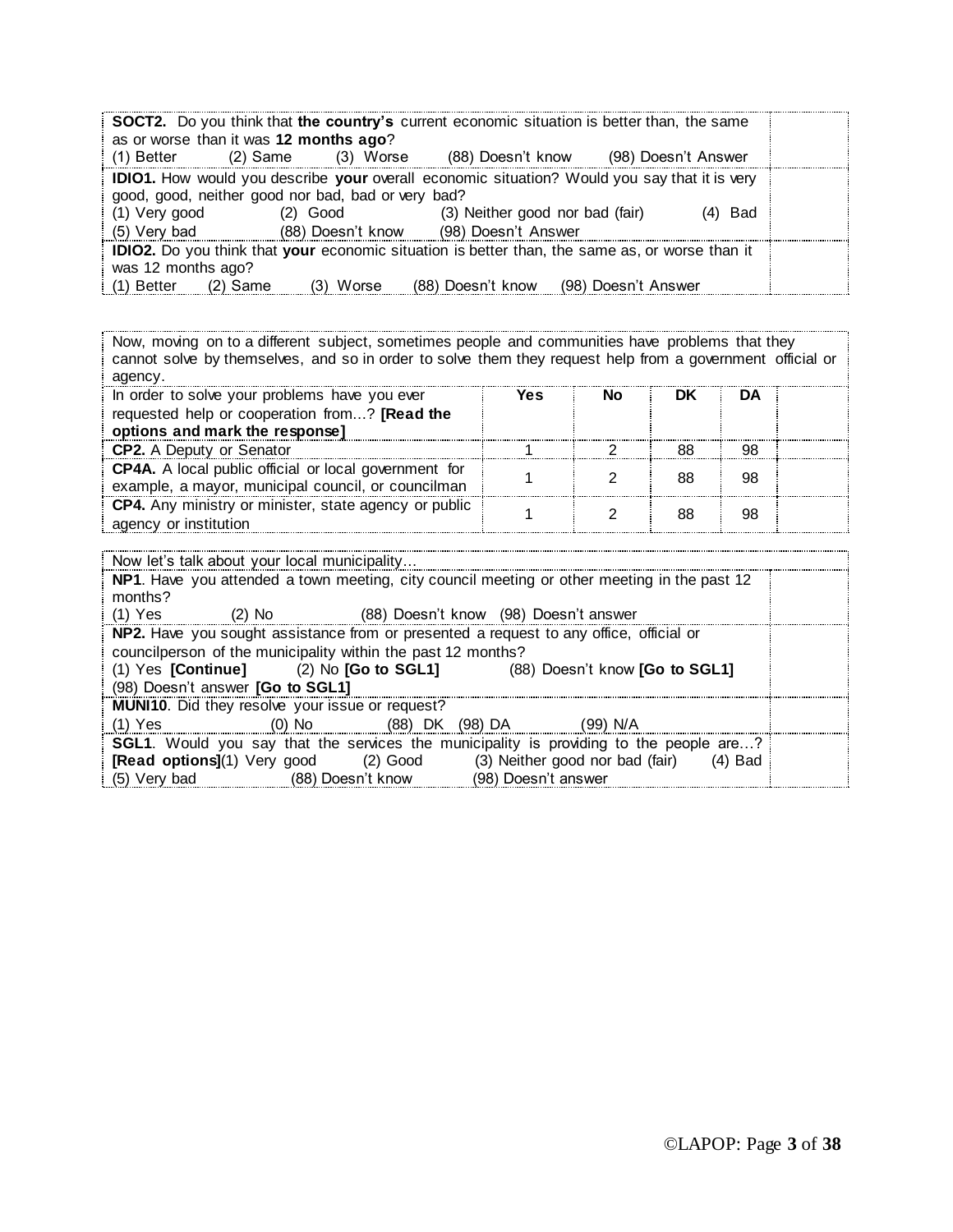| In your opinion, what is the most serious problem faced by this municipality? [Do not read, accept only<br>a single response, match to one of the codes below]                                                                                                                                                                                                                                                                                                                                                                                                      |               |  |  |  |  |
|---------------------------------------------------------------------------------------------------------------------------------------------------------------------------------------------------------------------------------------------------------------------------------------------------------------------------------------------------------------------------------------------------------------------------------------------------------------------------------------------------------------------------------------------------------------------|---------------|--|--|--|--|
|                                                                                                                                                                                                                                                                                                                                                                                                                                                                                                                                                                     | <b>MUNI2A</b> |  |  |  |  |
| None [skip to MUNI5]                                                                                                                                                                                                                                                                                                                                                                                                                                                                                                                                                | 1             |  |  |  |  |
| Lack of water                                                                                                                                                                                                                                                                                                                                                                                                                                                                                                                                                       |               |  |  |  |  |
| Roads in poor condition                                                                                                                                                                                                                                                                                                                                                                                                                                                                                                                                             | 3             |  |  |  |  |
| Lack of security, delinquency [1993] [1994] [1995] [1995] [1995] [1996] [1995] [1996] [1996] [1996] [1996] [1                                                                                                                                                                                                                                                                                                                                                                                                                                                       | 4             |  |  |  |  |
| Lack of street cleanliness                                                                                                                                                                                                                                                                                                                                                                                                                                                                                                                                          | 5             |  |  |  |  |
| Lack of services                                                                                                                                                                                                                                                                                                                                                                                                                                                                                                                                                    | 6             |  |  |  |  |
| Economy                                                                                                                                                                                                                                                                                                                                                                                                                                                                                                                                                             | 7             |  |  |  |  |
|                                                                                                                                                                                                                                                                                                                                                                                                                                                                                                                                                                     | 8             |  |  |  |  |
| Bad government                                                                                                                                                                                                                                                                                                                                                                                                                                                                                                                                                      | 9             |  |  |  |  |
| Environment                                                                                                                                                                                                                                                                                                                                                                                                                                                                                                                                                         | 10            |  |  |  |  |
| Corruption                                                                                                                                                                                                                                                                                                                                                                                                                                                                                                                                                          | 11            |  |  |  |  |
| Displaced people                                                                                                                                                                                                                                                                                                                                                                                                                                                                                                                                                    | 12            |  |  |  |  |
| Reconstruction                                                                                                                                                                                                                                                                                                                                                                                                                                                                                                                                                      | 13            |  |  |  |  |
| Housing                                                                                                                                                                                                                                                                                                                                                                                                                                                                                                                                                             | 14            |  |  |  |  |
| Poor quality education                                                                                                                                                                                                                                                                                                                                                                                                                                                                                                                                              | 16            |  |  |  |  |
| Other                                                                                                                                                                                                                                                                                                                                                                                                                                                                                                                                                               | 77            |  |  |  |  |
| Other                                                                                                                                                                                                                                                                                                                                                                                                                                                                                                                                                               |               |  |  |  |  |
| Other_                                                                                                                                                                                                                                                                                                                                                                                                                                                                                                                                                              |               |  |  |  |  |
| DK                                                                                                                                                                                                                                                                                                                                                                                                                                                                                                                                                                  | 88            |  |  |  |  |
| DR.                                                                                                                                                                                                                                                                                                                                                                                                                                                                                                                                                                 | 98            |  |  |  |  |
| MUNI3. How much has the Municipality done to solve this problem? [Read options]<br>(2) Something (3) A little (4) Not at all<br>$(1)$ A lot<br>(88) DK<br>$(99)$ N/A<br>(98) DA                                                                                                                                                                                                                                                                                                                                                                                     |               |  |  |  |  |
| MUNI5A. In your opinion, the majority of expenditures in this municipality are spent on? [Do not<br>read, accept only a single response]<br>(1) Street cleanliness<br>(2) Roads, football field, or public works<br>(3) Health,<br>(4) Education<br>(5) Corruption<br>(6) Salary<br>(7) Nothing<br>(8) Other (88) DK<br>$(98)$ DA<br>MUNI6. How much confidence do you have that the local/municipal government manages funds<br>well? [Read the options]<br>(3) A lot of confidence (2) Some confidence (1) Little confidence (0) None at all (88) DK<br>$(98)$ DA |               |  |  |  |  |
| MUNI7. In your opinion, the projects carried out by the municipality benefit or do not benefit people<br>like you and your family?<br>(1) Yes, they benefit<br>(0) No, they do not benefit<br>(88) DK (98) DA                                                                                                                                                                                                                                                                                                                                                       |               |  |  |  |  |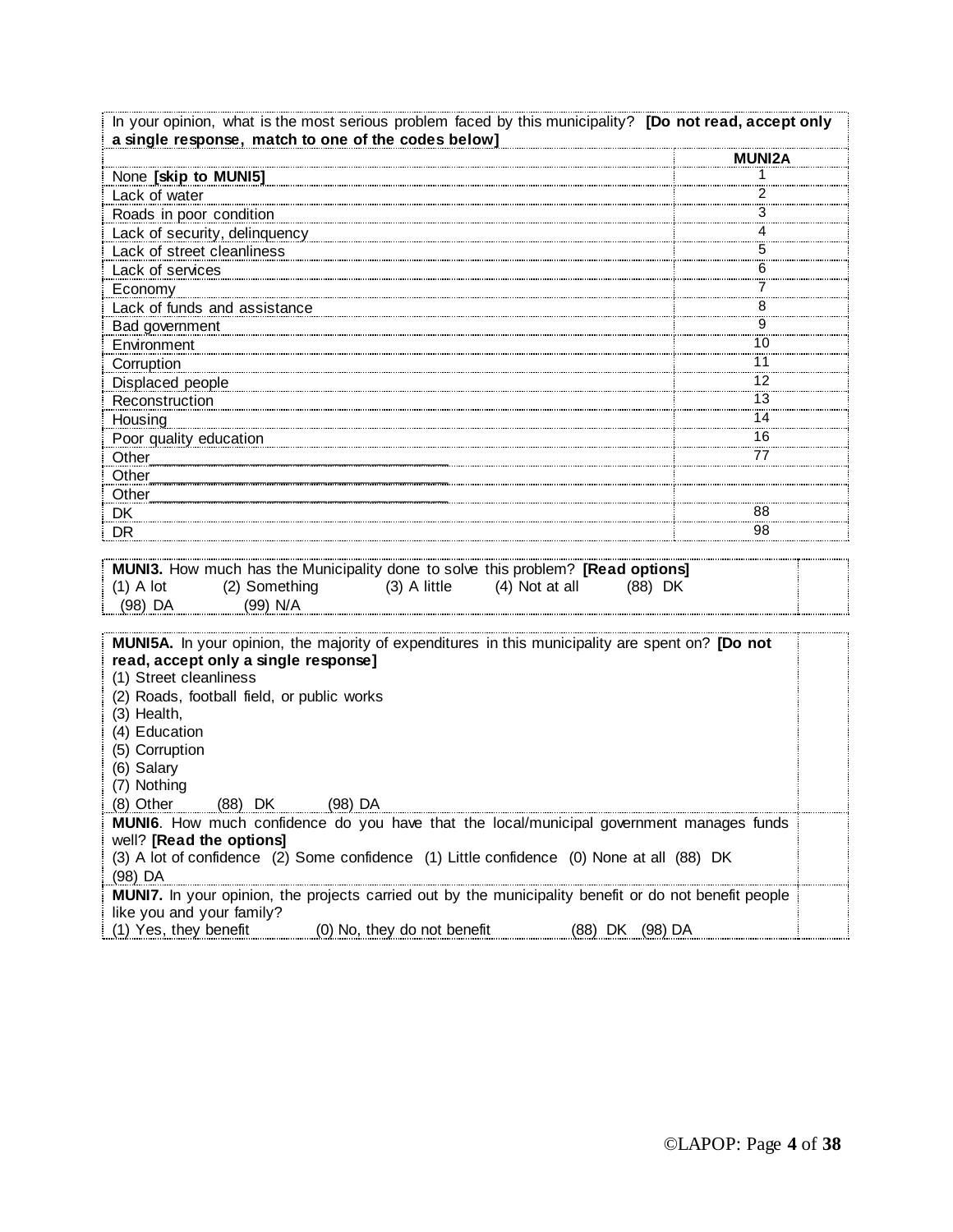Please tell me which should be the highest THREE priorities of the local government in improvement of your community.

|                                             | First answer<br><b>HAIMUNI8A</b> | <b>Second answer</b><br><b>HAIMUNI8B</b> | Third answer<br><b>HAIMUNI8C</b> |
|---------------------------------------------|----------------------------------|------------------------------------------|----------------------------------|
| <b>Building schools</b>                     |                                  |                                          |                                  |
| Neighborhood security                       |                                  |                                          |                                  |
| Creating jobs                               |                                  |                                          |                                  |
| Roads construction                          |                                  |                                          |                                  |
| Potable water                               |                                  |                                          |                                  |
| <b>Electricity</b> and                      |                                  |                                          |                                  |
| renewable energy                            |                                  |                                          |                                  |
| Health care                                 |                                  |                                          |                                  |
| Housing                                     |                                  |                                          |                                  |
| Environmental<br>Improvements               |                                  |                                          |                                  |
| Improving national<br>government's capacity | 13                               | 13                                       | 13                               |
| Improving local<br>government's capacity    |                                  |                                          |                                  |
| Other priorities                            |                                  |                                          |                                  |
| <b>DK</b>                                   | 88                               | 88                                       | 88                               |
| DR                                          | 98                               | 98                                       | 98                               |
| N/A                                         | 99                               | 99                                       | 99                               |

| In your opinion, who should have<br>the greatest responsibility for<br>solving the following problems in<br>vour community? | The<br>mayor | Your<br>deputy<br>senator | The national<br>government | Community<br>groups | DK | DR |  |
|-----------------------------------------------------------------------------------------------------------------------------|--------------|---------------------------|----------------------------|---------------------|----|----|--|
| <b>RCP1.</b> Repairing the roads                                                                                            |              |                           |                            |                     | 88 | 98 |  |
| <b>RCP2.</b> Controlling crime                                                                                              |              |                           |                            |                     |    | 98 |  |
| <b>RCP3A.</b> Improving Education                                                                                           |              |                           |                            |                     |    | 98 |  |
| <b>RCP4.</b> Solving local disputes                                                                                         |              |                           |                            |                     |    | 98 |  |

| Now let's talk about some services in Haiti                                                                                                                |                     |      |                                   |            |                    |    |    |  |
|------------------------------------------------------------------------------------------------------------------------------------------------------------|---------------------|------|-----------------------------------|------------|--------------------|----|----|--|
| In general, how would you rate the<br>quality of each of the following<br>services in Haiti? Very good, good,<br>neither good nor bad, bad or very<br>bad? | <b>Very</b><br>qood | Good | <b>Neither</b><br>good<br>nor bad | <b>Bad</b> | <b>Very</b><br>bad | DK | DA |  |
| HAIACS1. Transportation system.<br>Would you say that the service is<br>[Read options]                                                                     |                     | 2    | З                                 | 4          | 5                  | 88 | 98 |  |
| HAIACS2. Education system. Would<br>you say that the service is [Read<br>options]                                                                          |                     | 2    | 3                                 | 4          | 5                  | 88 | 98 |  |
| <b>HAIACS3.</b> Public health Care. Would<br>you say that the service is [Read<br>options]                                                                 |                     | 2    | 3                                 | 4          | 5                  | 88 | 98 |  |
| HAIACS4. Electricity. Would you say<br>that the service is [Read options]                                                                                  |                     | 2    | З                                 | 4          | 5                  | 88 | 98 |  |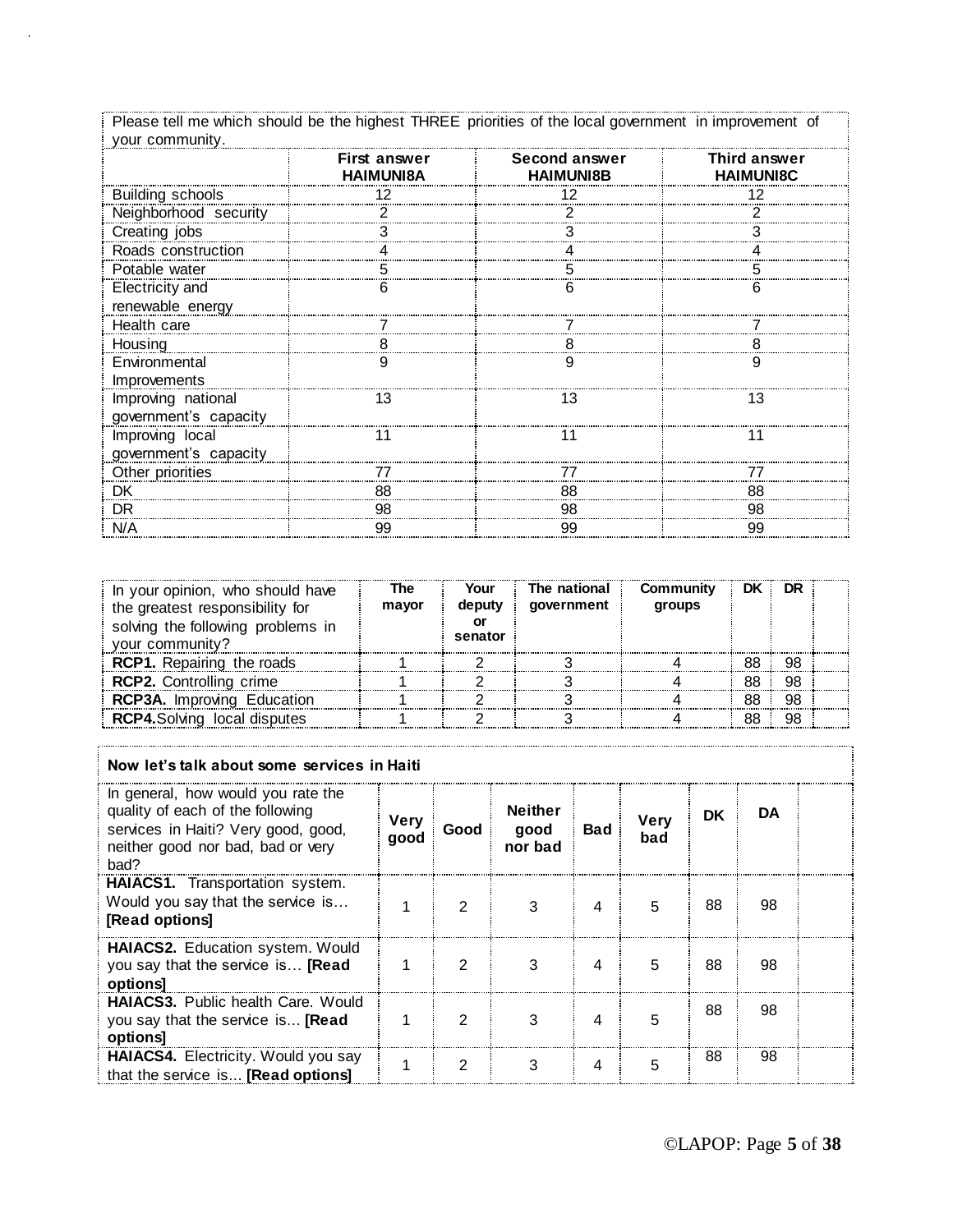| Now let's talk about some services in Haiti                                                                                                                |                     |      |                                   |            |             |    |    |  |
|------------------------------------------------------------------------------------------------------------------------------------------------------------|---------------------|------|-----------------------------------|------------|-------------|----|----|--|
| In general, how would you rate the<br>quality of each of the following<br>services in Haiti? Very good, good,<br>neither good nor bad, bad or very<br>bad? | <b>Very</b><br>aood | Good | <b>Neither</b><br>good<br>nor bad | <b>Bad</b> | verv<br>bad | DK | DA |  |
| <b>HAIACS5.</b> Drinkable water. Would<br>you say that the service is [Read<br>options]                                                                    |                     | ◠    |                                   |            |             | 88 | 98 |  |
| <b>HAIACS6.</b> Trash disposal. Would you<br>say that the service is [Read<br>options                                                                      |                     | ⌒    |                                   |            |             | 88 | 98 |  |

| In the last year, for each person or organization, please tell me whether the performance was            |  |  |  |  |  |  |  |
|----------------------------------------------------------------------------------------------------------|--|--|--|--|--|--|--|
| very good, good, neither good nor bad, bad, or very bad                                                  |  |  |  |  |  |  |  |
| HAIPERF1. National Government. How would you evaluate its performance in rebuilding                      |  |  |  |  |  |  |  |
| the country?                                                                                             |  |  |  |  |  |  |  |
| (1) Very good (2) Good (3) Neither good nor bad (4) Bad (5) Very bad                                     |  |  |  |  |  |  |  |
| (88) DK (98) DA                                                                                          |  |  |  |  |  |  |  |
| HAIPERF2. Foreign governments. How would you evaluate their performance in rebuilding                    |  |  |  |  |  |  |  |
| the country?                                                                                             |  |  |  |  |  |  |  |
| (1) Very good (2) Good (3) Neither good nor bad (4) Bad (5) Very bad                                     |  |  |  |  |  |  |  |
| (88) DK (98) DA                                                                                          |  |  |  |  |  |  |  |
| HAIPERF3. Local governments. How would you evaluate their performance in rebuilding                      |  |  |  |  |  |  |  |
| the country?                                                                                             |  |  |  |  |  |  |  |
| (1) Very good (2) Good (3) Neither good nor bad (4) Bad<br>(5) Very bad                                  |  |  |  |  |  |  |  |
| (88) DK (98) DA<br>HAIPERF4A. Local churches. How would you evaluate their performance in rebuilding the |  |  |  |  |  |  |  |
| country?                                                                                                 |  |  |  |  |  |  |  |
| (1) Very good (2) Good (3) Neither good nor bad (4) Bad (5) Very bad                                     |  |  |  |  |  |  |  |
| (88) DK (98) DA                                                                                          |  |  |  |  |  |  |  |
| <b>HAIPERF4B. Local NGOs.</b> How would you evaluate their performance in rebuilding the                 |  |  |  |  |  |  |  |
| country?                                                                                                 |  |  |  |  |  |  |  |
| (1) Very good (2) Good (3) Neither good nor bad (4) Bad (5) Very bad                                     |  |  |  |  |  |  |  |
| (88) DK (98) DA                                                                                          |  |  |  |  |  |  |  |
| <b>HAIPERF5.</b> Foreign NGOs. How would you evaluate their performance in rebuilding the                |  |  |  |  |  |  |  |
| country?                                                                                                 |  |  |  |  |  |  |  |
| (3) Neither good nor bad (4) Bad<br>$(1)$ Very good $(2)$ Good<br>(5) Very bad                           |  |  |  |  |  |  |  |
| (88) DK (98) DA                                                                                          |  |  |  |  |  |  |  |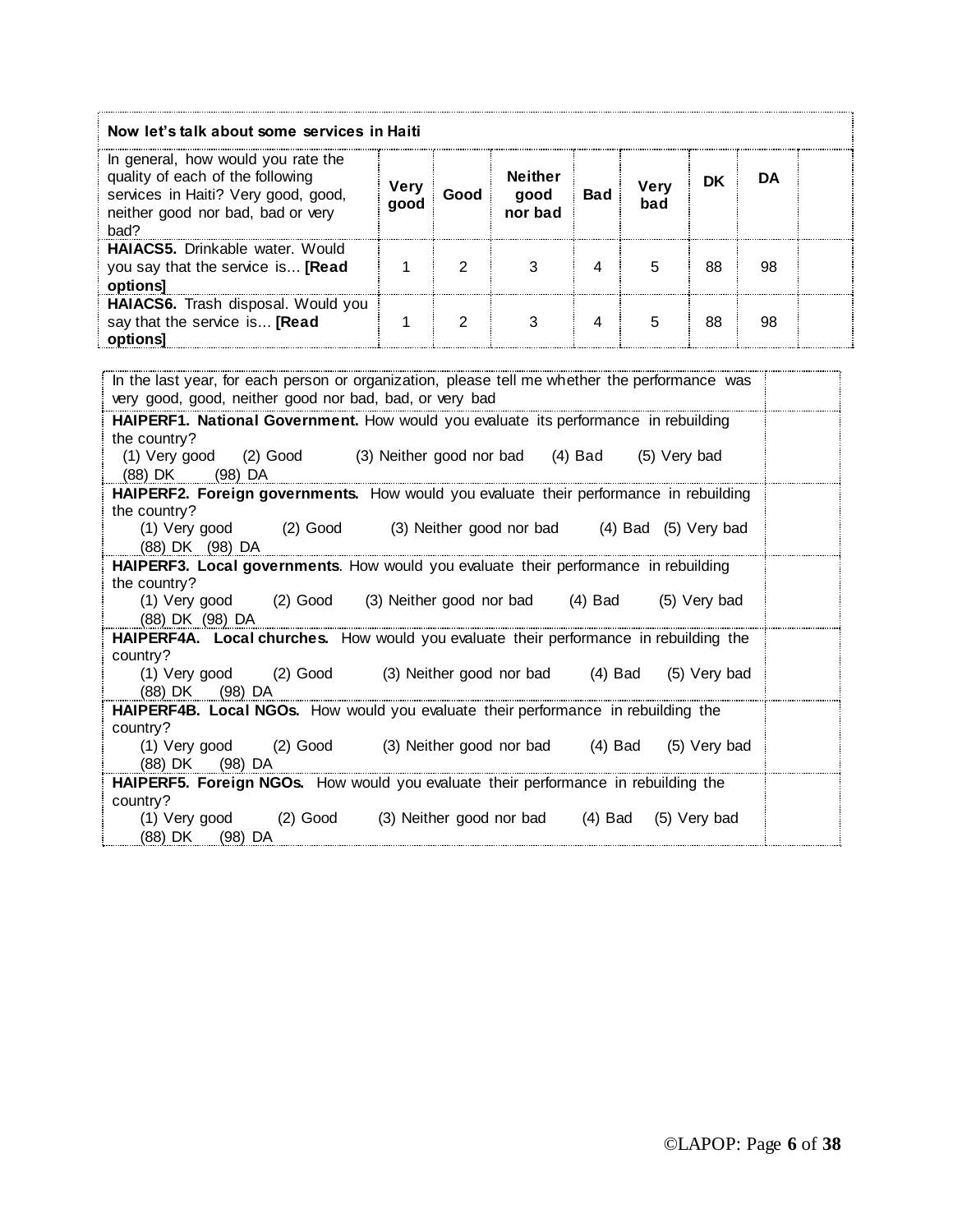| Please tell me which should be the highest THREE priorities of the national government in the processus |  |
|---------------------------------------------------------------------------------------------------------|--|
|                                                                                                         |  |
| of improving your communit.                                                                             |  |
|                                                                                                         |  |

|                                             | First answer<br><b>HAICOMM1</b> | <b>Second answer</b><br><b>HAICOMM2</b> | Third answer<br><b>HAICOMM3</b> |
|---------------------------------------------|---------------------------------|-----------------------------------------|---------------------------------|
| <b>Building Schools</b>                     |                                 |                                         |                                 |
| Neighborhood security                       |                                 |                                         |                                 |
| Creating jobs                               |                                 |                                         |                                 |
| Roads construction                          |                                 |                                         |                                 |
| Potable water                               |                                 |                                         |                                 |
| <b>Electricity</b> and<br>renewable energy  | 6                               |                                         |                                 |
| Access to health care                       |                                 |                                         |                                 |
| Housing                                     | 8                               |                                         | 8                               |
| Environmental<br><i>Improvements</i>        |                                 |                                         | 9                               |
| Improving national<br>government's capacity | 13                              | 13                                      | 13                              |
| Improving local<br>government's capacity    |                                 |                                         |                                 |
| Other priorities                            |                                 |                                         |                                 |
| <b>DK</b>                                   | 88                              | 88                                      | 88                              |
| DR                                          | 98                              | 98                                      | 98                              |
| N/A                                         | 99                              | 99                                      | 99                              |

|                                                                                                                                                                                                                                                                                                          | Once<br>а<br>week | Once or<br>twice a<br>month | Once<br>or<br>twice a<br>year | <b>Never</b> | DK | DA |  |
|----------------------------------------------------------------------------------------------------------------------------------------------------------------------------------------------------------------------------------------------------------------------------------------------------------|-------------------|-----------------------------|-------------------------------|--------------|----|----|--|
| <b>CP5.</b> Now, changing the subject.<br>In the last 12 months have you<br>tried to help to solve a problem in<br>your community or in your<br>neighborhood? Please, tell me if<br>you did it at least once a week,<br>once or twice a month, once or<br>twice a year or never in the last 12<br>months |                   |                             |                               |              | 88 | 98 |  |

| I am going to read you a list of groups and organizations. Please tell me if you attend meetings of<br>these organizations once a week, once or twice a week, once or twice a year, or never. [Repeat<br>"once a week," "once or twice a week," "once or twice a year," or "never" to help the<br>interviewee] |  |  |   |           |  |      |    |    |  |  |
|----------------------------------------------------------------------------------------------------------------------------------------------------------------------------------------------------------------------------------------------------------------------------------------------------------------|--|--|---|-----------|--|------|----|----|--|--|
|                                                                                                                                                                                                                                                                                                                |  |  |   |           |  | ader |    |    |  |  |
| <b>CP6.</b> Meetings of any religious<br>organization? Do you attend them                                                                                                                                                                                                                                      |  |  | з | lGo<br>t٥ |  |      | 88 | 98 |  |  |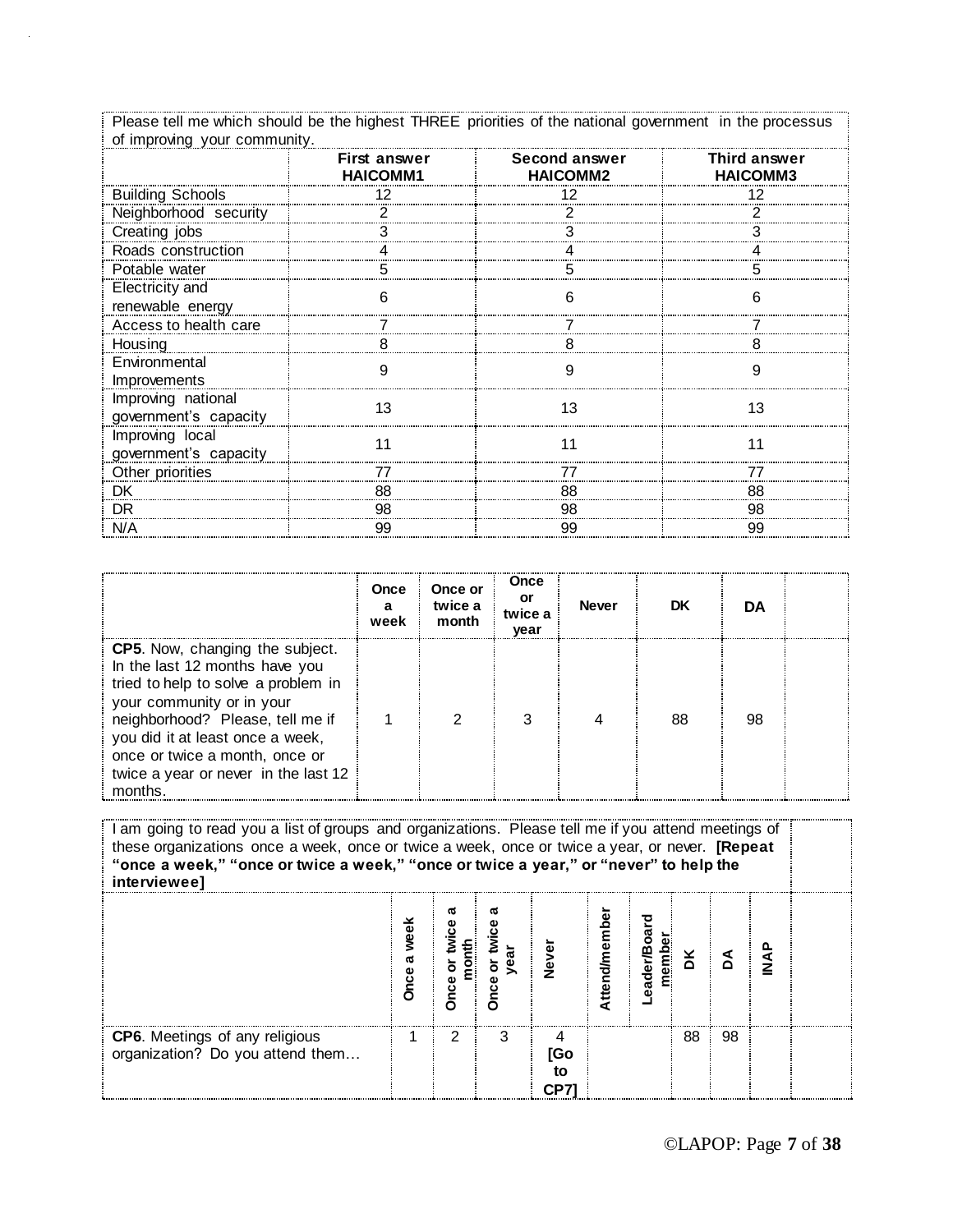| CP6L. And do you attend only as an<br>ordinary member or do you have a<br>leadership role? [If the interviewee<br>says "both," mark "leader"]                                                                                                                                                                                       |              |                |                |                               | 1 | 2 | 88 | 98 | 99 |  |
|-------------------------------------------------------------------------------------------------------------------------------------------------------------------------------------------------------------------------------------------------------------------------------------------------------------------------------------|--------------|----------------|----------------|-------------------------------|---|---|----|----|----|--|
| CP7. Meetings of a parents'<br>association at school? Do you attend<br>them                                                                                                                                                                                                                                                         | $\mathbf 1$  | $\overline{2}$ | 3              | 4<br>[Go<br>to<br><b>CP81</b> |   |   | 88 | 98 |    |  |
| CP7L. And do you attend only as an<br>ordinary member or do you have a<br>leadership role or participate in the<br>board? [If the interviewee says<br>"both," mark "leader"]                                                                                                                                                        |              |                |                |                               | 1 | 2 | 88 | 98 | 99 |  |
| CP8. Meetings of a community<br>improvement committee or<br>association? Do you attend them                                                                                                                                                                                                                                         | 1            | $\overline{2}$ | 3              | 4<br>[Go<br>to<br><b>CP9]</b> |   |   | 88 | 98 |    |  |
| CP8L. And do you attend only as an<br>ordinary member or do you have a<br>leadership role or participate in the<br>board? [If the interviewee says<br>"both," mark "leader"]                                                                                                                                                        |              |                |                |                               | 1 | 2 | 88 | 98 | 99 |  |
| CP9. Meetings of an association of<br>professionals, merchants,<br>manufacturers or farmers? Do you<br>attend them                                                                                                                                                                                                                  | 1            | 2              | 3              | 4                             |   |   | 88 | 98 |    |  |
| CP13. Meetings of a political party or<br>political organization? Do you attend<br>them                                                                                                                                                                                                                                             | $\mathbf{1}$ | $\overline{2}$ | $\overline{3}$ | 4                             |   |   | 88 | 98 |    |  |
| CP20. [Women only] Meetings of<br>associations or groups of women or<br>home makers. Do you attend them                                                                                                                                                                                                                             | $\mathbf{1}$ | $\overline{2}$ | 3              | 4                             |   |   | 88 | 98 | 99 |  |
| CP21. Meetings of sports or recreation<br>groups?                                                                                                                                                                                                                                                                                   | 1            | $\overline{2}$ | 3              | 4                             |   |   | 88 | 98 |    |  |
| IT1. And speaking of the people from around here, would you say that people in this<br>community are very trustworthy, somewhat trustworthy, not very trustworthy or<br>untrustworthy?<br>[Read options]<br>(1) Very trustworthy<br>(2) Somewhat trustworthy<br>(3) Not very trustworthy<br>(4) Untrustworthy<br>(98) DA<br>(88) DK |              |                |                |                               |   |   |    |    |    |  |
|                                                                                                                                                                                                                                                                                                                                     |              |                |                |                               |   |   |    |    |    |  |

|                         |                      | MIL5. How proud do you feel to be Haitian when you hear the national anthem? [Read] |  |
|-------------------------|----------------------|-------------------------------------------------------------------------------------|--|
| optionsl:               |                      |                                                                                     |  |
| (1) Extremely proud     | (2) Verv proud       | (3) Somewhat proud                                                                  |  |
| (4) Not at all proud or | (5) Do you not care? | (88) DK<br>(98) DA                                                                  |  |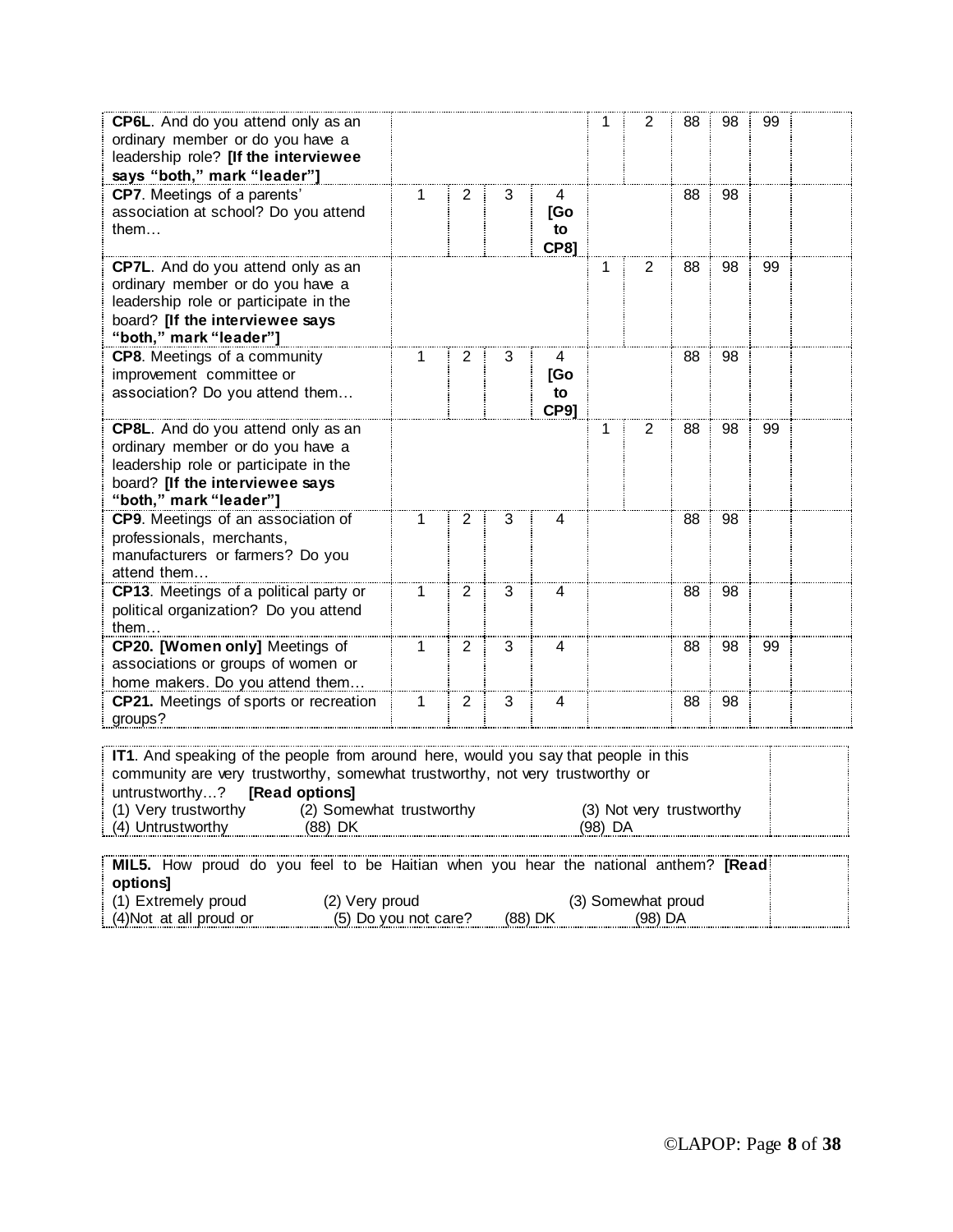#### **[GIVE CARD A]**

|      | L1. Now, to change the subject On this card there is a 1-10 scale that goes from left to right. The<br>number one means left and 10 means right. Nowadays, when we speak of political leanings, we talk of<br>those on the left and those on the right. In other words, some people sympathize more with the left and<br>others with the right. According to the meaning that the terms "left" and "right" have for you, and thinking<br>of your own political leanings, where would you place yourself on this scale? Tell me the number. |   |  |   |    |  |   |   |       |          |          |  |
|------|--------------------------------------------------------------------------------------------------------------------------------------------------------------------------------------------------------------------------------------------------------------------------------------------------------------------------------------------------------------------------------------------------------------------------------------------------------------------------------------------------------------------------------------------|---|--|---|----|--|---|---|-------|----------|----------|--|
|      |                                                                                                                                                                                                                                                                                                                                                                                                                                                                                                                                            |   |  |   |    |  |   |   |       |          |          |  |
|      | ר                                                                                                                                                                                                                                                                                                                                                                                                                                                                                                                                          | ঽ |  | 5 | ิค |  | 8 | a | 10    | DK<br>88 | DA<br>98 |  |
| Left |                                                                                                                                                                                                                                                                                                                                                                                                                                                                                                                                            |   |  |   |    |  |   |   | Right |          |          |  |

## **[TAKE BACK CARD A]**

|                                             | <b>PROT3.</b> In the <b>last 12 months</b> , have you participated in a demonstration or protest march?                                                                |  |
|---------------------------------------------|------------------------------------------------------------------------------------------------------------------------------------------------------------------------|--|
| $(1)$ Yes [Continue] $(2)$ No [Go to PROT6] |                                                                                                                                                                        |  |
| (88) DK[Go to PROT6] (98)DA [Go to PROT6]   |                                                                                                                                                                        |  |
| 12 months?                                  | <b>PROT4.</b> How many times have you participated in a demonstration or protest march in the last<br>(88) DK (98) DA (99) N/A                                         |  |
| as a form of protest?                       | <b>PROT7.</b> And, in the last 12 months, have you participated in blocking any street or public space                                                                 |  |
| (1) Yes, participated                       | $(2)$ No, did not participate $(88)$ DK<br>(98) DA                                                                                                                     |  |
| $(99)$ N/A                                  |                                                                                                                                                                        |  |
|                                             | <b>PROT6.</b> In the <b>last 12 months</b> have you signed any petition?                                                                                               |  |
| (1) Yes, signed                             | (2) No, has not signed                                                                                                                                                 |  |
| $(88)$ DK                                   | $(98)$ DA                                                                                                                                                              |  |
|                                             | <b>PROT8.</b> And in the last twelve months, have you read or shared political information through<br>any social network website such as Twitter or Facebook or Orkut? |  |
| (1) Yes, has done                           | (2) No, has not done                                                                                                                                                   |  |
| (88) DK                                     | (98) DA                                                                                                                                                                |  |

Now, changing the subject. Some people say that under some circumstances it would be justified for the Police Nationale d'Haïti to take power by a coup d'état (military coup). In your opinion would a coup by the police be justified under the following circumstances? **[Read the options after each question]**

| JC1. When there is high unemployment.      | $(1)$ A take-<br>over by the<br>police of the<br>state would<br>be justified | $(2)$ A take-<br>over by the<br>police of the<br>state would<br>not be<br>iustified | (88)<br>DK | (98)<br>DA |  |
|--------------------------------------------|------------------------------------------------------------------------------|-------------------------------------------------------------------------------------|------------|------------|--|
| <b>JC10.</b> When there is a lot of crime. | (1) A take-<br>over by the<br>police of the<br>state would<br>be justified   | $(2)$ A take-<br>over by the<br>police of the<br>state would<br>not be<br>iustified | (88)<br>DK | (98)<br>DA |  |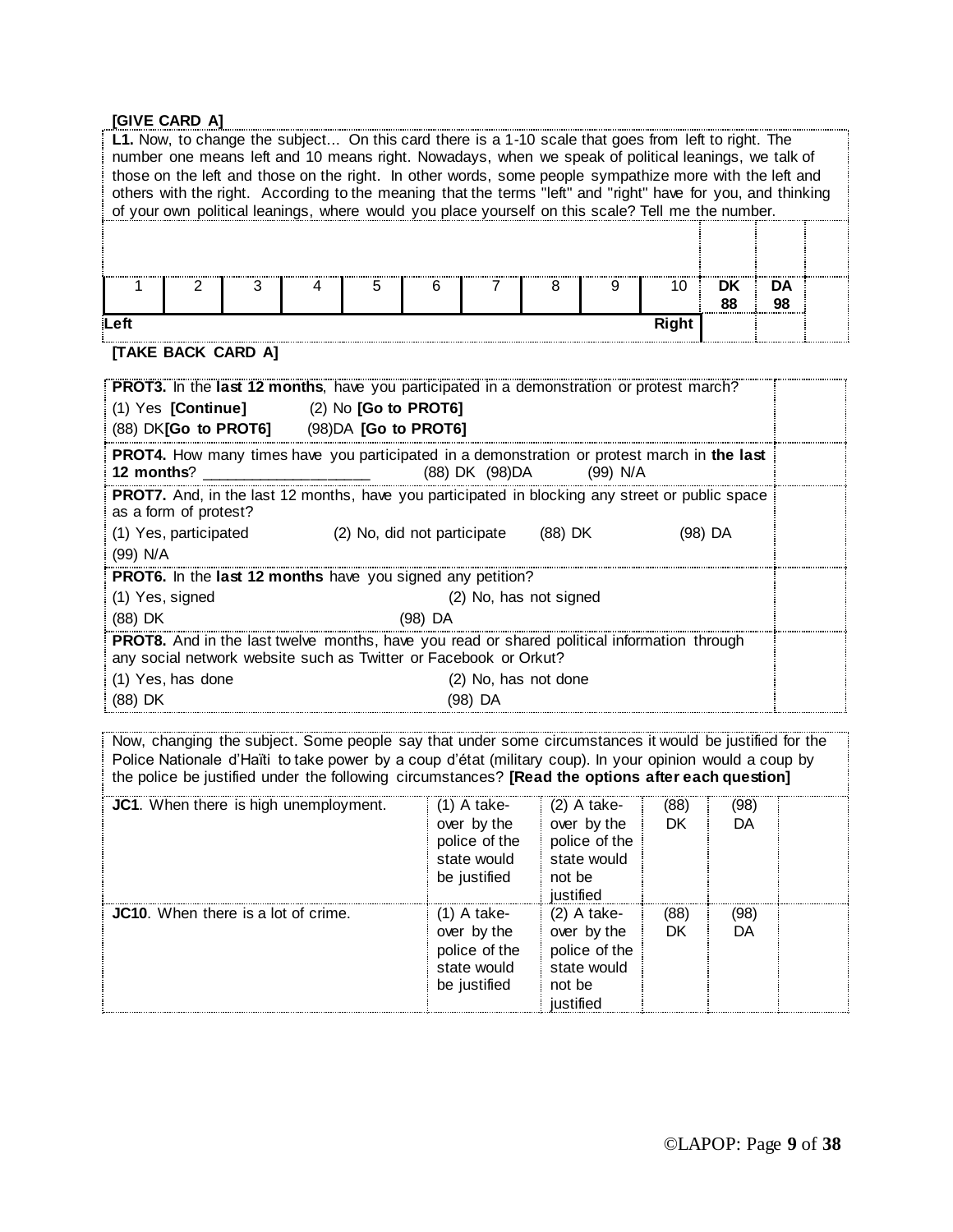| <br>'98'<br><b>JC13.</b> When there is a lot of corruption.<br>(2) A take-<br>(88<br>A take-<br>Dk<br>over by the<br>over by the<br>DΑ<br>police of the<br>police of the<br>state would<br>state would<br>be justified<br>not be<br>ustified |  |
|----------------------------------------------------------------------------------------------------------------------------------------------------------------------------------------------------------------------------------------------|--|
|----------------------------------------------------------------------------------------------------------------------------------------------------------------------------------------------------------------------------------------------|--|

| <b>JC15A.</b> Do you believe that when the (1) Yes, it is<br>country is facing very difficult times it is justified<br>justifiable for the president of the country to<br>close the Parliament and govern without<br>Parliament? |                             | $(2)$ No, it is<br>not justified | (88)<br>DK | (98)<br>DA |  |
|----------------------------------------------------------------------------------------------------------------------------------------------------------------------------------------------------------------------------------|-----------------------------|----------------------------------|------------|------------|--|
| <b>JC16A.</b> Do you believe that when the<br>country is facing very difficult times it is<br>justifiable for the president of the country to<br>dissolve the Supreme Court and govern<br>without the Supreme Court?             | (1) Yes, it is<br>justified | $(2)$ No, it is<br>not justified | (88)<br>DK | (98)<br>DA |  |

| VIC1EXT. Now, changing the subject, have you been a victim of any type of crime in the past                  |  |
|--------------------------------------------------------------------------------------------------------------|--|
| 12 months? That is, have you been a victim of robbery, burglary, assault, fraud, blackmail,                  |  |
| extortion, violent threats or any other type of crime in the past 12 months?                                 |  |
| (2) No [Skip to VIC1HOGAR] (88) DK [Skip to VIC1HOGAR ]<br>(1) Yes [Continue]<br>(98) DA [Skip toVIC1HOGAR ] |  |
| VIC1EXTA. How many times have you been a crime victim during the last 12 months?                             |  |
| (88) DK<br>(98) DA<br>[fill in number]<br>$(99)$ N/A                                                         |  |
| VIC2. Thinking of the last crime of which you were a victim, from the list I am going to read to             |  |
| you, what kind of crime was it? [Read the options]                                                           |  |
| (01) Unarmed robbery, no assault or physical threats                                                         |  |
| (02) Unarmed robbery with assault or physical threats                                                        |  |
| (03) Armed robbery                                                                                           |  |
| (04) Assault but not robbery                                                                                 |  |
| (05) Rape or sexual assault                                                                                  |  |
| (06) Kidnapping                                                                                              |  |
| (07) Vandalism                                                                                               |  |
| (08) Burglary of your home (thieves got into your house while no one was there)                              |  |
| (10) Extortion                                                                                               |  |
| $(11)$ Other                                                                                                 |  |
| (88) DK<br>(98)DA<br>(99) N/A (was not a victim)                                                             |  |
| VIC2AA. Could you tell me, in what place that last crime occurred?[Read options]<br>(1) In your home         |  |
| (2) In this neighborhood                                                                                     |  |
| (3) In this municipality/Section communale                                                                   |  |
| (4) In another municipality/Section communale                                                                |  |
| (5) In another country                                                                                       |  |
| (88) DK<br>(98) DA<br>(99) N/A                                                                               |  |
| VIC1HOGAR. Has any other person living in your household been a victim of any type of                        |  |
| crime in the past 12 months? That is, has any other person living in your household been a                   |  |
| victim of robbery, burglary, assault, fraud, blackmail, extortion, violent threats or any other              |  |
| type of crime in the past 12 months?                                                                         |  |
| $(1)$ Yes $(2)$ No<br>(88) DK (98) DA<br>(99) N/A (Lives alone)                                              |  |
|                                                                                                              |  |
| ARM2. If you could, would you have your own firearm for protection?                                          |  |

(1) Yes (2) No (88) DK (98) DA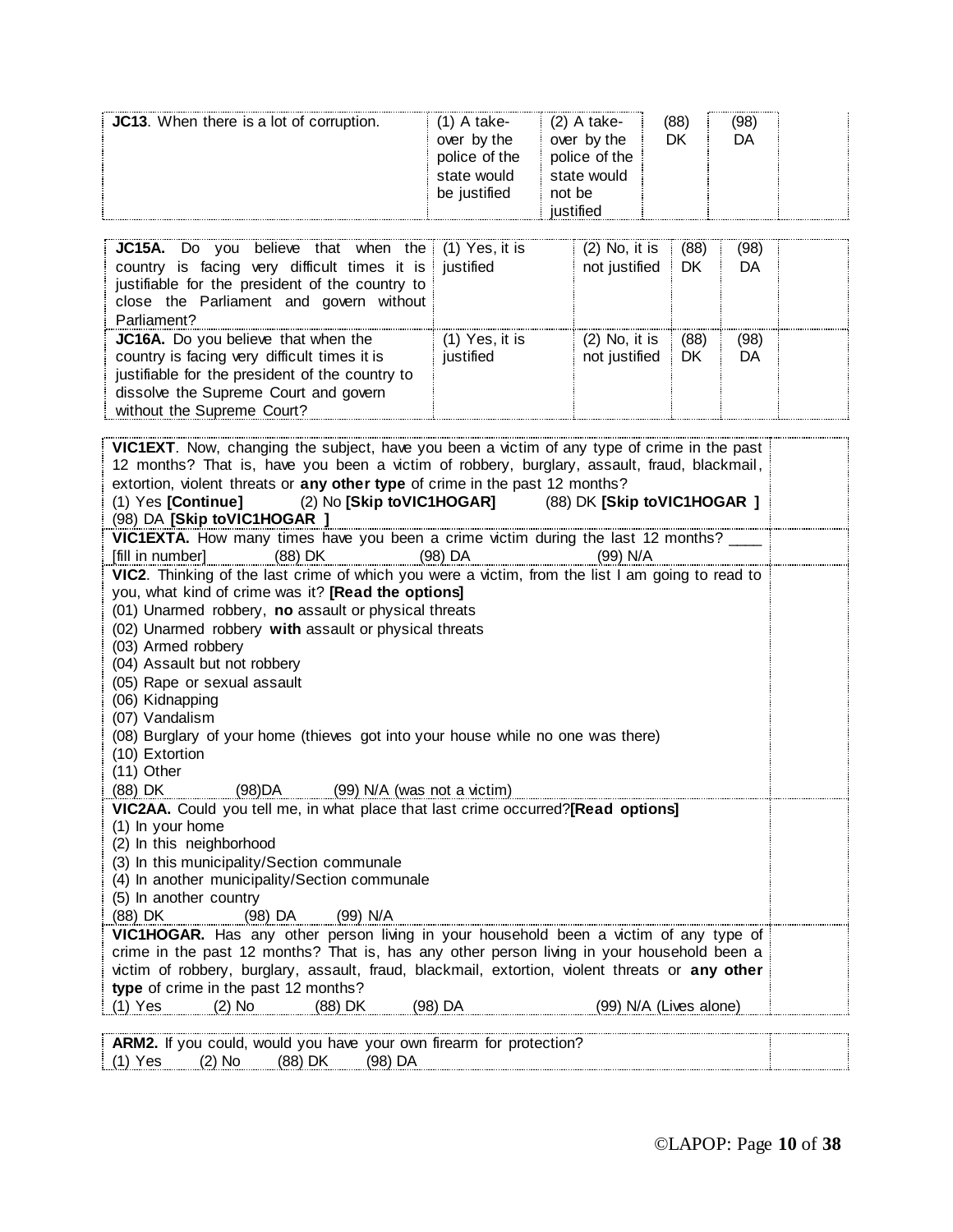| Out of fear of being a crime victim, in the <b>last 12 months</b>                                                                      |           |           |                 |        |                     |  |  |
|----------------------------------------------------------------------------------------------------------------------------------------|-----------|-----------|-----------------|--------|---------------------|--|--|
|                                                                                                                                        | Yes       | <b>No</b> | DK.             | DA     | <b>INAP</b>         |  |  |
| <b>VIC40.</b> Have you limited the places where<br>you go to shop?                                                                     | $(1)$ Yes |           | (0) No : (88)DK | (98)DA |                     |  |  |
| VIC41. Have you limited the places where<br>you go for recreation?                                                                     | $(1)$ Yes | $(0)$ No  | (88)DK          | (98)DA |                     |  |  |
| VIC43. Have you felt the need to move to a<br>different neighborhood out of fear of crime?                                             | $(1)$ Yes | $(0)$ No  | (88)DK          | (98)DA |                     |  |  |
| VIC44.Out of fear of crime, have you<br>organized with the neighbors of your<br>community?                                             | $(1)$ Yes | $(0)$ No  | (88)DK          | (98)DA |                     |  |  |
| VIC45. In the last twelve months, have<br>you changed your job or work out of fear of [1] (1) Yes<br>crime? Ilf does not work mark 991 |           | $(0)$ No  | (88)DK          | (98)DA | (99)<br><b>INAP</b> |  |  |

I am going to read you some things you hear on the street or in the media when people talk about ways to combat crime. Please tell me if you strongly agree, agree somewhat, somewhat disagree or strongly disagree with each one of them. The best way to fight crime...

|                                                                                    | Strongly<br>Agree | Agree | Somewhat Somewhat<br><b>Disagree</b> | <b>Strongly</b><br><b>Disagree</b> | DK   | DА   |  |
|------------------------------------------------------------------------------------|-------------------|-------|--------------------------------------|------------------------------------|------|------|--|
| <b>VIC101.</b> is to create<br>prevention programs. Do<br>you: [Read Alternatives] |                   |       |                                      |                                    | (88  | (98) |  |
| VIC102. The best way to<br>fight crime is to be tougher<br>on criminals            |                   |       |                                      | (4)                                | (88) | (98) |  |
| VIC103. The best way to<br>fight crime is to contract<br>private security          |                   |       |                                      | (4)                                | (88) | (98) |  |

Following, I am going to read you a series of situations that you could see at any time. I would like for you to indicate for each one if you would approve, would not approve but would understand, or would neither approve nor understand

|                                                                                                                                                                                                                                                                         | Would<br>approve | Would not<br>approve,<br>but would<br>understand | <b>Would not</b><br>approve or<br>understand | <b>DK</b> | DA   |  |
|-------------------------------------------------------------------------------------------------------------------------------------------------------------------------------------------------------------------------------------------------------------------------|------------------|--------------------------------------------------|----------------------------------------------|-----------|------|--|
| <b>VOL207.</b> Suppose that in order to<br>teach a child, a parent hits the child<br>each time he or she disobeys. Would<br>you approve of the parent hitting the<br>child, or would you not approve but<br>understand, or would you neither<br>approve nor understand? | (3)              |                                                  | (1)                                          | (88)      | (98) |  |
| VOL206. Suppose that a man hits<br>his wife because she has been<br>unfaithful with another man. Would<br>you approve of the man hitting his<br>wife, or would you not approve but<br>understand, or would you neither<br>approve nor understand?                       | (3)              | (2)                                              | (1)                                          | (88)      | (98) |  |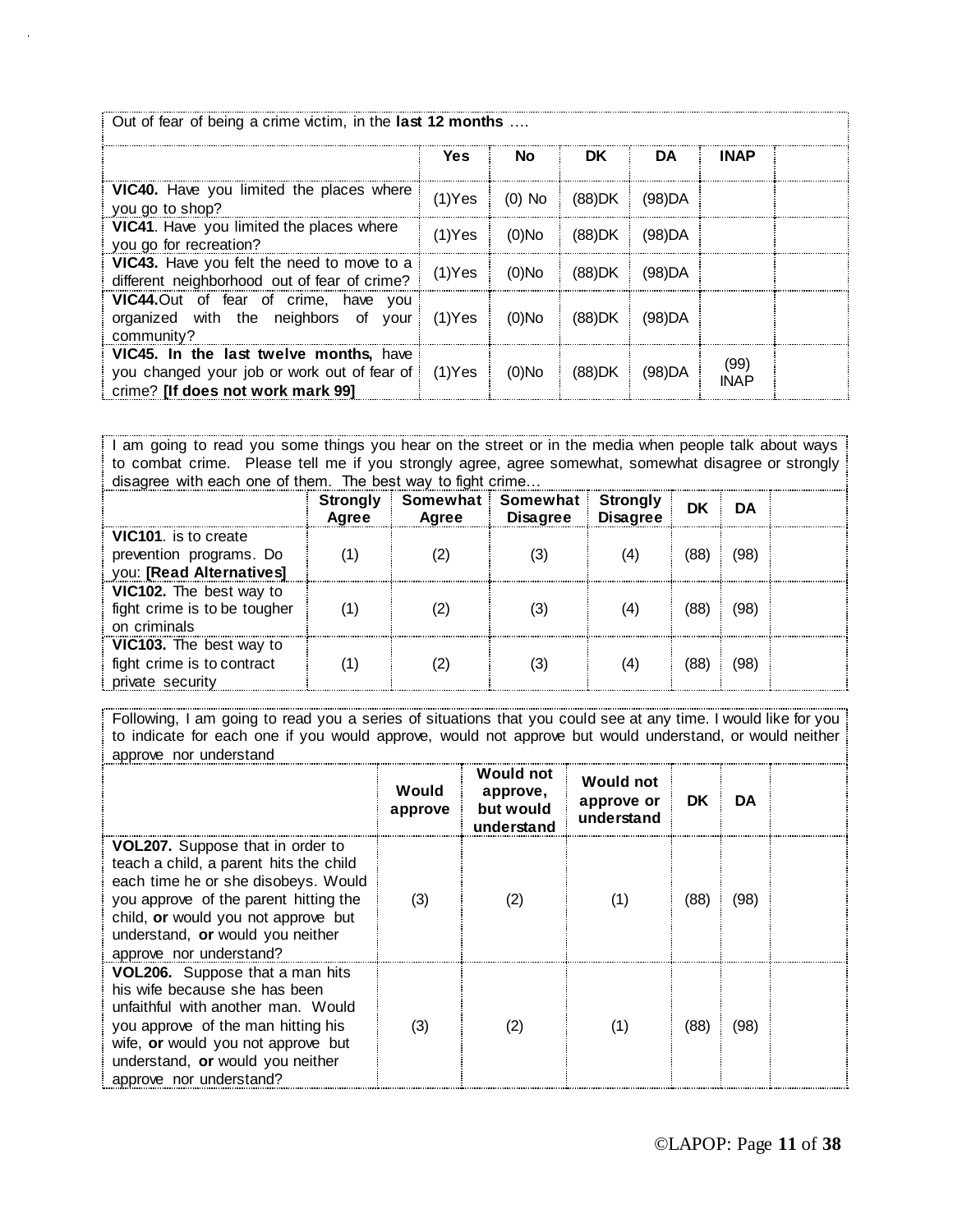|                                                                                                                                                                                                                                                                                                           | Would<br>approve | <b>Would not</b><br>approve,<br>but would<br>understand | <b>Would not</b><br>approve or<br>understand | DK   | <b>DA</b> |  |
|-----------------------------------------------------------------------------------------------------------------------------------------------------------------------------------------------------------------------------------------------------------------------------------------------------------|------------------|---------------------------------------------------------|----------------------------------------------|------|-----------|--|
| VOL202. Suppose that a person kills<br>someone who has raped a son or<br>daughter. Would you approve of<br>killing him, or would you not approve<br>but understand, or would you neither<br>approve nor understand?                                                                                       | (3)              | (2)                                                     | (1)                                          | (88) | (98)      |  |
| VOL203. If a person frightens his<br>community and someone kills him,<br>would you approve of killing the<br>person, or would you not approve<br>but understand, or would you neither<br>approve nor understand?                                                                                          | (3)              | (2)                                                     | (1)                                          | (88) | (98)      |  |
| VOL204. If a group of people begin<br>to carry out social cleansing, that is,<br>kill people that some people consider<br>undesirable, would you approve of<br>them killing people considered<br>undesirable, or would you not<br>approve but understand, or would<br>you neither approve nor understand? | (3)              | (2)                                                     | (1)                                          | (88) | (98)      |  |
| VOL205. If the police torture a<br>criminal to get information about a<br>very dangerous organized crime<br>group, would you approve of the<br>police torturing the criminal, or would<br>you not approve but understand, or<br>would you neither approve nor<br>understand?                              | (3)              | (2)                                                     | (1)                                          | (88) | (98)      |  |

**AOJ8**. In order to catch criminals, do you believe that the authorities should always abide by the law or that occasionally they can cross the line? (1) Should always abide by the law (2) Occasionally can cross the line (88 ) DK (98) DA **AOJ11**. Speaking of the neighborhood where you live and thinking of the possibility of being assaulted or robbed, do you feel very safe, somewhat safe, somewhat unsafe or very **un**safe? (1) Very safe (2) Somewhat safe (3) Somewhat unsafe (4) Very unsafe (88) DK (98) DA (88) DK (98) DA

|                                                             | AOJ12. If you were a victim of a robbery or assault how much faith do you have that the  |              |            |           |           |  |
|-------------------------------------------------------------|------------------------------------------------------------------------------------------|--------------|------------|-----------|-----------|--|
| judicial system would punish the guilty? [Read the options] |                                                                                          |              |            |           |           |  |
| $(1)$ A lot                                                 | (2) Some                                                                                 | $(3)$ Little | $(4)$ None | $(88)$ DK | $(98)$ DA |  |
|                                                             | AOJ17. To what extent do you think your neighborhood is affected by gangs? Would you say |              |            |           |           |  |
|                                                             | a lot, somewhat, a little or none?                                                       |              |            |           |           |  |
| $(1)$ A lot                                                 | (2) Somewhat                                                                             | $(3)$ Little | $(4)$ None | $(88)$ DK | $(98)$ DA |  |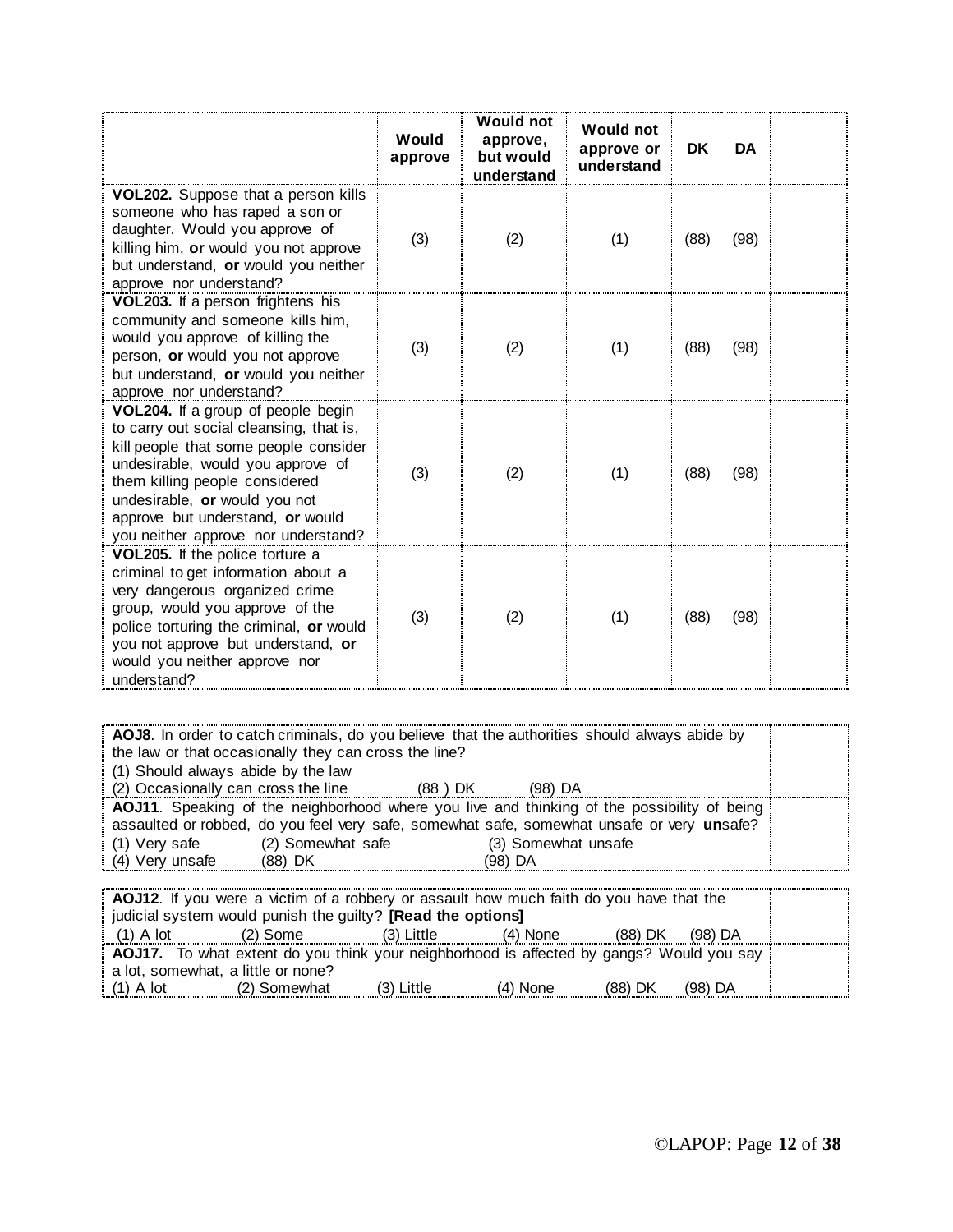| AOJ18. Some people say that the police in this community protect people from criminals,<br>while others say that the police are involved in the criminal activity. What do you think? [Read<br>options]<br>(1) Police protect people from crime or<br>(2) Police are involved in crime<br>(3) [Don't Read] Neither, or both<br>(88) DK<br>(98) DA                                                                                                                                  |  |
|------------------------------------------------------------------------------------------------------------------------------------------------------------------------------------------------------------------------------------------------------------------------------------------------------------------------------------------------------------------------------------------------------------------------------------------------------------------------------------|--|
| AOJ20. And thinking about your and your family's security, do you feel safer, equally safe, or<br>less safe than five years ago?                                                                                                                                                                                                                                                                                                                                                   |  |
| (1) Safer (2) Equally safe (3) Less safe (88) DK (98) DA                                                                                                                                                                                                                                                                                                                                                                                                                           |  |
| AOJ21.1 am going to mention some groups to you, and I would like you to tell me which of<br>them represents the biggest threat to your safety: [READ ALTERNATIVES, MARK JUST<br><b>ONE RESPONSET</b><br>(1) Neighbors from your neighborhood or community<br>(2) Gangs<br>(3) The police or military<br>(4) Organized crime and drug traffickers<br>(5) People in your family<br>(6) Common criminals<br>(7) [DO NOT READ] Other<br>(8) [DO NOT READ] None<br>(88) DK<br>$(98)$ DA |  |
| AOJ22. In your opinion, what should be done to reduce crime in a country like ours: [read<br>options]<br>(1) Implement preventive measures<br>(2) Increase punishment of criminals<br>(3) [Don't read] Both<br>(88) DK<br>(98) DA                                                                                                                                                                                                                                                  |  |

### **[GIVE CARD B TO THE RESPONDENT]**

| On this card there is a ladder with steps numbered 1 to 7, where 1 is the lowest step and means NOT AT<br>ALL and 7 the highest and means A LOT. For example, if I asked you to what extent do you like watching<br>television, if you don't like watching it at all, you would choose a score of 1, and if, in contrast, you like<br>watching television a lot, you would indicate the number 7 to me. If your opinion is between not at all and<br>a lot, you would choose an intermediate score. So, to what extent do you like watching television? Read<br>me the number. [Make sure that the respondent understands correctly]. |   |  |   |  |         |                                            |                   |
|---------------------------------------------------------------------------------------------------------------------------------------------------------------------------------------------------------------------------------------------------------------------------------------------------------------------------------------------------------------------------------------------------------------------------------------------------------------------------------------------------------------------------------------------------------------------------------------------------------------------------------------|---|--|---|--|---------|--------------------------------------------|-------------------|
|                                                                                                                                                                                                                                                                                                                                                                                                                                                                                                                                                                                                                                       | 3 |  | 5 |  |         | 88                                         | 98                |
| Not at all                                                                                                                                                                                                                                                                                                                                                                                                                                                                                                                                                                                                                            |   |  |   |  | A lot i | Doesn't<br>know                            | Doesn't<br>Answer |
|                                                                                                                                                                                                                                                                                                                                                                                                                                                                                                                                                                                                                                       |   |  |   |  |         | Note down a number 1-7, or 88 DK and 98 DA |                   |
| I am going to ask you a series of questions. I am going to ask that you use the numbers<br>provided in the ladder to answer. Remember, you can use any number.<br>B1. To what extent do you think the courts in Haiti guarantee a fair trial? (Read: If you think<br>the courts do not ensure justice at all, choose number 1; if you think the courts ensure justice<br>a lot, choose number 7 or choose a point in between the two.)                                                                                                                                                                                                |   |  |   |  |         |                                            |                   |
| B2. To what extent do you respect the political institutions of Haiti?                                                                                                                                                                                                                                                                                                                                                                                                                                                                                                                                                                |   |  |   |  |         |                                            |                   |
| B3. To what extent do you think that citizens' basic rights are well protected by the political<br>system of Haiti?                                                                                                                                                                                                                                                                                                                                                                                                                                                                                                                   |   |  |   |  |         |                                            |                   |
| B4. To what extent do you feel proud of living under the political system of Haiti?                                                                                                                                                                                                                                                                                                                                                                                                                                                                                                                                                   |   |  |   |  |         |                                            |                   |
| <b>B6.</b> To what extent do you think that one should support the political system of Haiti?                                                                                                                                                                                                                                                                                                                                                                                                                                                                                                                                         |   |  |   |  |         |                                            |                   |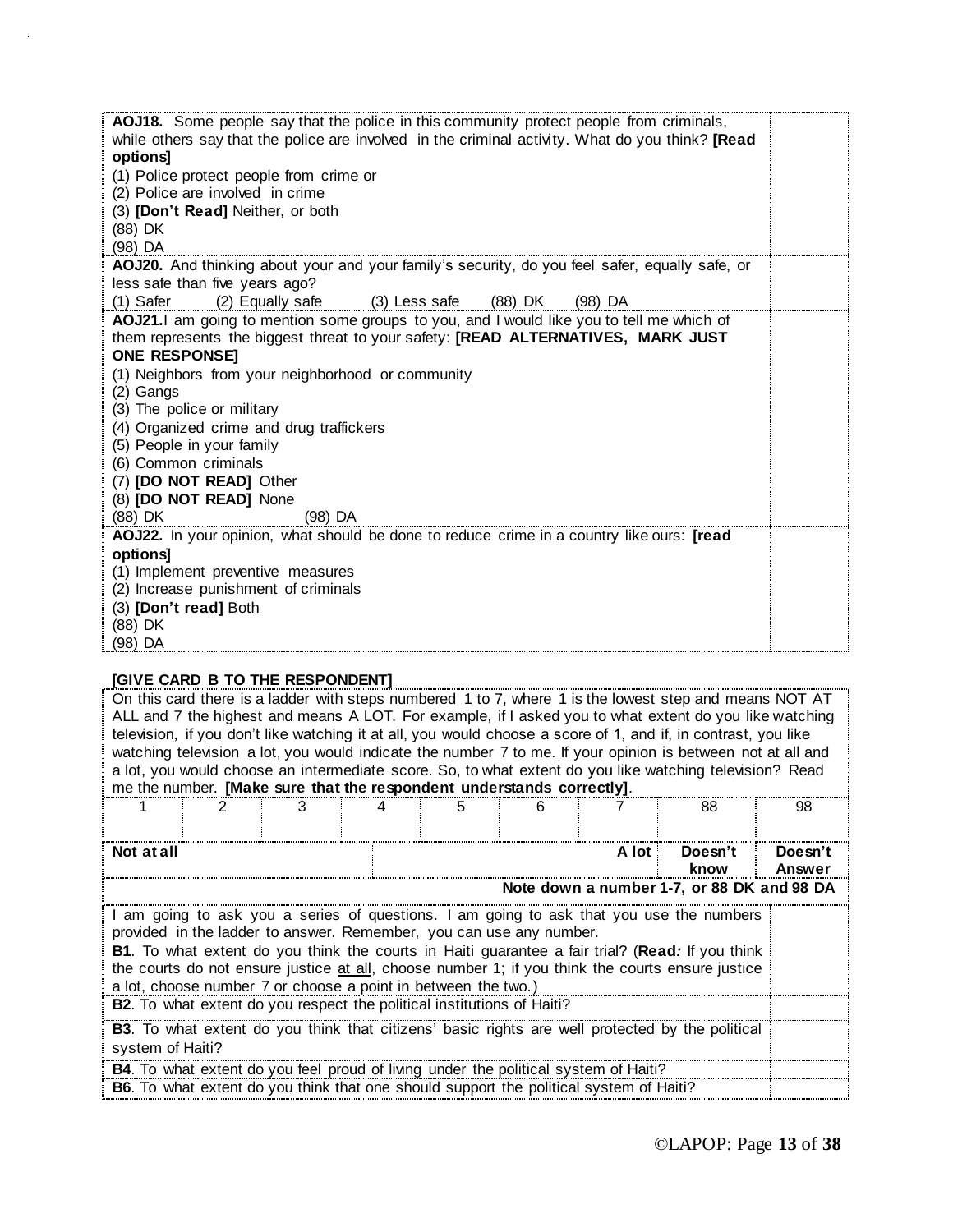| <b>B10A.</b> To what extent do you trust the justice system?         |  |
|----------------------------------------------------------------------|--|
| B11. To what extent do you trust the Electoral Commission?           |  |
| B13. To what extent do you trust the Parliament?                     |  |
| B18. To what extent do you trust the Police (PNH)?                   |  |
| B20. To what extent do you trust the Catholic Church?                |  |
| B20A. To what extent do you trust the Evangelical/Protestant Church? |  |
| B21. To what extent do you trust the political parties?              |  |
| <b>B21A.</b> To what extent do you trust the President?              |  |
| B31. To what extent do you trust the Supreme Court?                  |  |
| B32. To what extent do you trust the local or municipal government?  |  |
| HAIB32A. To what extent do you trust the KASEK?                      |  |
| <b>B43</b> . To what extent are you proud of being Haitian?          |  |
| B37. To what extent do you trust the mass media?                     |  |
| B47A. To what extent do you trust elections in this country?         |  |

| Now, using the same ladder, <i>[continue with Card B: 1-7 point scale]</i><br>NOT AT ALL 1 2 3 4 5 6 7 A LOT | <b>Note</b><br>1-7.<br>$88 = DK,$ |
|--------------------------------------------------------------------------------------------------------------|-----------------------------------|
| N1. To what extent would you say the current administration fights poverty?                                  |                                   |
| N3. To what extent would you say the current administration promotes and protects<br>democratic principles?  |                                   |
| N9. To what extent would you say the current administration combats government<br>corruption?                |                                   |
| N11. To what extent would you say the current administration improves citizen safety?                        |                                   |
| N15. To what extent would you say that the current administration is managing the<br>economy well?           |                                   |

| <b>ODD QUESTIONNAIRES</b><br>$\%$ [THE FOLLOWING QUESTIONSHOULD BE ASKED ONLY OF INTERVIEWEES WHOSE<br>$\%$ QUESTIONNAIRE  NUMBER  ENDS  WITH AN ODD NUMBER  ("1" "3" "5" "7" OR "9")]<br>And continuing to use the same card,<br>NOT AT ALL 1 2 3 4 5 6 7 A LOT | <b>Note</b><br>$1 - 7.$<br>$88 = DK,$<br>$98 = DA$<br>$99 = N/A$ |
|------------------------------------------------------------------------------------------------------------------------------------------------------------------------------------------------------------------------------------------------------------------|------------------------------------------------------------------|
| <b>EPP1</b> . Thinking about political parties in general, to what extent do Haitian political parties<br>represent their voters well?<br>$(99)$ N/A                                                                                                             |                                                                  |
| <b>EPP3.</b> To what extent do political parties listen to people like you?<br>(99) N/A                                                                                                                                                                          |                                                                  |

| Now, using the same ladder, <i>[continue with Card B: 1-7 point scale]</i>              | Note       |
|-----------------------------------------------------------------------------------------|------------|
| NOT AT ALL 1 2 3 4 5 6 7 A LOT                                                          | $1 - 7$    |
|                                                                                         | $88 = DK.$ |
|                                                                                         | $98 = DA$  |
| MIL3. Changing the topic a little, how much do you trust the Armed Forces of the United |            |
| <b>States of America?</b>                                                               |            |

## **[Take Back Card B]**

|                 |            | <b>M1.</b> Speaking in general of the current administration, how would you rate the job |           |  |
|-----------------|------------|------------------------------------------------------------------------------------------|-----------|--|
|                 |            | performance of President Michel Martelly? <b>[Read the options]</b>                      |           |  |
| $(1)$ Very good | $(2)$ Good | (3) Neither good nor bad (fair)                                                          | $(4)$ Bad |  |
| $(5)$ Very bad  | (88) DK    | (98) DA                                                                                  |           |  |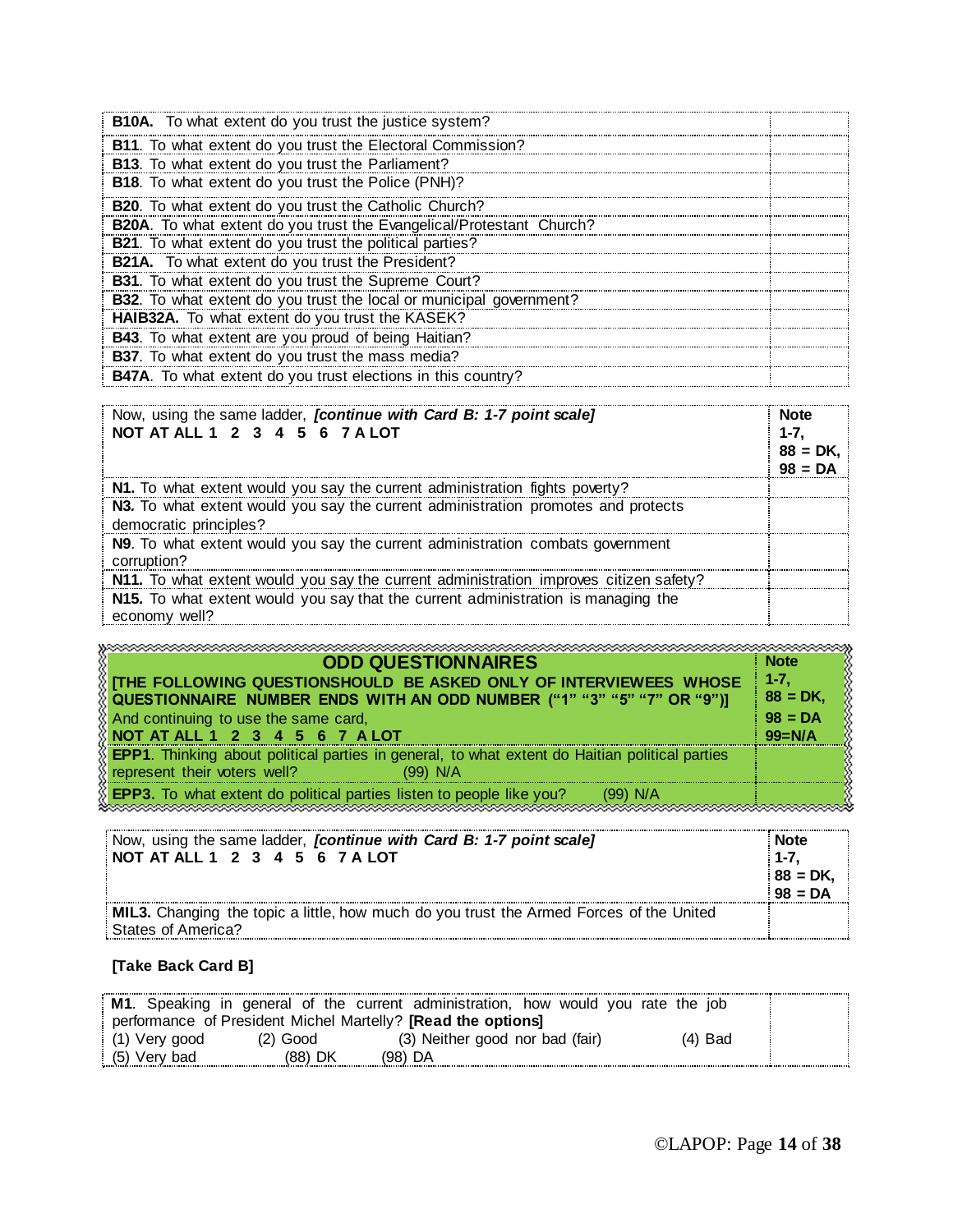**M2.** Now speaking of Congress/Parliament, and thinking of members/senators and representatives as a whole, without considering the political parties to which they belong, do you believe that the members/senators and representatives of Congress/Parliament are performing their jobs: very well, well, neither well nor poorly, poorly, or very poorly? (1) Very well (2) Well (3) Neither well nor poorly (fair) (4) Poorly (5) Very poorly (88) DK (98) DA **HAIM3**. Speaking in general of the police, would you say that the police are performing their jobs very well, well, neither well nor poorly, poorly, or very poorly? (1) Very well (2) Well (3) Neither well nor poorly (fair) (4) Poorly (5) Very poorly (88) DK (98)DA

| <b>SD2NEW2.</b> And thinking about this city/area where you live, are you very satisfied, satisfied, |                                                                                             |                  |         |  |  |  |
|------------------------------------------------------------------------------------------------------|---------------------------------------------------------------------------------------------|------------------|---------|--|--|--|
| dissatisfied, or very dissatisfied with the condition of the streets, roads, and highways?           |                                                                                             |                  |         |  |  |  |
| (1) Very satisfied                                                                                   | (2) Satisfied                                                                               | (3) Dissatisfied |         |  |  |  |
| (4) Very dissatisfied                                                                                | (99) N/A (Does not use) (88) DK                                                             |                  | (98) DA |  |  |  |
| SD3NEW2. And the quality of public schools? [Probe: are you very satisfied, satisfied,               |                                                                                             |                  |         |  |  |  |
| dissatisfied, or very dissatisfied?]                                                                 |                                                                                             |                  |         |  |  |  |
| (1) Very satisfied                                                                                   | (2) Satisfied                                                                               | (3) Dissatisfied |         |  |  |  |
| (4) Very dissatisfied                                                                                | (99) N/A (Does not use)                                                                     | (88) DK          | (98) DA |  |  |  |
|                                                                                                      | <b>SD6NEW2.</b> And the quality of public medical and health services? [Probe: are you very |                  |         |  |  |  |
| satisfied, satisfied, dissatisfied, or very dissatisfied?]                                           |                                                                                             |                  |         |  |  |  |
| (1) Very satisfied                                                                                   | (2) Satisfied                                                                               | (3) Dissatisfied |         |  |  |  |
| (4) Very dissatisfied                                                                                | (99) N/A (Does not use)                                                                     | (88) DK          | (98) DA |  |  |  |

### **[GIVE CARD C]**

Now we will use a similar ladder, but this time 1 means "strongly disagree" and 7 means "strongly agree." A number in between 1 and 7 represents an intermediate score.

#### **Write a number 1-7, or 88 = Doesn't Know, 98 = Doesn't Answer**

|                                |  |  |  |  |  |                       | 88                                                                                               | 98                |
|--------------------------------|--|--|--|--|--|-----------------------|--------------------------------------------------------------------------------------------------|-------------------|
| <b>Strongly disagree</b>       |  |  |  |  |  | <b>Strongly agree</b> | Doesn't<br>know                                                                                  | Doesn't<br>answer |
| Note down 1-7, $88 = DK$ 98=DA |  |  |  |  |  |                       |                                                                                                  |                   |
|                                |  |  |  |  |  |                       | Taking into account the current situation of this country, and using that card, I would like you |                   |

to tell me how much you agree or disagree with the following statements

**POP101.** It is necessary for the progress of this country that our presidents limit the voice and vote of opposition parties, how much do you agree or disagree with that view?

**POP107.** The people should govern directly **rather than** through elected representatives. How much do you agree or disagree with that view?

**POP113.** Those who disagree with the majority represent a threat to the country. How much do you agree or disagree with that view?

**We are going to continue using the same ladder.** Please, could you tell me how much you agree or disagree with the following statements?

| <b>EFF1.</b> Those who govern this country are interested in what people like you think. How much  |  |
|----------------------------------------------------------------------------------------------------|--|
| do you agree or disagree with this statement?                                                      |  |
| <b>EFF2.</b> You feel that you understand the most important political issues of this country. How |  |
| much do you agree or disagree with this statement?                                                 |  |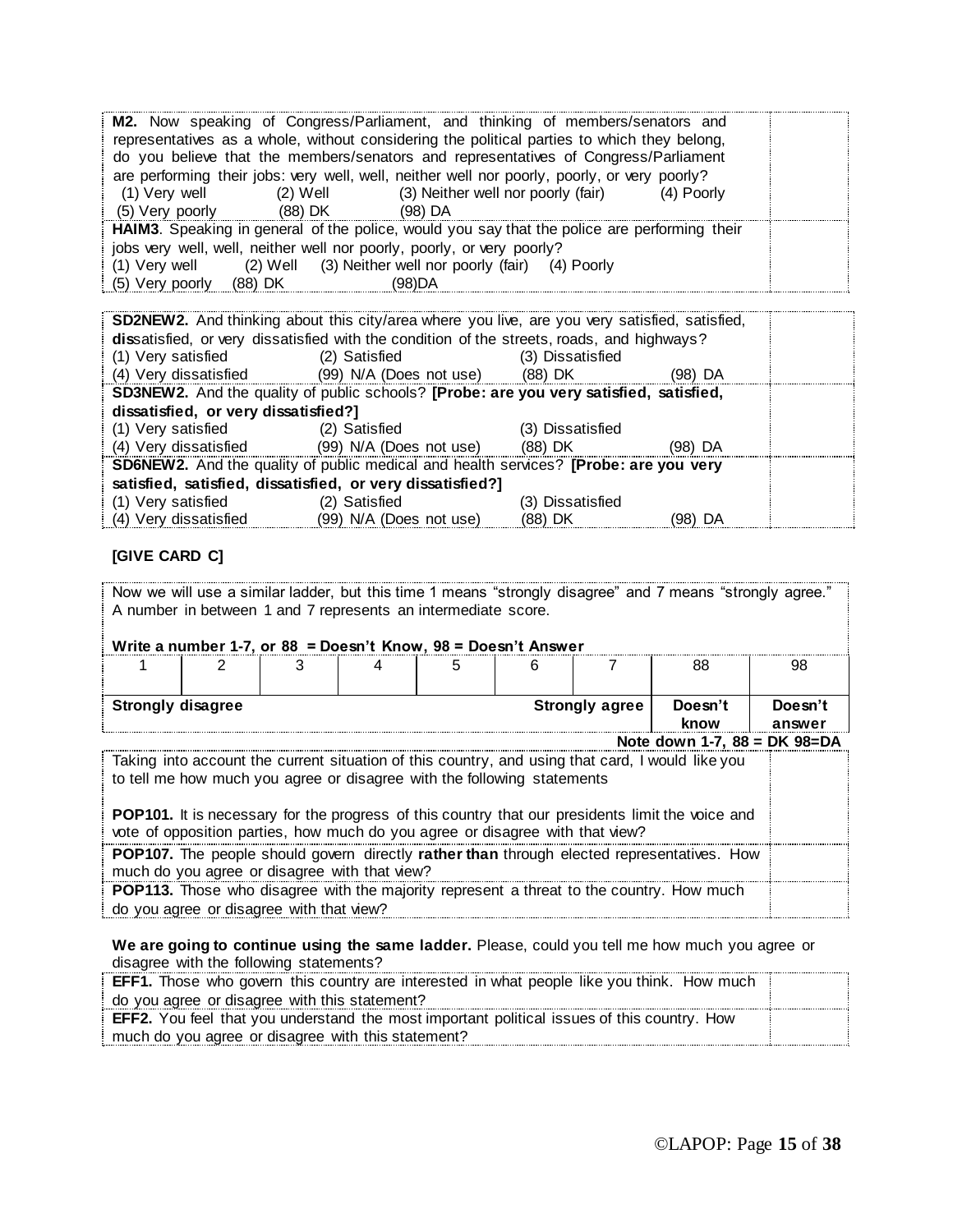| Write a number 1-7, or 88=DK and 98=DA                                                                                                                                                    |  |
|-------------------------------------------------------------------------------------------------------------------------------------------------------------------------------------------|--|
| <b>ING4.</b> Changing the subject again, democracy may have problems, but it is better than any<br>other form of government. To what extent do you agree or disagree with this statement? |  |
| <b>DEM23.</b> Democracy can exist without political parties. How much do you agree or disagree<br>with this statement?                                                                    |  |

Now I am going to read some items about the role of the national government. Please tell me to what extent you agree or disagree with the following statements. We will continue using the same ladder from 1 to 7. **(88) DK (98)DA**

**ROS1**. The Haitian government, instead of the private sector, should own the most important enterprises and industries of the country. How much do you agree or disagree with this statement?

**ROS2**. The Haitian government, more than individuals, should be primarily responsible for ensuring the well-being of the people. To what extent do you agree or disagree with this statement?

**ROS3.** The Haitian government, more than the private sector, should be primarily responsible for creating jobs. To what extent to do you agree or disagree with this statement? **ROS4.** The Haitian government should implement strong policies to reduce income inequality between the rich and the poor. To what extent do you agree or disagree with this statement? **ROS6.** The Haitian government, more than the private sector should be primarily responsible

for providing health care services. How much do you agree or disagree with this statement?

#### umaa kanaa maalaa maalaa maalaa maalaa maalaa ka **ODD QUESTIONNAIRES [QUESTIONS CCT3 - RAC2A SHOULD BE ASKED ONLY OF INTERVIEWEES WHOSE QUESTIONNAIRE NUMBER ENDS WITH AN ODD NUMBER ("1" "3" "5" "7" OR "9")] CCT3.** Changing the topic…Some people say that people who get help from government social assistance programs are lazy. How much do you agree or disagree? (99) N/A **GEN1.** Changing the subject again, some say that when there is not enough work, men should have a greater right to jobs than women. To what extent do you agree or disagree? (99) N/A Now I would like to know how much you are in agreement with some policies I am going to mention. would like you to respond thinking about what should be done, regardless of whether the policies are being implemented currently. **[Write Down Number 1-7, 88 for those who DK, 98 for those who DA, 99 for N/A.] GEN6.** The state ought to require that political parties reserve some space on their lists of candidates for women, even if they have to exclude some men. How much do you agree or disagree? (99) N/A

**[Take Back Card C]**

| <b>ODD QUESTIONNAIRES</b>                                                                         |  |
|---------------------------------------------------------------------------------------------------|--|
| <u>(IQUESTIONS W14-PN5 SHOULD BE ASKED ONLY OF INTERVIEWEES WHOSE</u>                             |  |
| , QUESTIONNAIRE  NUMBER  ENDS  WITH AN ODD NUMBER  ("1"  "3"  "5"  "7"  OR  "9")]                 |  |
| W14A. And now, thinking about other topics. Do you think it's justified to interrupt a            |  |
| pregnancy, that is, to have an abortion, when the mother's health is in danger?                   |  |
| § (1) Yes, justified ∴<br>(2) No, not justified<br>$(98)$ DA<br>$(88)$ DK                         |  |
| § (99) N/A                                                                                        |  |
| <b>PN4.</b> And now, changing the subject, in general, would you say that you are very satisfied, |  |
| satisfied, dissatisfied or very dissatisfied with the way democracy works in Haiti?               |  |
| (1) Very satisfied (2) Satisfied (3) Dissatisfied (4) Very dissatisfied (88) DK (98) DA           |  |
| (99) N/A                                                                                          |  |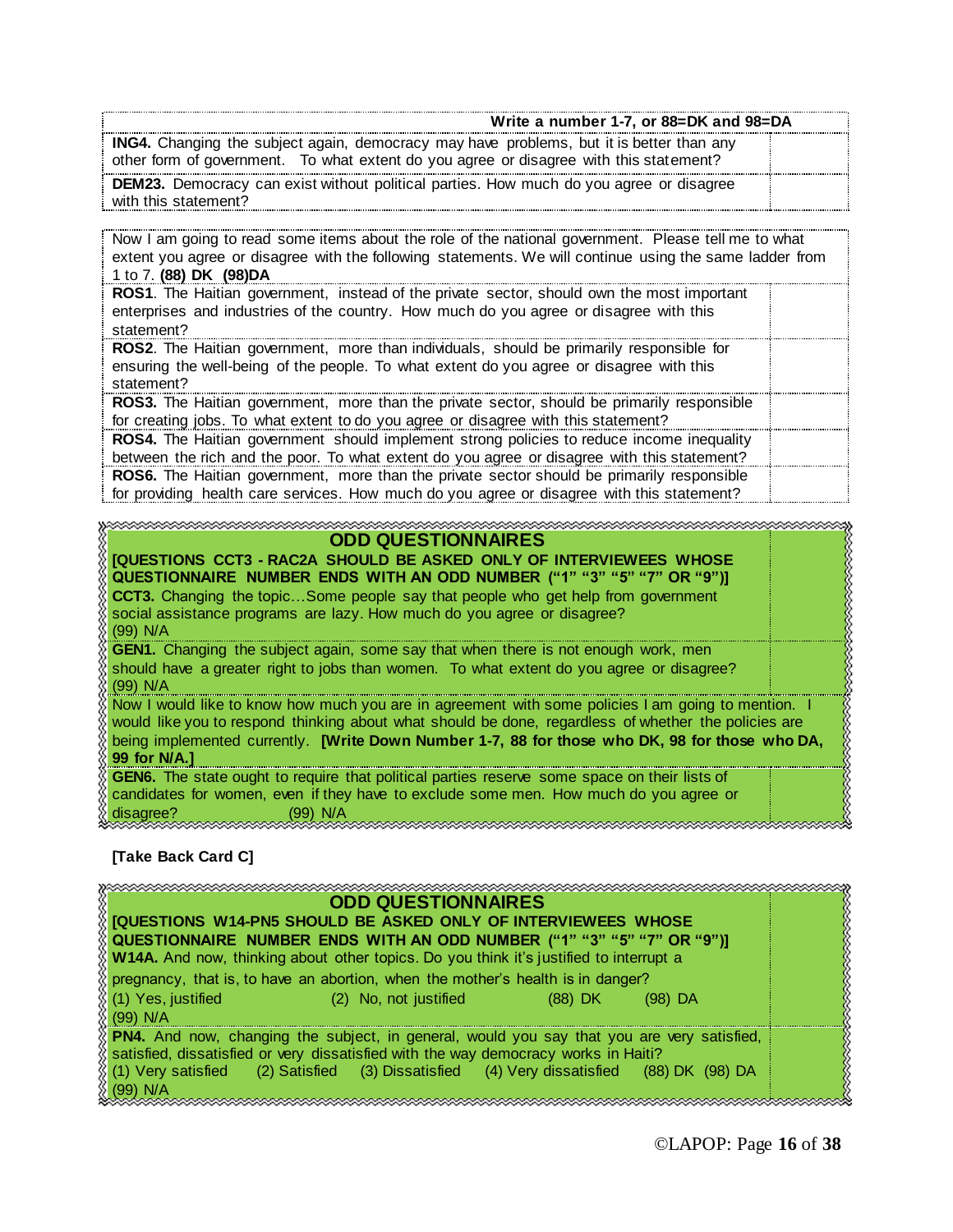| <b>PN5.</b> In your opinion, is Haiti very democratic, somewhat democratic, not very democratic or |  |
|----------------------------------------------------------------------------------------------------|--|
| not at all democratic?                                                                             |  |
| % (1) Very democratic<br>(3) Not very democratic<br>(2) Somewhat democratic                        |  |
| 4) Not at all democratic<br>(99) N/A<br>$(98)$ DA<br>$(88)$ DK                                     |  |
|                                                                                                    |  |

#### **[Give the respondent Card D]**

Now we are going to use another card. The new card has a 10-point ladder, which goes from 1 to 10, where 1 means that you strongly disapprove and 10 means that you strongly approve. I am going to read you a list of some actions that people can take to achieve their political goals and objectives. Please tell me how strongly you would approve or disapprove of people taking the following actions. 1 2 3 4 5 6 7 8 9 10 88 **Doesn't know** 98 **Doesn't Answer Strongly disapprove Strongly approve** 

|                                                                                                                                                    | $1 - 10$<br>88=DK.<br>$98 = DA$ |
|----------------------------------------------------------------------------------------------------------------------------------------------------|---------------------------------|
| <b>E5.</b> Of people participating in legal demonstrations. How much do you approve or disapprove?                                                 |                                 |
| <b>E8</b> . Of people participating in an organization or group to try to solve community problems.<br>How much do you approve or disapprove?      |                                 |
| E11. Of people working for campaigns for a political party or candidate. How much do you<br>approve or disapprove?                                 |                                 |
| <b>E15.</b> Of people participating in the blocking of roads to protest. Using the same scale, how<br>much do you approve or disapprove?           |                                 |
| E14. Of people seizing private property or land in order to protest. How much do you approve<br>or disapprove?                                     |                                 |
| <b>E3</b> . Of people participating in a group working to violently overthrow an elected government.<br>How much do you approve or disapprove?     |                                 |
| <b>E16.</b> Of people taking the law into their own hands when the government does not punish<br>criminals. How much do you approve or disapprove? |                                 |

The following questions are to find out about the different ideas of the people who live in Haiti. Please continue using the 10 point ladder.

|                                                                                                                                                                                                                                                                                                               | $1 - 10.$<br>$88 = DK.$<br>$98 = DA$ |
|---------------------------------------------------------------------------------------------------------------------------------------------------------------------------------------------------------------------------------------------------------------------------------------------------------------|--------------------------------------|
| <b>D1.</b> There are people who only say bad things about the Haiti form of government, not just the<br>incumbent government but the system of government. How strongly do you approve or<br>disapprove of such people's right to vote? Please read me the number from the scale:<br>[Probe: To what degree?] |                                      |
| <b>D2.</b> How strongly do you approve or disapprove that such people be allowed to conduct<br>peaceful demonstrations in order to express their views? Please read me the number.                                                                                                                            |                                      |
| D3. Still thinking of those who only say bad things about the Haitian form of government, how<br>strongly do you approve or disapprove of such people being permitted to run for public<br>office?                                                                                                            |                                      |
| <b>D4.</b> How strongly do you approve or disapprove of such people appearing on television to<br>make speeches?                                                                                                                                                                                              |                                      |
| <b>D5.</b> And now, changing the topic and thinking of homosexuals, how strongly do you approve<br>or disapprove of such people being permitted to run for public office?                                                                                                                                     |                                      |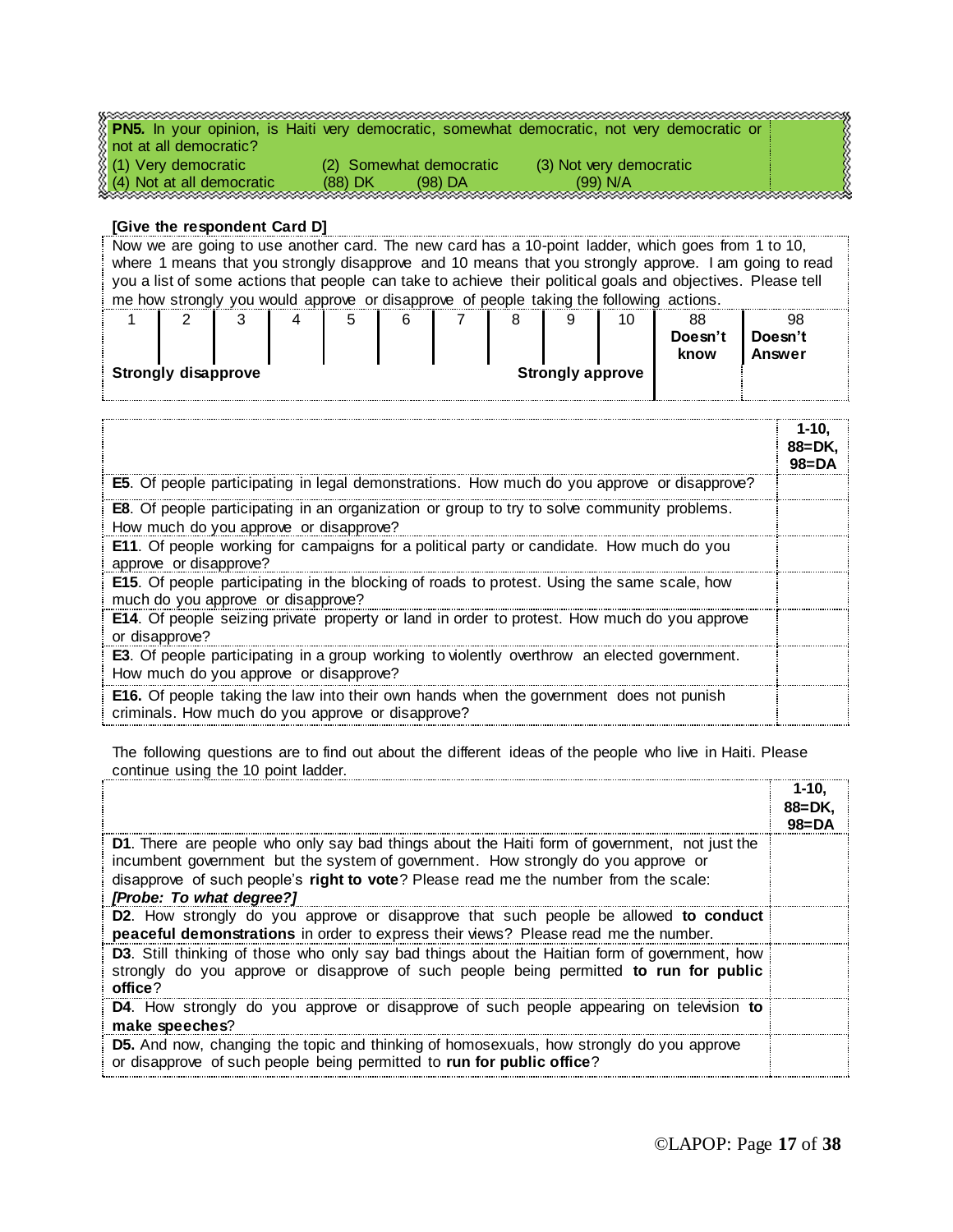| <b>ODD QUESTIONNAIRES</b>                                                                                                                                                                            |  |
|------------------------------------------------------------------------------------------------------------------------------------------------------------------------------------------------------|--|
| JQUESTIONS D6-D8 SHOULD BE ASKED ONLY OF INTERVIEWEES WHOSE<br>(QUESTIONNAIRE  NUMBER  ENDS  WITH AN ODD NUMBER  ("1"  "3"  "5"  "7"  OR  "9")]                                                      |  |
| D6. How strongly do you approve or disapprove of same-sex couples having the right to<br>$(99)$ N/A<br>$\frac{1}{2}$ marry?                                                                          |  |
| <b>D7.</b> How strongly do you approve or disapprove of people who are physically handicapped<br>being permitted to run for public office?<br>(99) N/A                                               |  |
| <b>D8.</b> How strongly do you approve or disapprove of the state/government having the right to<br>prohibit newspapers from publishing news that can be <b>politically damaging</b> to it? (99) N/A |  |

## **[Take back Card D]**

| <b>DEM2.</b> Now changing the subject, which of the following statements do you agree with the<br>most:                                                           |  |
|-------------------------------------------------------------------------------------------------------------------------------------------------------------------|--|
| (1) For people like me it doesn't matter whether a government is democratic or non-<br>democratic, or                                                             |  |
| (2) Democracy is preferable to any other form of government, or<br>(3) Under some circumstances an authoritarian government may be preferable to a                |  |
| democratic one.<br>(88) DK<br>(98) DA                                                                                                                             |  |
| <b>DEM11.</b> Do you think that our country needs a government with an iron fist, or do you think<br>that problems can be resolved with everyone's participation? |  |
| (2) Everyone's participation<br>$(1)$ Iron fist<br>(98) DA<br>(88) DK                                                                                             |  |

| <b>AUT1</b> . There are people who say that we need a strong leader who does not have to be |  |
|---------------------------------------------------------------------------------------------|--|
| elected by the vote of the people. Others say that although things may not work, electoral  |  |
| democracy, or the popular vote, is always best. What do you think? [Read the options]       |  |
| (1) We need a strong leader who does not have to be elected                                 |  |
| $(2)$ Electoral democracy is the best                                                       |  |
| $(88)$ DK<br>(98)DA                                                                         |  |

|                                                                                                                                                                                                                                                                                                                                                                                                                 | N/A<br>Did not try<br>or did not<br>have<br>contact | <b>No</b> | Yes: | <b>DK</b> | DA |  |
|-----------------------------------------------------------------------------------------------------------------------------------------------------------------------------------------------------------------------------------------------------------------------------------------------------------------------------------------------------------------------------------------------------------------|-----------------------------------------------------|-----------|------|-----------|----|--|
| Now we want to talk about your personal<br>experience with things that happen in<br>everyday life                                                                                                                                                                                                                                                                                                               |                                                     |           |      |           |    |  |
| <b>EXC2.</b> Has a police officer asked you for a<br>bribe in the last twelve months?                                                                                                                                                                                                                                                                                                                           |                                                     | 0         |      | 88        | 98 |  |
| <b>EXC6.</b> In the last twelve months, did any<br>government employee ask you for a bribe?                                                                                                                                                                                                                                                                                                                     |                                                     | 0         |      | 88        | 98 |  |
| <b>EXC11.</b> In the last twelve months, did you<br>have any official dealings in the<br>municipality/local government?<br>If the answer is No $\rightarrow$ mark 99<br>If it is Yes $\rightarrow$ ask the following:<br>In the last twelve months, to process any kind<br>of document in your municipal government,<br>like a permit for example, did you have to pay<br>any money above that required by law? | 99                                                  | 0         |      | 88        | 98 |  |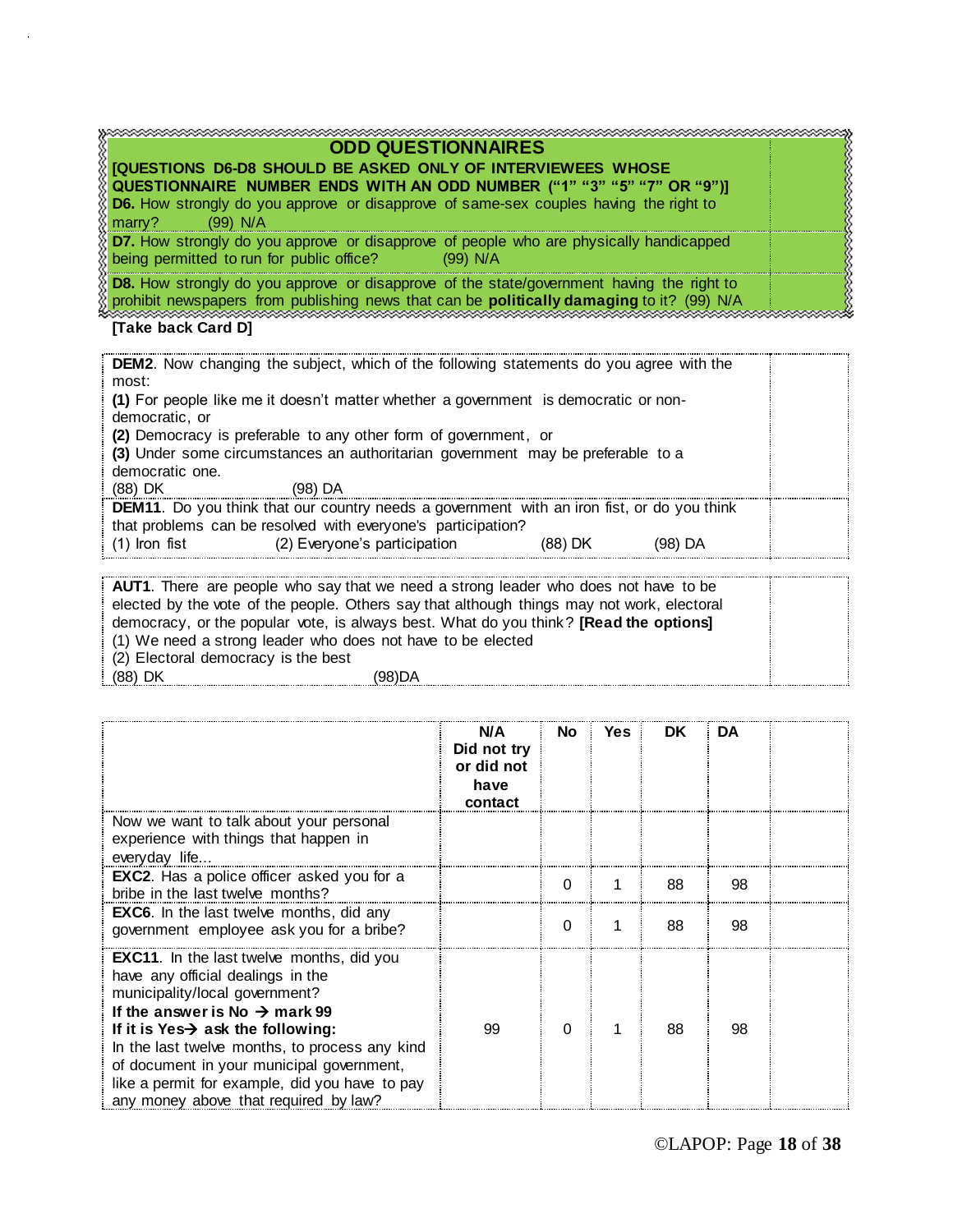|                                                                                                                                                                                                                                                                                                   | N/A<br>Did not try<br>or did not<br>have<br>contact | <b>No</b> | <b>Yes</b> | <b>DK</b> | DA |  |
|---------------------------------------------------------------------------------------------------------------------------------------------------------------------------------------------------------------------------------------------------------------------------------------------------|-----------------------------------------------------|-----------|------------|-----------|----|--|
| EXC13. Do you work?<br>If the answer is No $\rightarrow$ mark 99<br>If it is Yes-> ask the following:<br>In your work, have you been asked to pay a<br>bribe in the last twelve months?                                                                                                           | 99                                                  | $\Omega$  | 1          | 88        | 98 |  |
| <b>EXC14.</b> In the last twelve months, have you<br>had any dealings with the courts?<br>If the answer is No $\rightarrow$ mark 99<br>If it is Yes $\rightarrow$ ask the following:<br>Did you have to pay a bribe to the courts in<br>the last twelve months?                                   | 99                                                  | 0         | 1          | 88        | 98 |  |
| <b>EXC15.</b> Have you used any public health<br>services in the last twelve months?<br>If the answer is No $\rightarrow$ mark 99<br>If it is Yes $\rightarrow$ ask the following:<br>In order to be seen in a hospital or a clinic in<br>the last twelve months, did you have to pay a<br>bribe? | 99                                                  | $\Omega$  | 1          | 88        | 98 |  |
| <b>EXC16.</b> Have you had a child in school in the<br>last twelve months?<br>If the answer is No $\rightarrow$ mark 99<br>If it is Yes $\rightarrow$ ask the following:<br>Have you had to pay a bribe at school in the<br>last twelve months?                                                   | 99                                                  | $\Omega$  | 1          | 88        | 98 |  |
| <b>EXC18.</b> Do you think given the way things<br>are, sometimes paying a bribe is justified?                                                                                                                                                                                                    |                                                     | 0         | 1          | 88        | 98 |  |

**EXC7**. Taking into account your own experience or what you have heard, corruption among **public officials** is [Read] (1) Very common (2) Common (3) Uncommon **public officials** is **[Read]** (1) Very common (2) Common or (4) Very uncommon? (88) DK (98) DA

Now, changing the subject, and thinking **about your experiences in the past year,** have you ever felt discriminated against, that is, treated worse than other people, in the following places? **Yes No DK DA INAP DIS2.** In government offices [courts, agencies, municipal  $\begin{array}{|c|c|c|c|c|}\n\hline\n\text{goverment} & 2 & 88 & 98 & 99\n\end{array}$ **DIS3.** At work or school or when you have looked for work | 1 | 2 | 88 98 99 **DIS5.** In public places, such as on the street, in public squares, in shops or in the market place?  $1 \mid 2 \mid 88 \mid 98$ 

|     | <b>VB1.</b> Are you registered to vote? |                                                                     |         |    |         |  |
|-----|-----------------------------------------|---------------------------------------------------------------------|---------|----|---------|--|
| Yes | (2) No                                  | (3) Being processed                                                 | (88) DK |    | (98) DA |  |
|     |                                         | <b>INF1 [HAIVB1A]</b> . Do you have a national identification card? |         |    |         |  |
| Yes | (2) No                                  | (88) DK                                                             | (98)    | DA |         |  |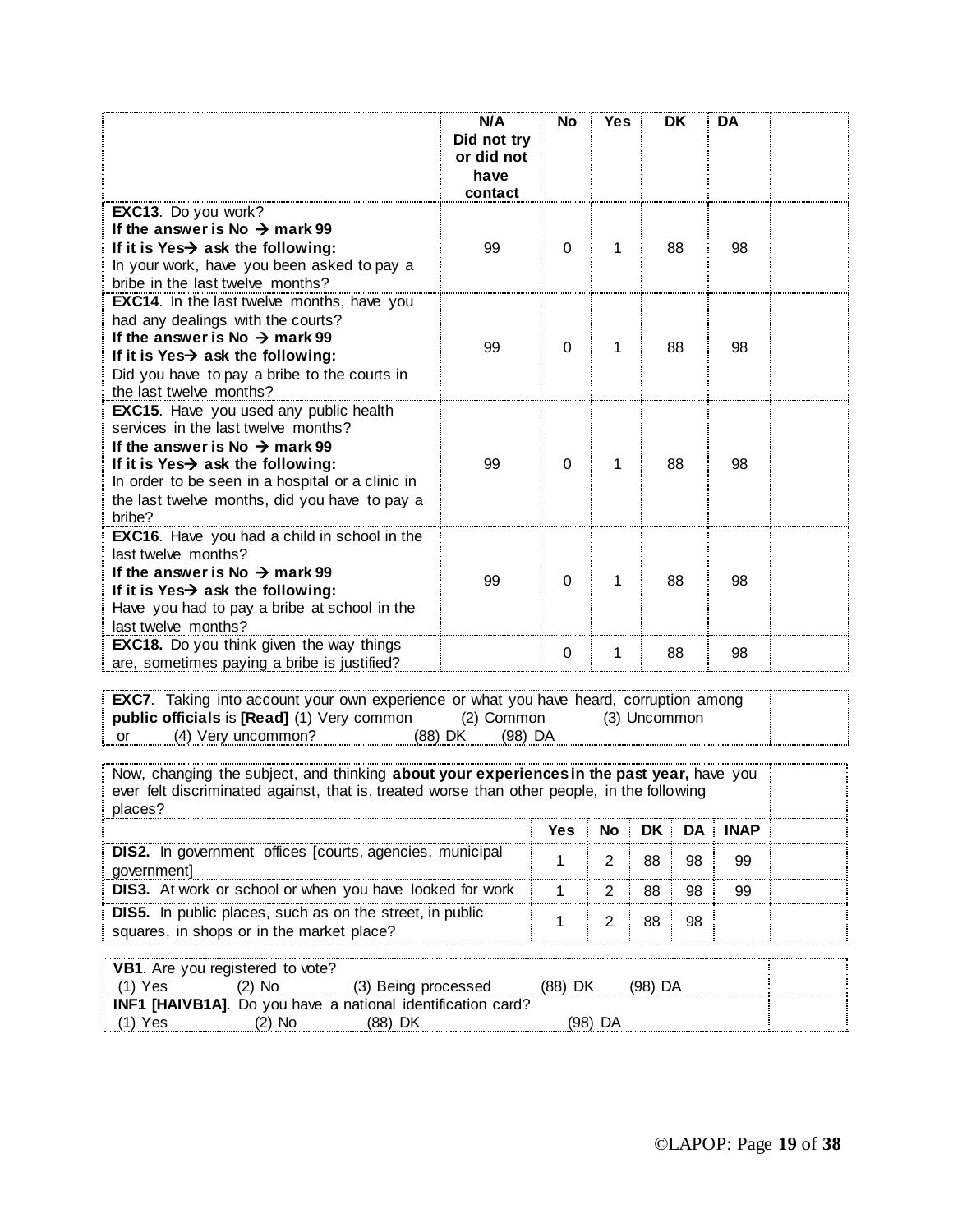| VB2. Did you vote in the first round of the last presidential elections of 2010? [IN                                     |
|--------------------------------------------------------------------------------------------------------------------------|
| COUNTRIES WITH TWO ROUNDS, ASK ABOUT THE FIRST.]                                                                         |
| (1) Voted [Continue]                                                                                                     |
| (2) Did not vote [Go to VB10]                                                                                            |
| (88) DK [Go to VB10] (98) DA [Go to VB10]                                                                                |
| VB3. Who did you vote for in the first round of the last presidential elections of 2010? [DON'T                          |
| READ THE LIST] [IN COUNTRIES WITH TWO ROUNDS, ASK ABOUT THE FIRST.]                                                      |
| (00) none (Blank ballot or spoiled or null ballot)                                                                       |
| (2201) Mirlande Marigat (RDNP)                                                                                           |
| (2202) Michel Joseph Martelly (Repons Peyizan)                                                                           |
| (2203) Jude Celestin (INITE)                                                                                             |
| (2204) Jean Henry Céant (Renmen Ayiti)                                                                                   |
| (2205) Jacques Edouard Alexis (MPH)                                                                                      |
| (2206) Charles Henry Baker (RESPE)                                                                                       |
| (2207) Jeune Jean Chavannes (ACCRHA)                                                                                     |
| (2208) Yves Cristalin (LAVNI)                                                                                            |
| (2209) Lesly Voltaire (Ansanm Nou Fo)                                                                                    |
| (2210) Josette Bijou (INDEPENDENT)                                                                                       |
| (77) Other                                                                                                               |
| (88) DK<br>(98) DA (99) N/A (Did not vote)                                                                               |
| VB10. Do you currently identify with a political party?<br>(1) Yes [Continue] (2) No [Go to POL1] (88) DK [Skip to POL1] |
| (98) DA [Skip to POL1]                                                                                                   |
|                                                                                                                          |
| VB11. Which political party do you identify with? [DON'T READ THE LIST]                                                  |
| (2201) Fwon Lespwa<br>(2202) RDNP                                                                                        |
|                                                                                                                          |
| (2203) Respè                                                                                                             |
| (2204) Repons Peyizan<br>(2205) MPH                                                                                      |
| (2206) Fusion des Sociaux-Démocrates Haïtienne                                                                           |
| (2207) Oganizasyon Pèp Kap Lité                                                                                          |
| (2208) Alyans/Alliance Démocratique                                                                                      |
| (2209) Renmen Ayiti                                                                                                      |
| (2210) Ansanm nou Fo                                                                                                     |
| (2211) Lavalas                                                                                                           |
| (2212) Unité                                                                                                             |
| (77) Other                                                                                                               |
| (88) DK<br>(98) DA<br>(99) NA                                                                                            |
|                                                                                                                          |
| POL1. How much interest do you have in politics: a lot, some, little or none?                                            |
| $(2)$ Some<br>$(3)$ Little<br>$(4)$ None<br>(88) DK<br>$(1)$ A lot<br>$(98)$ DA                                          |
|                                                                                                                          |
| VB20. If the next presidential elections were being held this week, what would you do? [Read                             |
| options]                                                                                                                 |
| (1) Wouldn't vote                                                                                                        |
| (2) Would vote for the incumbent candidate or party                                                                      |
| (3) Would vote for a candidate or party different from the current administration                                        |
| (4) Would go to vote but would leave the ballot blank or would purposely cancel my vote                                  |
| (88) DK (98) DA                                                                                                          |
|                                                                                                                          |
| <b>PP1.</b> During election times, some people try to convince others to vote for a party or                             |
| candidate. How often have you tried to persuade others to vote for a party or candidate?                                 |
| [Read the options]                                                                                                       |
| (1) Frequently<br>(2) Occasionally<br>(3) Rarely, or<br>(4) Never<br>(88) DK (98) DA                                     |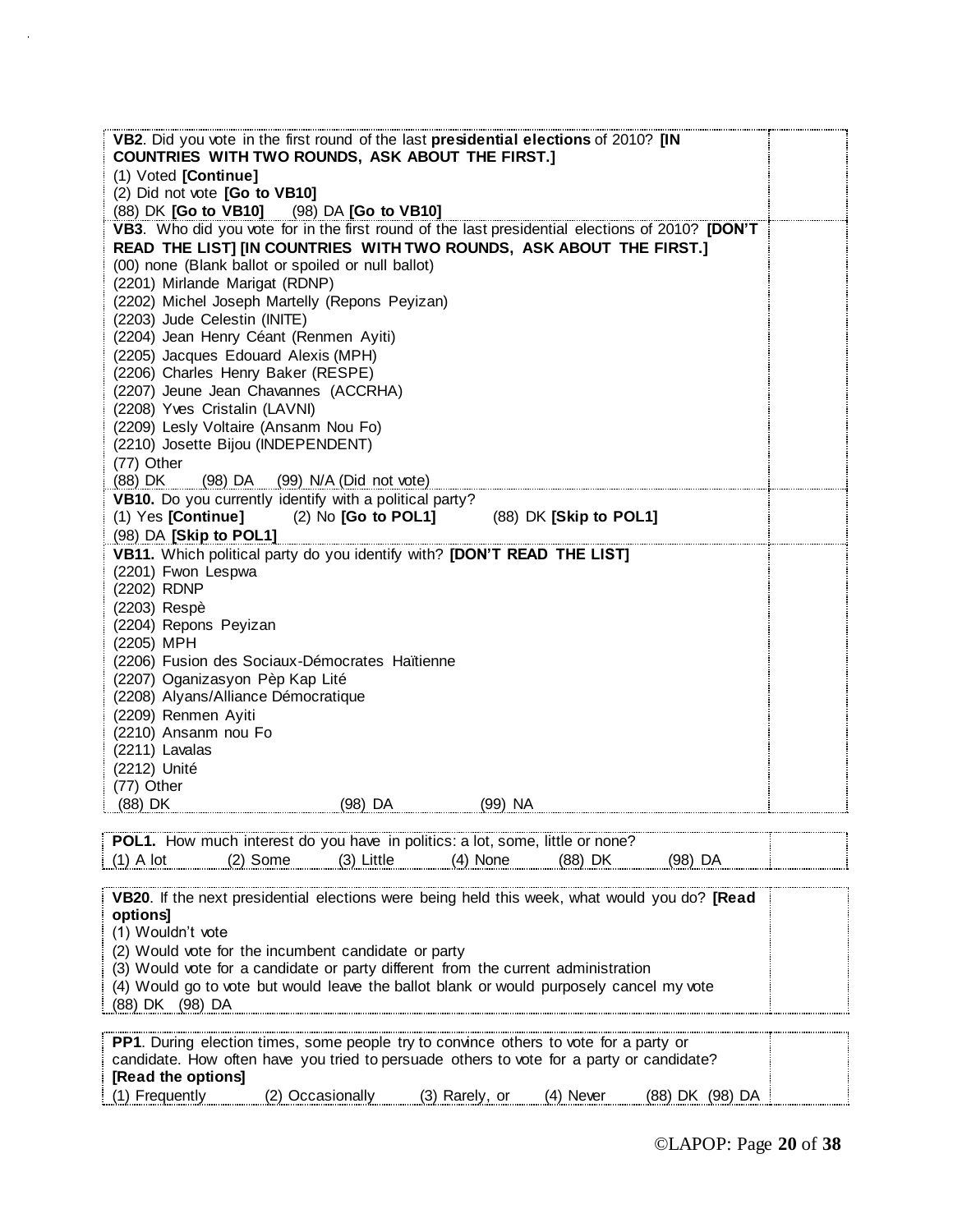|                                                                        |                                                                                     | <b>PP2.</b> There are people who work for parties or candidates during electoral campaigns. Did you |                                                                                                                       |  |  |  |  |
|------------------------------------------------------------------------|-------------------------------------------------------------------------------------|-----------------------------------------------------------------------------------------------------|-----------------------------------------------------------------------------------------------------------------------|--|--|--|--|
|                                                                        | work for any candidate or party in the last presidential elections of 2010?         |                                                                                                     |                                                                                                                       |  |  |  |  |
| (1) Yes, worked<br>(2) Did not work<br>(88) DK<br>(98) DA              |                                                                                     |                                                                                                     |                                                                                                                       |  |  |  |  |
|                                                                        | VB50. Some say that in general, men are better political leaders than women. Do you |                                                                                                     |                                                                                                                       |  |  |  |  |
| strongly agree, agree, disagree or strongly disagree?                  |                                                                                     |                                                                                                     |                                                                                                                       |  |  |  |  |
| (1) Strongly agree                                                     | (2) Agree                                                                           | (3) Disagree                                                                                        |                                                                                                                       |  |  |  |  |
| (4) Strongly disagree                                                  | (88) DK                                                                             | (98) DA                                                                                             |                                                                                                                       |  |  |  |  |
|                                                                        |                                                                                     |                                                                                                     |                                                                                                                       |  |  |  |  |
|                                                                        |                                                                                     |                                                                                                     |                                                                                                                       |  |  |  |  |
|                                                                        | <b>ODD QUESTIONNAIRES</b>                                                           |                                                                                                     |                                                                                                                       |  |  |  |  |
|                                                                        |                                                                                     | [QUESTIONS VB51-RAC1CA SHOULD BE ASKED ONLY OF INTERVIEWEES WHOSE                                   |                                                                                                                       |  |  |  |  |
|                                                                        |                                                                                     | QUESTIONNAIRE NUMBER ENDS WITH AN ODD NUMBER ("1" "3" "5" "7" OR "9")]                              |                                                                                                                       |  |  |  |  |
|                                                                        |                                                                                     |                                                                                                     |                                                                                                                       |  |  |  |  |
|                                                                        |                                                                                     | VB51. Who do you think would be more corrupt as a politician, a man or a woman, or are both         |                                                                                                                       |  |  |  |  |
| the same?                                                              |                                                                                     |                                                                                                     |                                                                                                                       |  |  |  |  |
| $(1)$ A man                                                            | $(2)$ A woman<br>(3) Both the same                                                  |                                                                                                     |                                                                                                                       |  |  |  |  |
| $(88)$ DK $\qquad$                                                     | (98) DA<br>(99) N/A                                                                 |                                                                                                     |                                                                                                                       |  |  |  |  |
|                                                                        |                                                                                     | VB52. If a politician is responsible for running the national economy, who would do a better        |                                                                                                                       |  |  |  |  |
| job, a man, or a woman or does it not matter?                          |                                                                                     |                                                                                                     |                                                                                                                       |  |  |  |  |
| $(1)$ A man                                                            | $(2)$ A woman                                                                       | (3) It does not matter                                                                              |                                                                                                                       |  |  |  |  |
| $(88)$ DK                                                              | $(98)$ DA                                                                           | (99) N/A                                                                                            |                                                                                                                       |  |  |  |  |
|                                                                        | Now we are going to talk about race or skin color of politicians.                   |                                                                                                     |                                                                                                                       |  |  |  |  |
|                                                                        |                                                                                     | VB53. Some say that in general, people with dark skin are not good political leaders. Do you        |                                                                                                                       |  |  |  |  |
|                                                                        |                                                                                     |                                                                                                     |                                                                                                                       |  |  |  |  |
| strongly agree, agree, disagree or strongly disagree?                  |                                                                                     |                                                                                                     |                                                                                                                       |  |  |  |  |
|                                                                        | [Interviewer: "dark skin" refers to blacks "non-whites" in general]                 |                                                                                                     |                                                                                                                       |  |  |  |  |
| (1) Strongly agree                                                     | (2) Agree (3) Disagree                                                              | (4) Strongly disagree                                                                               |                                                                                                                       |  |  |  |  |
| (88) DK                                                                | $(98)$ DA<br>$(99)$ N/A                                                             |                                                                                                     |                                                                                                                       |  |  |  |  |
|                                                                        |                                                                                     | RAC1CA. According to various studies, people with dark skin are poorer than the rest of the         |                                                                                                                       |  |  |  |  |
| population. What do you think is the main reason for this?             |                                                                                     |                                                                                                     |                                                                                                                       |  |  |  |  |
| [Read alternatives, just one answer]                                   |                                                                                     |                                                                                                     |                                                                                                                       |  |  |  |  |
| (1) Because of their culture, or                                       |                                                                                     | (2) Because they have been treated unjustly                                                         |                                                                                                                       |  |  |  |  |
| (3) [Do not read] Another response                                     | (88) DK                                                                             | $(98)$ DA                                                                                           |                                                                                                                       |  |  |  |  |
| $(99)$ N/A                                                             |                                                                                     |                                                                                                     |                                                                                                                       |  |  |  |  |
|                                                                        |                                                                                     |                                                                                                     |                                                                                                                       |  |  |  |  |
|                                                                        |                                                                                     |                                                                                                     |                                                                                                                       |  |  |  |  |
|                                                                        | <b>ODD QUESTIONNAIRES</b>                                                           |                                                                                                     |                                                                                                                       |  |  |  |  |
|                                                                        | [QUESTIONS AB1-AB5 SHOULD BE ASKED ONLY OF INTERVIEWEES WHOSE                       |                                                                                                     |                                                                                                                       |  |  |  |  |
|                                                                        |                                                                                     |                                                                                                     |                                                                                                                       |  |  |  |  |
|                                                                        |                                                                                     |                                                                                                     |                                                                                                                       |  |  |  |  |
| QUESTIONNAIRE NUMBER ENDS WITH AN ODD NUMBER ("1" "3" "5" "7" OR "9")] |                                                                                     |                                                                                                     |                                                                                                                       |  |  |  |  |
|                                                                        |                                                                                     | Changing the subject, and talking about the qualities that children ought to have, I am going to    |                                                                                                                       |  |  |  |  |
|                                                                        |                                                                                     | mention various characteristics and I would like you to tell me which one is the most important     |                                                                                                                       |  |  |  |  |
| for a child:                                                           |                                                                                     |                                                                                                     |                                                                                                                       |  |  |  |  |
| AB1. (1) Independence, or                                              | (2) Respect for adults                                                              | (3) [Don't read] Both                                                                               |                                                                                                                       |  |  |  |  |
| (88) DK                                                                | (98) DA<br>(99) N/A                                                                 |                                                                                                     |                                                                                                                       |  |  |  |  |
| AB2. (1) Obedience, or                                                 | (2) Autonomy                                                                        | (3) [Don't read] Both                                                                               |                                                                                                                       |  |  |  |  |
| (88) DK                                                                | (98) DA                                                                             | (99) N/A                                                                                            |                                                                                                                       |  |  |  |  |
| AB5. (1) Creativity, or<br>$(88)$ DK                                   | (2) Discipline<br>$(98)$ DA                                                         | (3) [Don't read] Both<br>(99) N/A                                                                   | <b>MARKARA MARKARA A SA MARKA A SA MARKA NA MARKA NA MARKA NA MARKA NA MARKA NA MARKA NA MARKA NA MARKA NA MARKA </b> |  |  |  |  |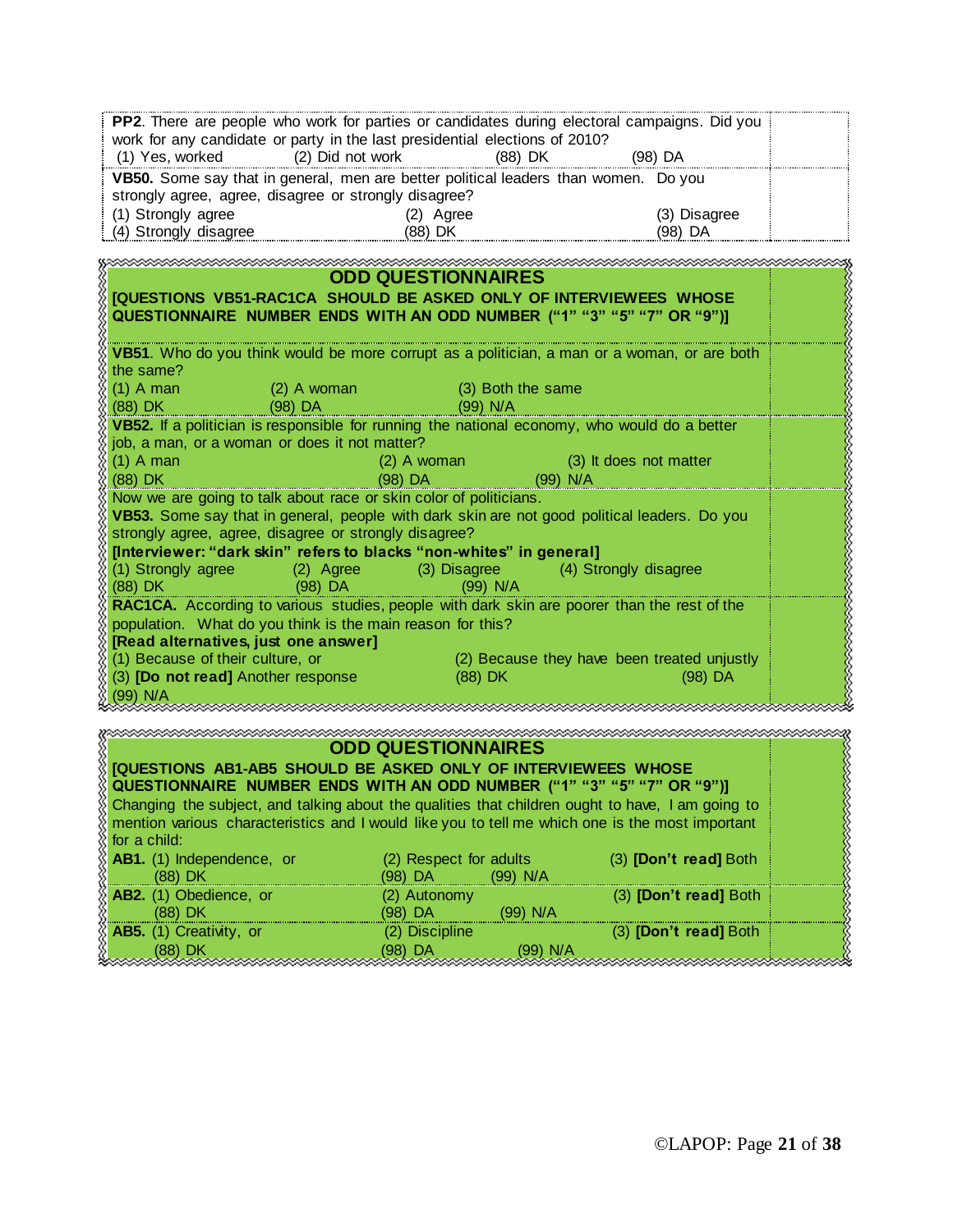| <b>EVEN QUESTIONNAIRES</b><br>   [QUESTIONS SNW1A – SNW1B SHOULD BE ASKED ONLY OF INTERVIEWEES WHOSE<br>  QUESTIONNAIRE NUMBER ENDS WITH AN EVEN NUMBER ("0" "2" "4" "6" OR "8")] |                  |              |          |  |  |  |
|-----------------------------------------------------------------------------------------------------------------------------------------------------------------------------------|------------------|--------------|----------|--|--|--|
| SNW1A. Do you personally know an elected official or some person who was a candidate in<br>the most recent national, departmental or local elections?                             |                  |              |          |  |  |  |
| $(1)$ Yes<br>$(2)$ No $[Go$ to $FOR1]$                                                                                                                                            |                  |              |          |  |  |  |
| (98) DA <b>[Go to FOR1]</b><br>$(88)$ DK $[Go$ to FOR1]<br>(99) N/A                                                                                                               |                  |              |          |  |  |  |
| SNW1B. And is this position at the local, departmental or national level?                                                                                                         |                  |              |          |  |  |  |
| $(1)$ Local                                                                                                                                                                       | (2) Departmental | (3) National |          |  |  |  |
| (4) Candidates at more than one level                                                                                                                                             | (88) DK          | (98) DA      | (99) N/A |  |  |  |

| <b>EVEN QUESTIONNAIRES</b>                                                                                                                                                           |                                     |  |  |  |
|--------------------------------------------------------------------------------------------------------------------------------------------------------------------------------------|-------------------------------------|--|--|--|
| [THE FOLLOWING MODULE (FOR1-FOR8) IS ASKED ONLY TO RESPONDENTS WHOSE                                                                                                                 |                                     |  |  |  |
| QUESTIONNAIRE NUMBER ENDS IN AN EVEN NUMBER ("0" "2" "4" "6" "8")]                                                                                                                   |                                     |  |  |  |
|                                                                                                                                                                                      |                                     |  |  |  |
| FOR1. Now we are going to talk about your views with respect to some countries. When we                                                                                              |                                     |  |  |  |
| talk about "China" in this interview, we are talking about mainland China, the People's<br>Republic of China, and not the island of Taiwan. Which of the following countries has the |                                     |  |  |  |
| most influence in the Caribbean? [READ CHOICES]                                                                                                                                      |                                     |  |  |  |
| $(1)$ China                                                                                                                                                                          | (2) Japan                           |  |  |  |
| $(3)$ India                                                                                                                                                                          | (4) United States                   |  |  |  |
| (5) Brazil                                                                                                                                                                           | (6) Venezuela                       |  |  |  |
| (7) Mexico                                                                                                                                                                           | $(10)$ Spain                        |  |  |  |
| (11) [Don't read] Another country, or                                                                                                                                                | (12) [Don't read] None [Go to FOR4] |  |  |  |
| (88) [Don't read ] DK [Go to FOR4]                                                                                                                                                   | (98) [Do not read] DA [Go to FOR4]  |  |  |  |
| (99) N/A                                                                                                                                                                             |                                     |  |  |  |
| FOR2. And thinking of [country mentioned in FOR1] do you think that its influence is very                                                                                            |                                     |  |  |  |
| positive, positive, negative or very negative?                                                                                                                                       |                                     |  |  |  |
| (1) Very positive                                                                                                                                                                    | (2) Positive                        |  |  |  |
| (3) [Do not read] Neither positive nor negative                                                                                                                                      | (4) Negative                        |  |  |  |
| (5) Very negative                                                                                                                                                                    | (6) [Do not read] Has no influence  |  |  |  |
| (88) [Do not read ] DK (98) [Do not read] DA<br>FOR3. [Ask ONLY if the country mentioned in FOR1 was NOT China]                                                                      | (99) N/A                            |  |  |  |
| And thinking of China and the influence it has in the Caribbean, do you think that this                                                                                              |                                     |  |  |  |
| influence is very positive, positive, negative or very negative?                                                                                                                     |                                     |  |  |  |
| (1) Very positive                                                                                                                                                                    | (2) Positive                        |  |  |  |
| (3) [Do not read] Neither positive nor negative                                                                                                                                      | (4) Negative                        |  |  |  |
| (5) Very negative                                                                                                                                                                    | (6) [Do not read] Has no influence  |  |  |  |
| (88) DK<br>(98) DA                                                                                                                                                                   | (99) N/A                            |  |  |  |
| FOR4. And within 10 years, in your opinion, which of the following countries will have most                                                                                          |                                     |  |  |  |
| influence in the Caribbean?                                                                                                                                                          |                                     |  |  |  |
| [Read options]                                                                                                                                                                       |                                     |  |  |  |
| $(1)$ China                                                                                                                                                                          | (2) Japan                           |  |  |  |
| $(3)$ India                                                                                                                                                                          | (4) United States                   |  |  |  |
| (5) Brazil                                                                                                                                                                           | (6) Venezuela                       |  |  |  |
| (7) Mexico                                                                                                                                                                           | $(10)$ Spain                        |  |  |  |
| (11) [Don't read] Another country, or                                                                                                                                                | (12) [Don't read] None              |  |  |  |
| (88) DK<br>(99) N/A                                                                                                                                                                  | $(98)$ DA                           |  |  |  |
|                                                                                                                                                                                      |                                     |  |  |  |
|                                                                                                                                                                                      |                                     |  |  |  |
|                                                                                                                                                                                      |                                     |  |  |  |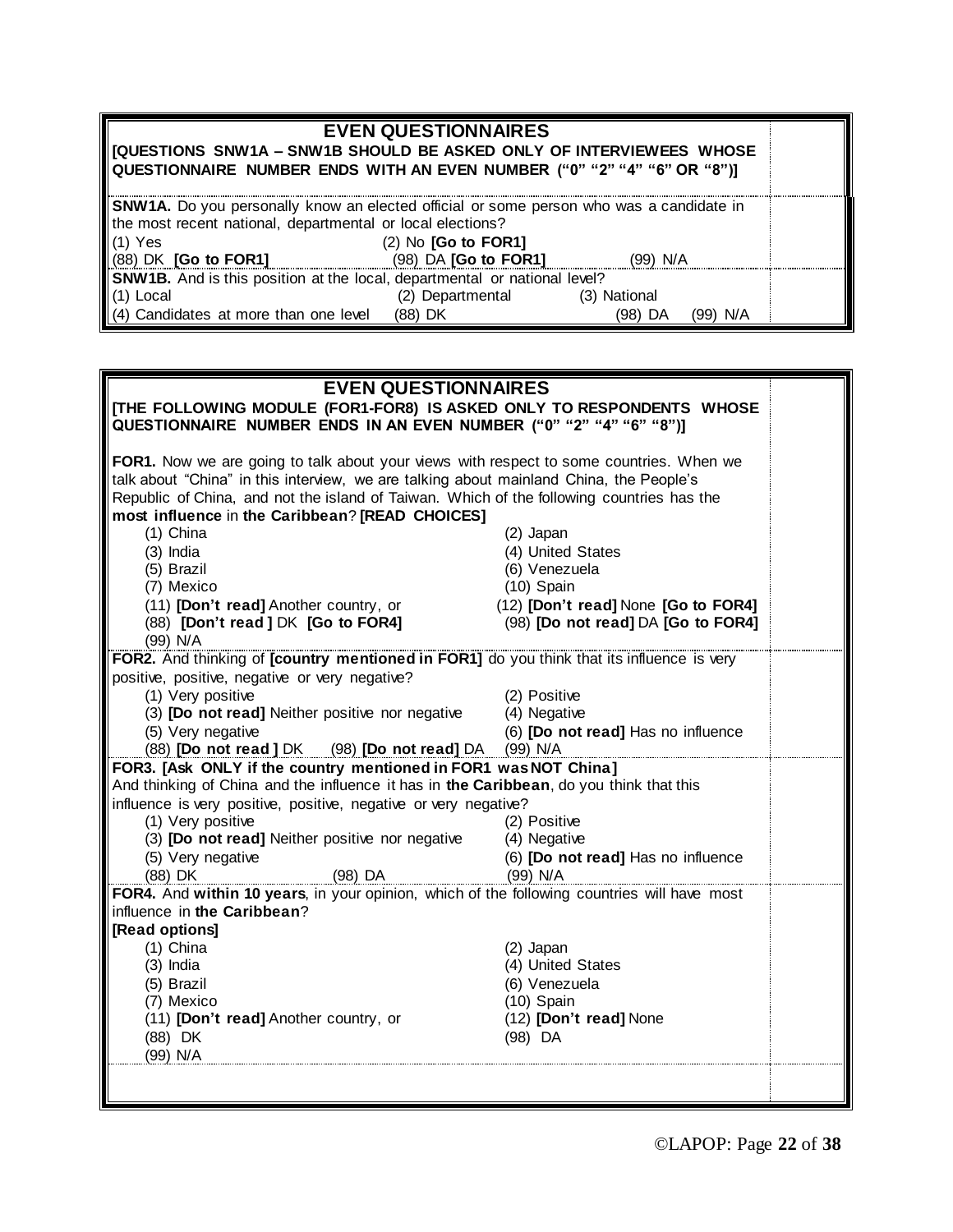| FOR5. In your opinion, which of the following countries ought to be a model for the future         |                                             |                                    |           |  |  |  |
|----------------------------------------------------------------------------------------------------|---------------------------------------------|------------------------------------|-----------|--|--|--|
| development of our country? [Read options]                                                         |                                             |                                    |           |  |  |  |
| (1) China                                                                                          |                                             | (2) Japan                          |           |  |  |  |
| (3) India                                                                                          |                                             | (4) United States                  |           |  |  |  |
| (5) Singapore                                                                                      |                                             | (6) Russia                         |           |  |  |  |
| (7) South Korea                                                                                    |                                             | (10) Brazil                        |           |  |  |  |
| (11) Venezuela, or                                                                                 |                                             | (12) Mexico                        |           |  |  |  |
| (13) [Do not read] None/We ought to follow our own model                                           |                                             |                                    |           |  |  |  |
| (14) [Do not read] Other (88) DK                                                                   |                                             |                                    | (99) N/A  |  |  |  |
| FOR6. And thinking now only of our country, how much influence do you think that China             |                                             |                                    |           |  |  |  |
| has in our country? [Read options]                                                                 |                                             |                                    |           |  |  |  |
| $(1)$ A lot                                                                                        | (2) Some (3) A little (4) None [Go to FOR8] |                                    |           |  |  |  |
| (88) DK [Go to FOR8]                                                                               |                                             | (98) DA [Go to FOR8]               |           |  |  |  |
| (99) N/A                                                                                           |                                             |                                    |           |  |  |  |
| <b>FOR7.</b> In general, the influence that China has on our country is <b>[Read alternatives]</b> |                                             |                                    |           |  |  |  |
| (1) Very positive                                                                                  | (2) Positive                                |                                    |           |  |  |  |
| (3) [Do not read] Neither positive nor negative (4) Negative                                       |                                             |                                    |           |  |  |  |
| (5) Very negative                                                                                  |                                             | (6) [Do not read] Has no influence |           |  |  |  |
| (88) DK                                                                                            |                                             | (98) DA <b>Martin</b><br>(99) N/A  |           |  |  |  |
| FOR8. How much do you agree with the following statement: "Chinese business contributes            |                                             |                                    |           |  |  |  |
| to the economic development of Haiti? Do you [Read alternatives]                                   |                                             |                                    |           |  |  |  |
| (1) Strongly agree<br>(2) Agree                                                                    |                                             | (3) Neither agree nor disagree     |           |  |  |  |
| (4) Disagree (5) Strongly disagree (88) DK                                                         |                                             |                                    | $(98)$ DA |  |  |  |
| (99) N/A                                                                                           |                                             |                                    |           |  |  |  |

## **EVEN QUESTIONNAIRES**

Ш

| [THE FOLLOWING MODULE (FOR9A-FOR9D) IS ASKED ONLY TO RESPONDENTS WHOSE<br>QUESTIONNAIRE NUMBER ENDS IN AN EVEN NUMBER ("0" "2" "4" "6" "8").]<br>According to what you have heard, do Chinese businesses operating in Haiti suffer from any of the<br>following problems? [Read alternatives.] |                    |                      |                   |    |     |  |
|------------------------------------------------------------------------------------------------------------------------------------------------------------------------------------------------------------------------------------------------------------------------------------------------|--------------------|----------------------|-------------------|----|-----|--|
|                                                                                                                                                                                                                                                                                                | It is a<br>problem | It is not<br>problem | No.<br>opinion/DK | DA | N/A |  |
| <b>FOR9A.</b> Labor relations, such as<br>disputes with workers or unions. Do<br>you think that it is a problem, or that<br>it is not, or do you not have an<br>opinion on the matter?                                                                                                         |                    | 2                    | 88                | 98 | 99  |  |
| <b>FOR9B.</b> Problems that arise from<br>failure to understand the culture and<br>customs of Haiti                                                                                                                                                                                            |                    | 2                    | 88                | 98 | 99  |  |
| <b>FOR9C.</b> Lack of knowledge of the<br>political, legal, and social values and<br>rules in Haiti                                                                                                                                                                                            |                    | 2                    | 88                | 98 | 99  |  |
| <b>FOR9D.</b> Lack of communication with<br>the media and residents.                                                                                                                                                                                                                           |                    | 2                    | 88                | 98 | 99  |  |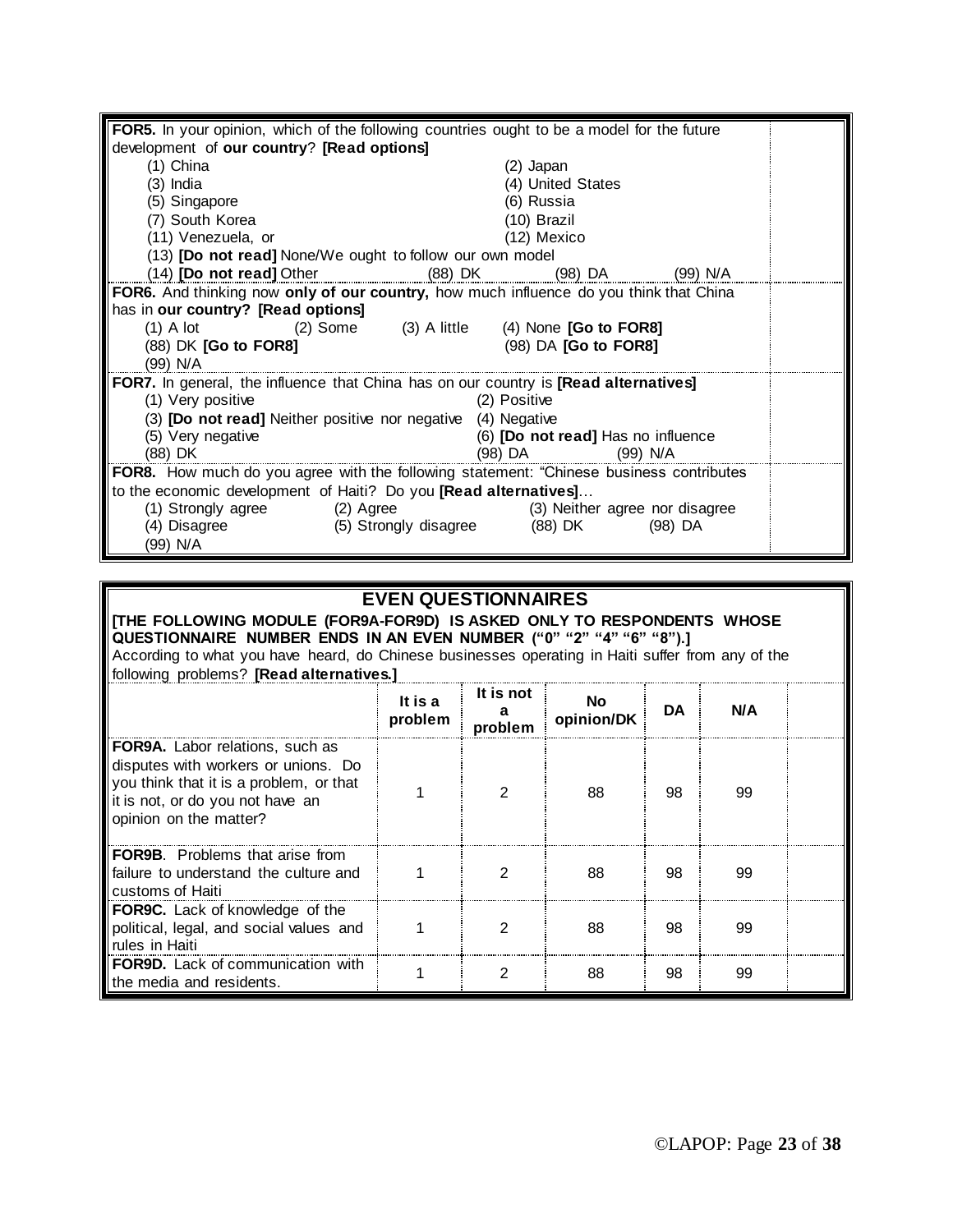| <b>EVEN QUESTIONNAIRES</b>                                               |                                                                                                                |                 |          |            |                         |    |     |  |
|--------------------------------------------------------------------------|----------------------------------------------------------------------------------------------------------------|-----------------|----------|------------|-------------------------|----|-----|--|
| [THE FOLLOWING MODULE (MIL10A-MIL10E) IS ASKED ONLY TO RESPONDENTS WHOSE |                                                                                                                |                 |          |            |                         |    |     |  |
|                                                                          | QUESTIONNAIRE NUMBER ENDS IN AN EVEN NUMBER ("0" "2" "4" "6" "8").]                                            |                 |          |            |                         |    |     |  |
|                                                                          | Now, I would like to ask you how much you trust the governments of the following countries. For each           |                 |          |            |                         |    |     |  |
|                                                                          | country, tell me if in your opinion it is very trustworthy, somewhat trustworthy, not very trustworthy, or not |                 |          |            |                         |    |     |  |
| at all trustworthy, or if you don't have an opinion                      |                                                                                                                |                 |          |            |                         |    |     |  |
|                                                                          | Very                                                                                                           | <b>Somewhat</b> | Not very | Not at all |                         |    |     |  |
|                                                                          | trust-                                                                                                         | trust-          | trust-   | trust-     | <b>DK/No</b><br>opinion | DA | N/A |  |
|                                                                          | worthy                                                                                                         | worthy          | worthy   | worthy     |                         |    |     |  |
| MIL10A. The                                                              |                                                                                                                |                 |          |            |                         |    |     |  |
| government of China. In                                                  |                                                                                                                |                 |          |            |                         |    |     |  |
| your opinion, is it very                                                 |                                                                                                                |                 |          |            |                         |    |     |  |
| trustworthy, somewhat                                                    | 1                                                                                                              | $\overline{2}$  | 3        | 4          | 88                      | 98 | 99  |  |
| trustworthy, not very                                                    |                                                                                                                |                 |          |            |                         |    |     |  |
| trustworthy, or not at all                                               |                                                                                                                |                 |          |            |                         |    |     |  |
| trustworthy, or do you                                                   |                                                                                                                |                 |          |            |                         |    |     |  |
| not have an opinion?                                                     |                                                                                                                |                 |          |            |                         |    |     |  |
| <b>MIL10B.</b> That of Russia.                                           |                                                                                                                |                 |          |            |                         |    |     |  |
| In your opinion, is it very                                              |                                                                                                                |                 |          |            |                         |    |     |  |
| trustworthy, somewhat                                                    |                                                                                                                |                 |          |            |                         |    |     |  |
| trustworthy, not very                                                    | 1                                                                                                              | 2               | 3        | 4          | 88                      | 98 | 99  |  |
| trustworthy, or not at all                                               |                                                                                                                |                 |          |            |                         |    |     |  |
| trustworthy, or do you                                                   |                                                                                                                |                 |          |            |                         |    |     |  |
| not have an opinion?                                                     |                                                                                                                |                 |          |            |                         |    |     |  |
| MIL10C. Iran. In your                                                    |                                                                                                                |                 |          |            |                         |    |     |  |
| opinion, is it very                                                      |                                                                                                                |                 |          |            |                         |    |     |  |
| trustworthy, somewhat                                                    |                                                                                                                |                 |          |            |                         |    |     |  |
| trustworthy, not very                                                    | 1                                                                                                              | $\overline{2}$  | 3        | 4          | 88                      | 98 | 99  |  |
| trustworthy, or not at all                                               |                                                                                                                |                 |          |            |                         |    |     |  |
| trustworthy, or do you                                                   |                                                                                                                |                 |          |            |                         |    |     |  |
| not have an opinion?                                                     |                                                                                                                |                 |          |            |                         |    |     |  |
| MIL10D. Israel. In your                                                  |                                                                                                                |                 |          |            |                         |    |     |  |
| opinion, is it very                                                      |                                                                                                                |                 |          |            |                         |    |     |  |
| trustworthy, somewhat                                                    |                                                                                                                |                 |          |            |                         |    |     |  |
| trustworthy, not very                                                    | 1                                                                                                              | 2               | 3        | 4          | 88                      | 98 | 99  |  |
| trustworthy, or not at all                                               |                                                                                                                |                 |          |            |                         |    |     |  |
| trustworthy, or do you                                                   |                                                                                                                |                 |          |            |                         |    |     |  |
| not have an opinion?                                                     |                                                                                                                |                 |          |            |                         |    |     |  |
| <b>MIL10E</b> , United States                                            |                                                                                                                |                 |          |            |                         |    |     |  |
| In your opinion, is it very                                              |                                                                                                                |                 |          |            |                         |    |     |  |
| trustworthy, somewhat                                                    |                                                                                                                |                 |          |            |                         |    |     |  |
| trustworthy, not very                                                    | 1                                                                                                              | $\overline{2}$  | 3        | 4          | 88                      | 98 | 99  |  |
| trustworthy, or not at all                                               |                                                                                                                |                 |          |            |                         |    |     |  |
| trustworthy, or do you                                                   |                                                                                                                |                 |          |            |                         |    |     |  |
| not have an opinion?                                                     |                                                                                                                |                 |          |            |                         |    |     |  |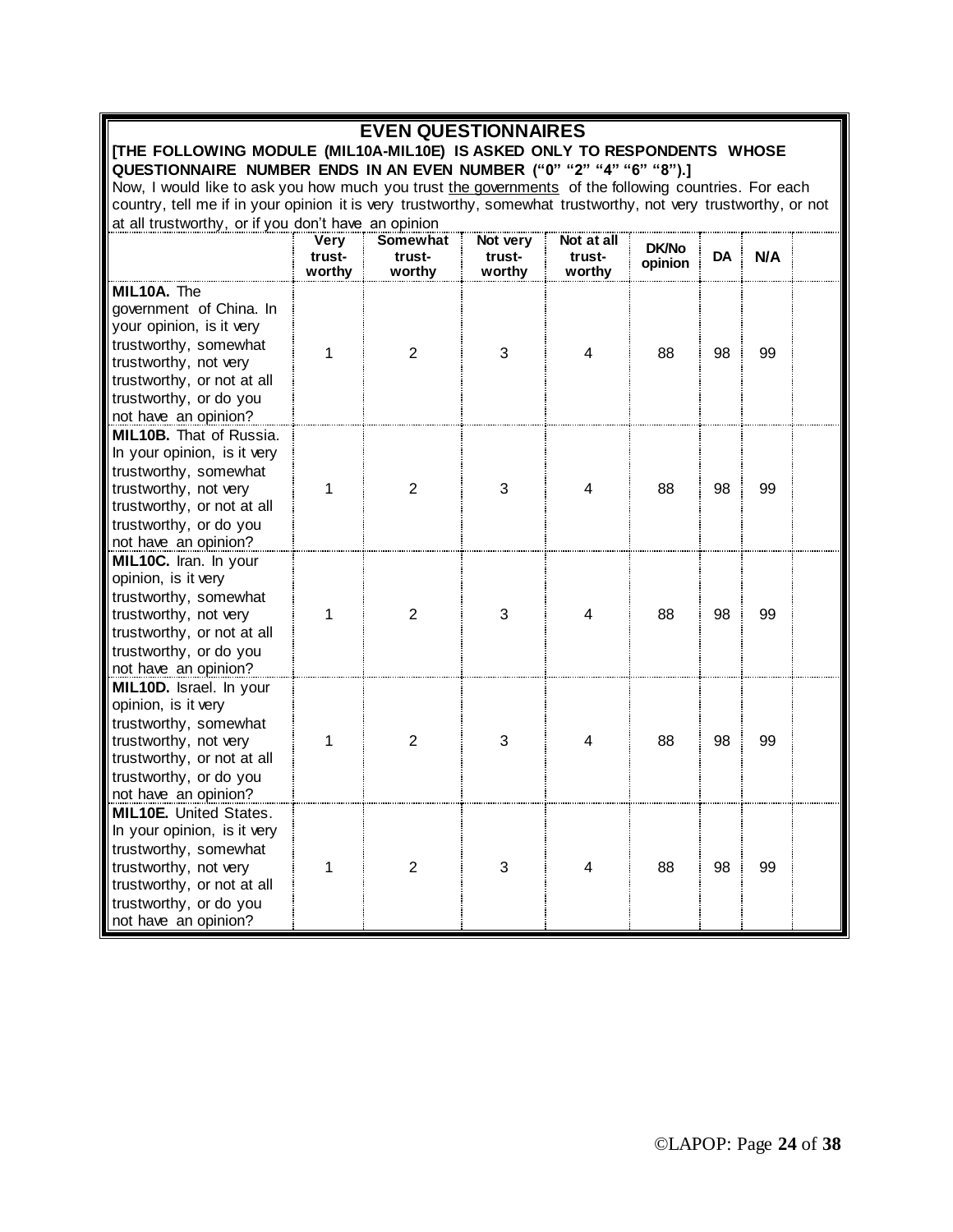## **EVEN QUESTIONNAIRES**

**[THE FOLLOWING MODULE (MIL11A-MIL11E) IS ASKED ONLY TO RESPONDENTS WHOSE QUESTIONNAIRE NUMBER ENDS IN AN EVEN NUMBER ("0" "2" "4" "6" "8").]**

Now I would like to ask you about the relations in general of our country with other nations around the world. When you think of our country's relationship with **China**, would you say that in the last 5 years our relationship has become closer, more distant, or has it remained about the same, or do you not have an opinion?

|                                           | <b>Closer</b> | About the<br>same | More<br>distant | <b>DK/No</b><br>opinion | DA | <b>N/A</b> |  |
|-------------------------------------------|---------------|-------------------|-----------------|-------------------------|----|------------|--|
| <b>MIL11A.</b> China                      |               |                   | 3               | 88                      | 98 | 99         |  |
| MIL11B. And our country's                 |               | 2                 | 3               | 88                      | 98 | 99         |  |
| relationship with Rusia. Would you        |               |                   |                 |                         |    |            |  |
| say that in the last 5 years our          |               |                   |                 |                         |    |            |  |
| relationship has become closer, more      |               |                   |                 |                         |    |            |  |
| distant, or has it remained about the     |               |                   |                 |                         |    |            |  |
| same, or do you not have an opinion?      |               |                   |                 |                         |    |            |  |
| <b>MIL11C.</b> And with Iran. Would you   |               | 2                 | 3               | 88                      | 98 | 99         |  |
| say that in the last 5 years our          |               |                   |                 |                         |    |            |  |
| relationship has become closer, more      |               |                   |                 |                         |    |            |  |
| distant, or has it remained about the     |               |                   |                 |                         |    |            |  |
| same, or do you not have an opinion?      |               |                   |                 |                         |    |            |  |
| <b>MIL11D.</b> And with Israel. Would you |               |                   | з               | 88                      | 98 | 99         |  |
| say that in the last 5 years our          |               |                   |                 |                         |    |            |  |
| relationship has become closer, more      |               |                   |                 |                         |    |            |  |
| distant, or has it remained about the     |               |                   |                 |                         |    |            |  |
| same, or do you not have an opinion?      |               |                   |                 |                         |    |            |  |
| <b>MIL11E.</b> Finally, with the United   |               | 2                 | 3               | 88                      | 98 | 99         |  |
| States. Would you say that in the last    |               |                   |                 |                         |    |            |  |
| 5 years our relationship has become       |               |                   |                 |                         |    |            |  |
| closer, more distant, or has it           |               |                   |                 |                         |    |            |  |
| remained about the same, or do you        |               |                   |                 |                         |    |            |  |
| not have an opinion?                      |               |                   |                 |                         |    |            |  |

On a different subject…

**CCT1NEW.** Do you or someone in your household receive monthly assistance in the form of money or products from the government? (1) Yes (2) No (88) DK (98) DA

| <b>HAIPOLIS.</b> Would you say that the police is enough to provide security in the country or |  |
|------------------------------------------------------------------------------------------------|--|
| another force is needed in the country? [Read options]                                         |  |
| (1) Police is enough to provide security                                                       |  |
| (2) Another force is needed                                                                    |  |
| (88) DK<br>$(98)$ DA                                                                           |  |
|                                                                                                |  |

| sending their child to work as a restavek?                                                 |  |
|--------------------------------------------------------------------------------------------|--|
| : (1) Yes<br>$(2)$ No<br>(88) DK<br>$(98)$ DA                                              |  |
| <b>RESTAVEK3. Community Organizations.</b> Do you think your local community organizations |  |
| should prevent families from sending their child to work as a restavek?                    |  |
| $(1)$ Yes<br>$(2)$ No<br>(88) DK<br>(98) DA                                                |  |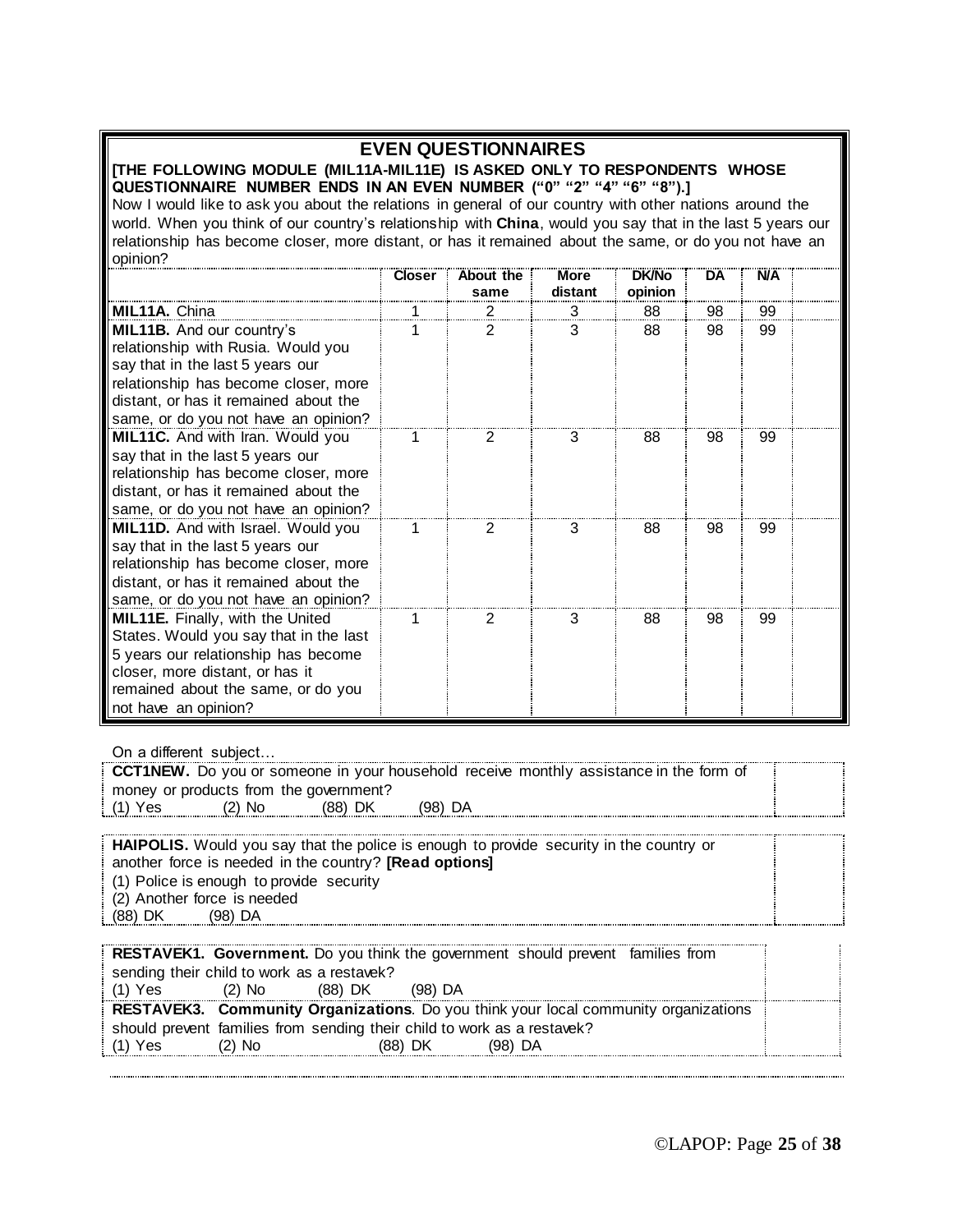| HAIMIG1. How long have you been living in this municipality?<br>0. Less than 1 year                                                                                                                                                                                                                                                |  |  |  |  |
|------------------------------------------------------------------------------------------------------------------------------------------------------------------------------------------------------------------------------------------------------------------------------------------------------------------------------------|--|--|--|--|
| (88) DK<br>(98) DA<br>Years                                                                                                                                                                                                                                                                                                        |  |  |  |  |
| AIDP2. And now, speaking of that residence where you lived on the day when the earthquake<br>struck, how much damage did that place suffer from the earthquake? [Read options]<br>(2) It was damaged but repairable (3) It was damaged but is not<br>$(1)$ None<br>repairable (4) It was completely destroyed<br>(88) DK<br>(98)DA |  |  |  |  |
| AIDP4. What is the name of the municipality in which you were living on the day when the<br>earthquake struck?<br>(99) NA<br>(88) DK<br>(89)DK                                                                                                                                                                                     |  |  |  |  |

| ED. How many years of schooling have you completed?                       |                                                          |                           |  |  |  |
|---------------------------------------------------------------------------|----------------------------------------------------------|---------------------------|--|--|--|
| (primary, secondary, university, post-secondary not university) =<br>Year |                                                          |                           |  |  |  |
|                                                                           | total number of years [Use the table below for the code] |                           |  |  |  |
|                                                                           |                                                          |                           |  |  |  |
| 00. None                                                                  |                                                          |                           |  |  |  |
| Primary                                                                   | Secondary                                                | <b>University</b>         |  |  |  |
| 01 Pre-School                                                             | 08 Sixième / 7 A.F.                                      | 15 University 1           |  |  |  |
| 02 Preparatory1 / 1 A.F.                                                  | 09 Cinquième / 8 A.F.                                    | 16 University 2           |  |  |  |
| 03 Preparatory 2/2 A.F.                                                   | 10 Quatrième / 9 A.F.                                    | 17 University 3           |  |  |  |
| 04 Elementary 1/3 A.F.                                                    | 11 Troisième                                             | 18+ University 4 and more |  |  |  |
| 05 Elementary 2/4 A.F.                                                    | 12 Seconde                                               |                           |  |  |  |
| 06 Intermediate 1 / 5 A.F.                                                | 13 Rhéto                                                 |                           |  |  |  |
| 07 Intermediate 2 / 6 A.F.                                                | 14 Philo                                                 |                           |  |  |  |
| (88) DK                                                                   | '98) DA                                                  |                           |  |  |  |

| <b>ODD QUESTIONNAIRES</b>                                                            |  |
|--------------------------------------------------------------------------------------|--|
| [ED2 AND MOV1 SHOULD ONLY BE ASKED FOR INTERVIEWEES WHOSE                            |  |
| QUESTIONNAIRE NUMBER ENDS WITH AN ODD NUMBER("1" "3" "5" "7" ó "9")]                 |  |
| ED2. And what educational level did your mother complete? [DO NOT READ OPTIONS]      |  |
| $(00)$ None                                                                          |  |
| (01) Primary incomplete                                                              |  |
| (02) Primary complete                                                                |  |
| (03) Secondary incomplete                                                            |  |
| (04) Secondary complete                                                              |  |
| (05) Technical school/Associate degree incomplete                                    |  |
| (06) Technical school/Associate degree complete                                      |  |
| (07) University (bachelor's degree or higher) incomplete                             |  |
| (08) University (bachelor's degree or higher) complete                               |  |
| (88) DK                                                                              |  |
| $(98)$ DA                                                                            |  |
| (99) N/A                                                                             |  |
| <b>MOV1.</b> Would you describe yourself as belonging to the ? <b>[READ OPTIONS]</b> |  |
| (2) Upper middle class (3) Middle class<br>(1) Upper class                           |  |
| (4) Lower middle class, or (5) Lower class?                                          |  |
| $(98)$ DA and $(98)$<br>(88) DK<br>(99) N/A                                          |  |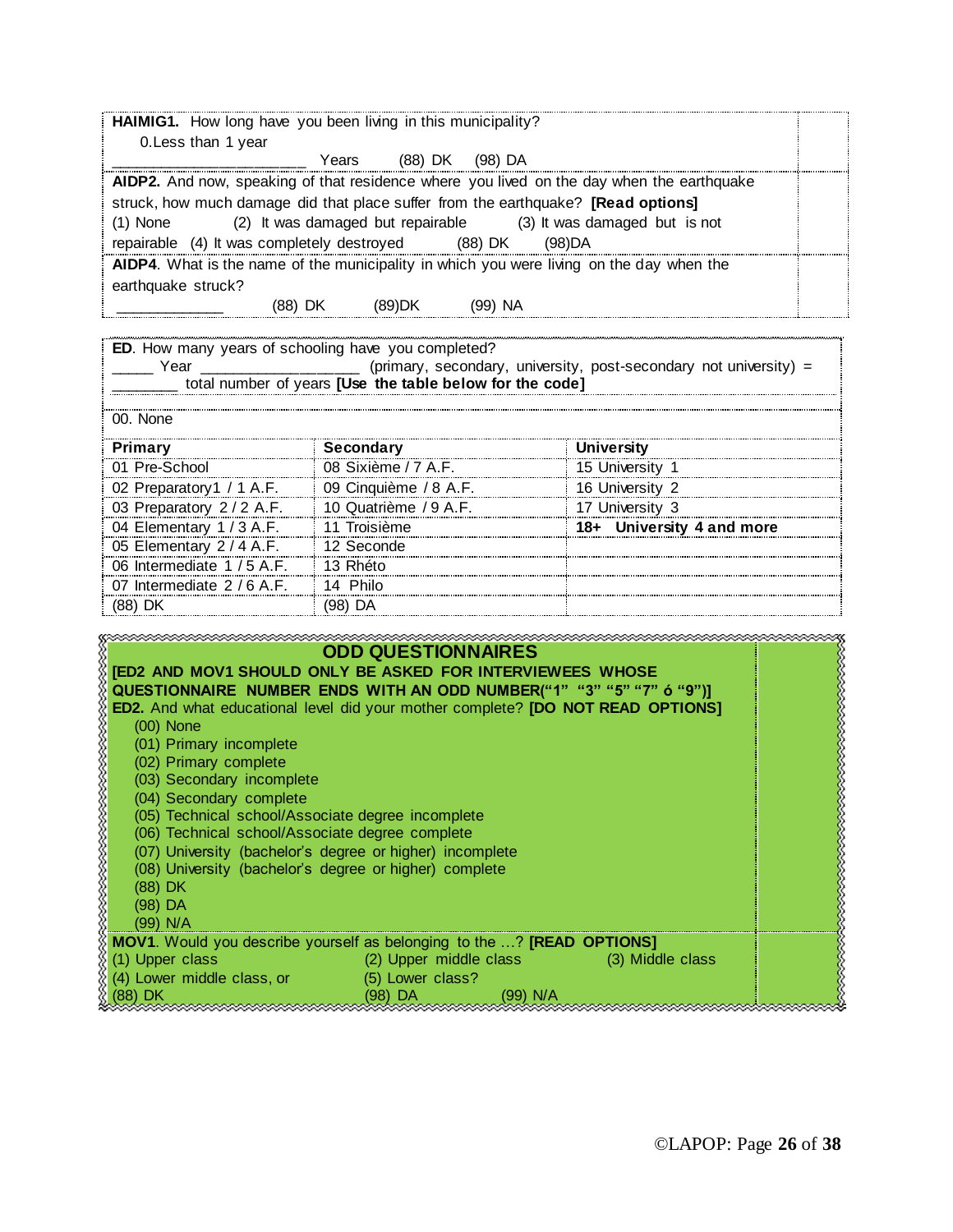| Q2D-Y. On what day, month and year were you born? [If respondent refuses to                             | Q <sub>2</sub> D |  |  |  |
|---------------------------------------------------------------------------------------------------------|------------------|--|--|--|
| say the day and month, ask for only the year, or ask for the age and then                               | Day              |  |  |  |
| calculate the year.]                                                                                    |                  |  |  |  |
| Day $\_\_\_\$ Month (01 = January) $\_\_\_\_\_\$<br>Year<br>(For Q2D and Q2M: $88 = DK$ and $98 = DR$ ) | Q <sub>2</sub> M |  |  |  |
| $(For Q2Y: 8888 = DK and 9888 = DR)$                                                                    | Month            |  |  |  |
|                                                                                                         | Q2Y              |  |  |  |
|                                                                                                         | Year             |  |  |  |
|                                                                                                         |                  |  |  |  |
| Q3C. What is your religion, if any? [Do not read options]                                               |                  |  |  |  |
| [If the respondent says that he/she has no religion, probe to see if he/she should be                   |                  |  |  |  |
| located in option 4 or 11]                                                                              |                  |  |  |  |
| (1) Catholic                                                                                            |                  |  |  |  |
| (2) Protestant, Mainline Protestant or Protestant non-Evangelical (Christian; Calvinist;                |                  |  |  |  |
| Lutheran; Methodist; Presbyterian; Disciple of Christ; Anglican; Episcopalian; Moravian).               |                  |  |  |  |
| (3) Non-Christian Eastern Religions (Islam; Buddhist; Hinduism; Taoist; Confucianism; Baha'i).          |                  |  |  |  |
| (4) None (Believes in a Supreme Entity but does not belong to any religion)                             |                  |  |  |  |
| (5) Evangelical and Pentecostal (Evangelical; Pentecostals; Church of God; Assemblies of                |                  |  |  |  |
| God; Universal Church of the Kingdom of God; International Church of the Foursquare                     |                  |  |  |  |
| Gospel; Christ Pentecostal Church; Christian Congregation; Mennonite; Brethren; Christian               |                  |  |  |  |
| Reformed Church; Charismatic non-Catholic; Light of World; Baptist; Nazarene; Salvation                 |                  |  |  |  |
| Army; Adventist; Seventh-Day Adventist; Sara Nossa Terra).                                              |                  |  |  |  |
| (6) LDS (Mormon).                                                                                       |                  |  |  |  |
| (7) Traditional Religions or Native Religions (Candomblé, Voodoo, Rastafarian, Mayan                    |                  |  |  |  |
| Traditional Religion; Umbanda; Maria Lonza; Inti; Kardecista, Santo Daime, Esoterica).                  |                  |  |  |  |
| (10) Jewish (Orthodox; Conservative; Reform).                                                           |                  |  |  |  |
| (11) Agnostic, atheist (Does not believe in God).                                                       |                  |  |  |  |
|                                                                                                         |                  |  |  |  |
| (12) Jehovah's Witness.                                                                                 |                  |  |  |  |
| (88) DK<br>(98) DA                                                                                      |                  |  |  |  |
| Q5A. How often do you attend religious services? [Read options]                                         |                  |  |  |  |
| (1) More than once per week<br>(2) Once per week<br>(3) Once a month                                    |                  |  |  |  |
| (4) Once or twice a year<br>(5) Never or almost never<br>(88) DK<br>(98) DA                             |                  |  |  |  |
| Q5B. Please, could you tell me how important is religion in your life? [Read options]                   |                  |  |  |  |
| (1) Very important<br>(2) Rather important<br>(3) Not very important<br>(4) Not at all important        |                  |  |  |  |
| (88) DK<br>(98) DA                                                                                      |                  |  |  |  |
|                                                                                                         |                  |  |  |  |
| <b>PS1.</b> Where does the water used in this house come from? <b>[Read options]</b>                    |                  |  |  |  |
| (1) In house plumbing [Continue]                                                                        |                  |  |  |  |
| (2) Outdoor plumbing but part of the property [Continue]                                                |                  |  |  |  |
| (3) Neighbor's plumbing [Continue]                                                                      |                  |  |  |  |
| (4) Public sink or faucet [Continue]                                                                    |                  |  |  |  |
| (5) Well on the property [Go to PS3]                                                                    |                  |  |  |  |
| (6) Well in the neighborhood [Go to PS3]                                                                |                  |  |  |  |
| (7) Truck, wagon or tanker [Go to PS3]                                                                  |                  |  |  |  |
| (8) Water bucket [Go to PS3]<br>(9) Rain [Go to PS3]                                                    |                  |  |  |  |
| (10) Spring, river or stream [Go to PS3]                                                                |                  |  |  |  |
| (11) Other [Go to PS3                                                                                   |                  |  |  |  |
|                                                                                                         |                  |  |  |  |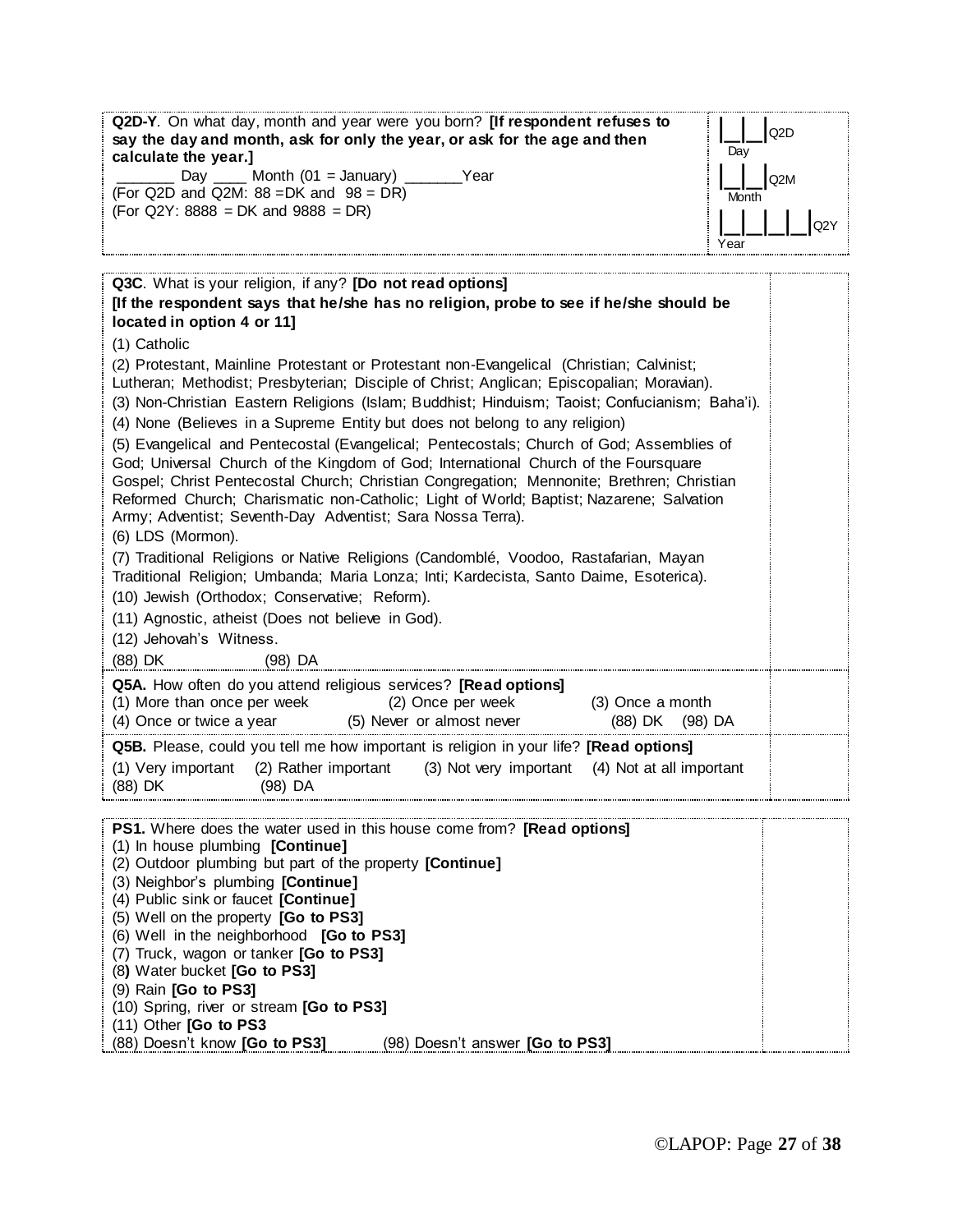| <b>PS2.</b> How often does this household receive water? <b>[Read options]</b><br>(1) Every day                |  |
|----------------------------------------------------------------------------------------------------------------|--|
| (2) Every two days                                                                                             |  |
| (3) Every three days                                                                                           |  |
| (4) Once a week                                                                                                |  |
| (5) Once every two weeks or less                                                                               |  |
| (88) Doesn't know (98) DA (99) N/A                                                                             |  |
| <b>PS3.</b> Is this house/apartment connected to the public electric power supply?                             |  |
| (1) Yes (2) No (88) Don't Know (98) DA                                                                         |  |
| PS4. Approximately how many hours per day have you been supplied with electricity within<br>the 3 past months? |  |
| Hours of electricity per day (00-24)                                                                           |  |
| (88) Doesn't know (98) DA (99) N/A                                                                             |  |
|                                                                                                                |  |
| <b>OCUP4A.</b> How do you mainly spend your time? Are you currently <b>[Read options]</b>                      |  |
| (1) Working? [Continue]                                                                                        |  |
| $(2)$ Not warking but how a job? $[Quantum]$                                                                   |  |

(2) Not working, but have a job? **[Continue]** (3) Actively looking for a job? **[Go to Q10NEW]** (4) A student? **[Go to Q10NEW]** (5) Taking care of the home? **[Go to Q10NEW]** (6) Retired, a pensioner or permanently disabled to work **[Go to Q10NEW]** (7) Not working and not looking for a job? **[Go to Q10NEW]** (88) DK **[Go to Q10NEW]** (98) DA **[Go to Q10NEW] OCUP1A.** In this job are you: **[Read the options]** (1) A salaried employee of the government or an independent state-owned enterprise? (2) A salaried employee in the private sector? (3) Owner or partner in a business (4) Self-employed (5) Unpaid worker (88) DK (98) DA (99) N/A

**[GIVE CARD F]**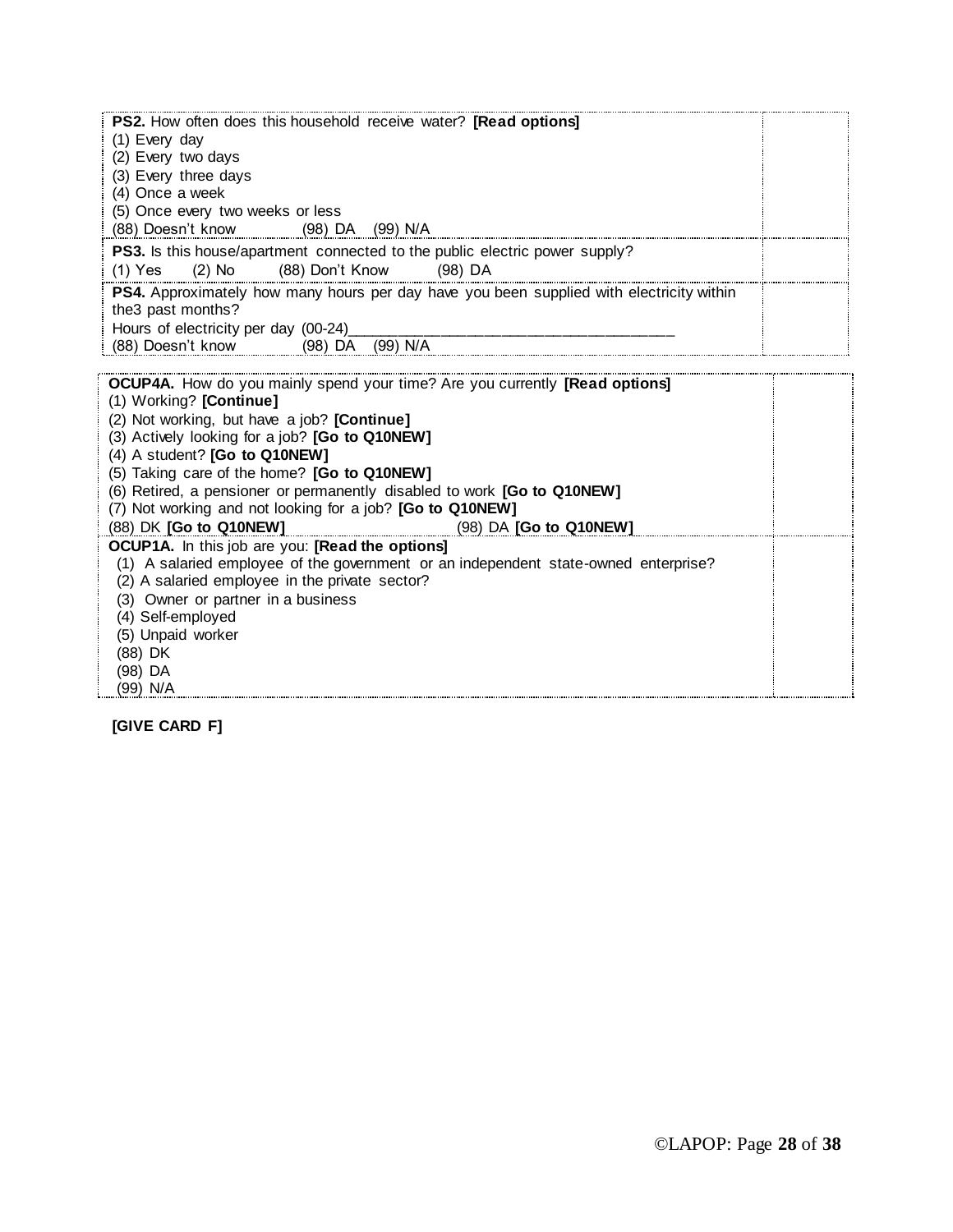| <b>Q10NEW.</b> Into which of the following income ranges does the total monthly income of this |  |
|------------------------------------------------------------------------------------------------|--|
| household fit, including remittances from abroad and the income of all the working adults and  |  |
| children?                                                                                      |  |
| [If the interviewee does not get it, ask: "Which is the total monthly income in your           |  |
| household?]                                                                                    |  |
| (00) No income                                                                                 |  |
| (01) Less than 800 gourdes                                                                     |  |
| (02) 800-1600 gourdes                                                                          |  |
| (03) 1601-2400 gourdes                                                                         |  |
| (04) 2401-3200 gourdes                                                                         |  |
| (05) 3201-4000 gourdes                                                                         |  |
| (06) 4001-4800 gourdes                                                                         |  |
| (07) 4801-5620 gourdes                                                                         |  |
| (08) 5621-6380 gourdes                                                                         |  |
| (09) 6381-7200 gourdes                                                                         |  |
| (10) 7201-8400 gourdes                                                                         |  |
| (11) 8401-9600 gourdes                                                                         |  |
| (12) 9601-14400 gourdes                                                                        |  |
| (13) 14401-19200 gourdes                                                                       |  |
| (14) 19201-24000 gourdes                                                                       |  |
| $(15)$ 24001 - 28800 gourdes                                                                   |  |
| (16) More than 28800 gourdes                                                                   |  |
| (88) DK                                                                                        |  |
| (98) DA                                                                                        |  |

| [ASK ONLY IF RESPONDENT IS WORKING OR IS RETIRED/DISABLED/ON PENSION                 |  |
|--------------------------------------------------------------------------------------|--|
| (VERIFY OCUP4A)]                                                                     |  |
| Q10G. How much money do you personally earn each month in your work or retirement or |  |
| pension? [If the respondent does not understand: How much do you alone earn, in your |  |
| salary or pension, without counting the income of the other members of your          |  |
| household, remittances, or other income?]                                            |  |
| (00) No income                                                                       |  |
| (01) Less than 800 gourdes                                                           |  |
| (02) 800-1600 gourdes                                                                |  |
| (03) 1601-2400 gourdes                                                               |  |
| (04) 2401-3200 gourdes                                                               |  |
| (05) 3201-4000 gourdes                                                               |  |
| (06) 4001-4800 gourdes                                                               |  |
| (07) 4801-5620 gourdes                                                               |  |
| (08) 5621-6380 gourdes                                                               |  |
| (09) 6381-7200 gourdes                                                               |  |
| (10) 7201-8400 gourdes                                                               |  |
| (11) 8401-9600 gourdes                                                               |  |
| (12) 9601-14400 gourdes                                                              |  |
| (13) 14401-19200 gourdes                                                             |  |
| (14) 19201-24000 gourdes                                                             |  |
| $(15)$ 24001 - 28800 gourdes                                                         |  |
| (16) More than 28800 gourdes                                                         |  |
| (88) DK                                                                              |  |
| (98) DA                                                                              |  |
| (99) N/A (Not working and not retired)                                               |  |
| [TAKE BACK CARD F]                                                                   |  |
|                                                                                      |  |

|                         |        |           |           | <b>Q10A.</b> Do you or someone else living in your household receive remittances, that is, economic |  |
|-------------------------|--------|-----------|-----------|-----------------------------------------------------------------------------------------------------|--|
| assistance from abroad? |        |           |           |                                                                                                     |  |
| $(1)$ Yes               | (2) No | $(88)$ DK | $(98)$ DA |                                                                                                     |  |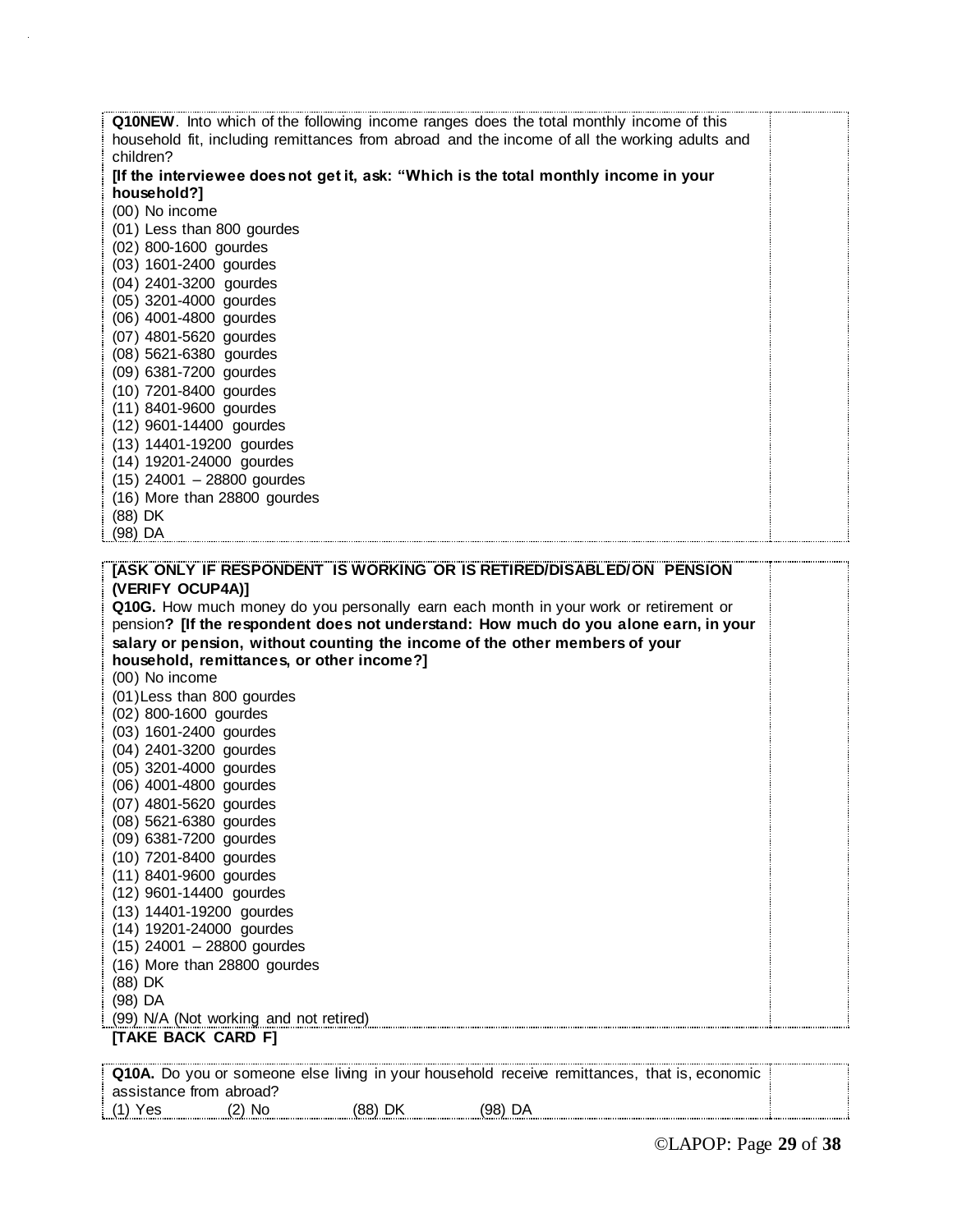| Q10D. The salary that you receive and total household income: [Read the options]<br>(1) Is good enough for you and you can save from it<br>(2) Is just enough for you, so that you do not have major problems<br>(3) Is not enough for you and you are stretched<br>(4) Is not enough for you and you are having a hard time<br>(88) [Don't read] DK (98) [Don't read] DA |  |
|---------------------------------------------------------------------------------------------------------------------------------------------------------------------------------------------------------------------------------------------------------------------------------------------------------------------------------------------------------------------------|--|
|                                                                                                                                                                                                                                                                                                                                                                           |  |
| <b>Q10E.</b> Over the past two years, has the income of your household: <b>[Read options]</b><br>(1) Increased?<br>(2) Remained the same?<br>(3) Decreased?<br>(88) DK<br>DA                                                                                                                                                                                              |  |

| Now I am going to read you some questions about food.                                                                                                                                           |    |     |    |    |  |
|-------------------------------------------------------------------------------------------------------------------------------------------------------------------------------------------------|----|-----|----|----|--|
|                                                                                                                                                                                                 | Nο | Yes | DK | nΔ |  |
| <b>FS2.</b> In the past three months, because of a lack of<br>money or other resources, did your household ever run<br>out of food?                                                             |    |     | 88 | 98 |  |
| <b>FS8.</b> In the past three months, because of lack of<br>money or other resources, did you or some other adult<br>in the household ever eat only once a day or go without<br>eating all day? |    |     | 88 | 98 |  |

| Q11. What is your marital status? [Read options]                                                 |                        |           |  |
|--------------------------------------------------------------------------------------------------|------------------------|-----------|--|
| $(1)$ Single $[Go$ to Q12C]                                                                      | (2) Married [CONTINUE] |           |  |
| (3) Common law marriage [CONTINUE] (4) Divorced [Go to Q12C]                                     |                        |           |  |
|                                                                                                  |                        |           |  |
| (5) Separated [Go to Q12C] (6) Widowed [Go to Q12C]<br>(88) DK [Go to Q12C] (98) DA [Go to Q12C] |                        |           |  |
| GEN10. Thinking only about yourself and your spouse and the salaries that you earn, which of     |                        |           |  |
| the following phrases best describe your salaries [Read alternatives]                            |                        |           |  |
| (1) You don't earn anything and your spouse earns it all                                         |                        |           |  |
| (2) You earn less than your spouse;                                                              |                        |           |  |
| (3) You earn more or less the same as your spouse;                                               |                        |           |  |
| (4) You earn more than your spouse;                                                              |                        |           |  |
| (5) You earn all of the income and your spouse earns nothing                                     |                        |           |  |
| (6) <b>[DON'T READ]</b> No salary income                                                         |                        |           |  |
| (88) DK                                                                                          |                        |           |  |
| (98) DA                                                                                          |                        |           |  |
| (99) INAP                                                                                        |                        |           |  |
| Q12C. How many people in total live in this household at this time? ___________                  |                        |           |  |
| (88) DK (98) DA                                                                                  |                        |           |  |
|                                                                                                  |                        |           |  |
| Q12. Do you have children? How many? $\frac{1}{(88) \text{ DK}}$ (98) DA (98) DA                 |                        |           |  |
| Q12B. How many of your children are under 13 years of age and live in this household?            |                        |           |  |
|                                                                                                  |                        |           |  |
| $00 = none$ , (88) DK (98) DA (99) INAP (no children)                                            |                        |           |  |
| ETID. Do you consider yourself white, mestizo, indigenous, black, mulatto, or of another         |                        |           |  |
| race? [If respondent says Afro-Haitian, mark (4) Black]                                          |                        |           |  |
| (1) White (4) Black                                                                              |                        |           |  |
| (5) Mulatto (7) Other (88) DK                                                                    |                        | $(98)$ DA |  |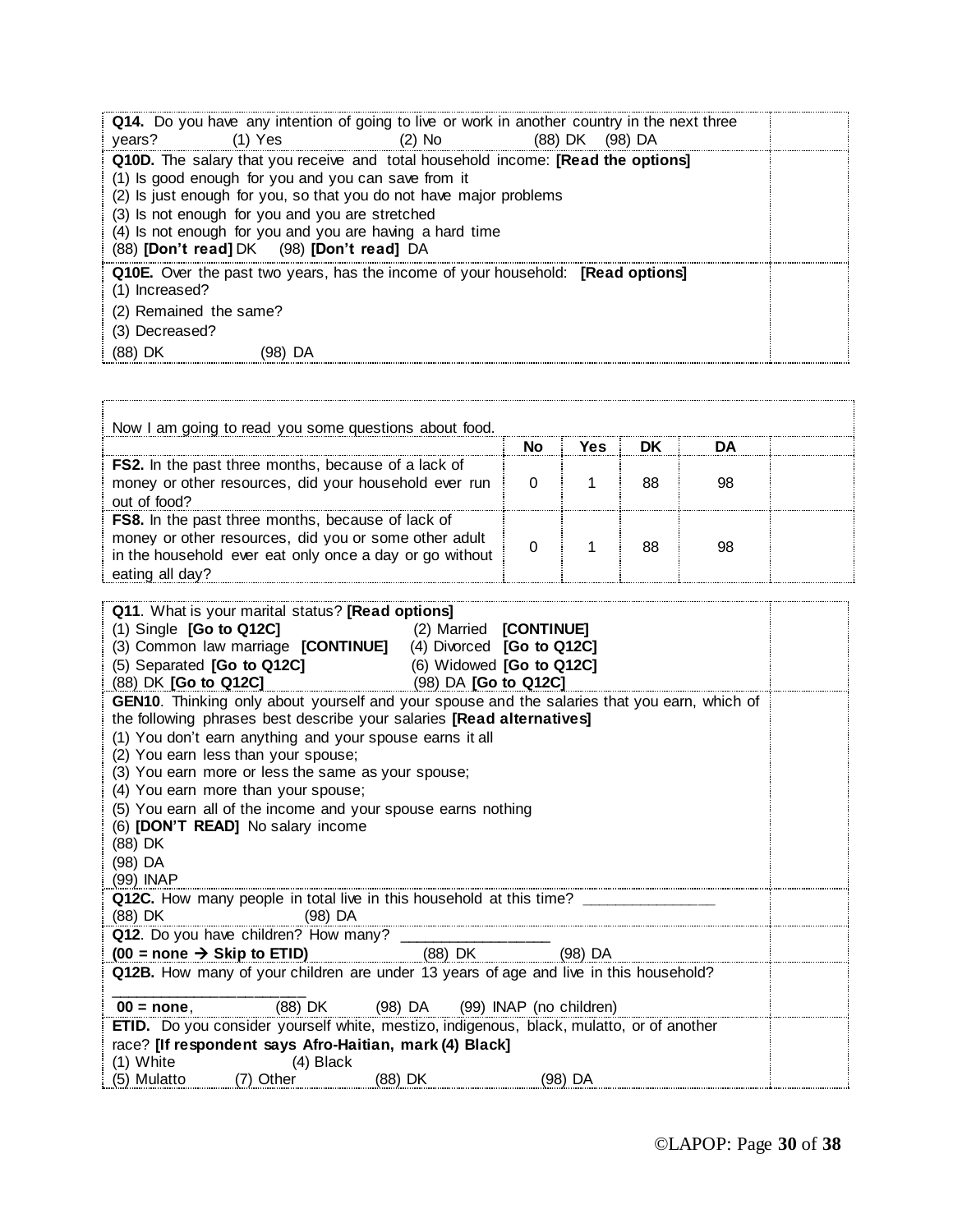|                             |                        |                                                                                                   | <b>LENG1.</b> What is your mother tongue, that is, the language you spoke first at home when you |  |
|-----------------------------|------------------------|---------------------------------------------------------------------------------------------------|--------------------------------------------------------------------------------------------------|--|
|                             |                        | were a child? [Mark only one answer] [Do not read the options]                                    |                                                                                                  |  |
|                             |                        |                                                                                                   |                                                                                                  |  |
|                             |                        |                                                                                                   |                                                                                                  |  |
| (2201) Creole               |                        | (2202) French (2203) Spanish (2204) English                                                       | (2205) Other                                                                                     |  |
| (88) DK                     | (98) DA                |                                                                                                   |                                                                                                  |  |
|                             |                        |                                                                                                   |                                                                                                  |  |
|                             |                        | <b>WWW1.</b> Talking about other things, how often do you use the internet? <b>[Read options]</b> |                                                                                                  |  |
| (1) Daily                   |                        |                                                                                                   |                                                                                                  |  |
| (2) A few times a week      |                        |                                                                                                   |                                                                                                  |  |
|                             |                        |                                                                                                   |                                                                                                  |  |
| (3) A few times a month     |                        |                                                                                                   |                                                                                                  |  |
| (4) Rarely                  |                        |                                                                                                   |                                                                                                  |  |
| $(5)$ Never                 |                        |                                                                                                   |                                                                                                  |  |
|                             |                        |                                                                                                   |                                                                                                  |  |
| (88) <b>[Don't read]</b> DK | $(98)$ [Don't read] DA |                                                                                                   |                                                                                                  |  |

For statistical purposes, we would like to know how much information people have about politics and the country...

GI0. About how often do you pay attention to the news, whether on TV, the radio, newspapers or the internet? **[Read alternatives]:** 

| (2) A few times a week<br>$(3)$ A few times a month $(4)$ Rarely<br>Daily<br>$(5)$ Never<br>(88) DK<br>(98) DA                                             |                |                  |               |                 |  |
|------------------------------------------------------------------------------------------------------------------------------------------------------------|----------------|------------------|---------------|-----------------|--|
|                                                                                                                                                            | <b>Correct</b> | <b>Incorrect</b> | Don't<br>know | Don't<br>answer |  |
| <b>GI1.</b> What is the name of the current president<br>of the United States of America? [Don't read:<br>Barack Obama, accept Obama]                      |                |                  | 88            | 98              |  |
| GI4. How long is the presidential term of office<br>in Haiti? [Don't read: 5 years]                                                                        |                |                  | 88            | 98              |  |
| GI7. How many members does the Chamber of<br>Deputies have?<br><b>[NOTE EXACT NUMBER. REPEAT ONLY</b><br>ONCE IF THE INTERVIEWEE DOESN'T<br><b>ANSWERT</b> | Number:        |                  | 8888          | 9888            |  |

To conclude, could you tell me if you have the following in your house: **[read out all items]**

| R1. Television                                                                          | (0) No                    |          |           | ) Yes             |  |
|-----------------------------------------------------------------------------------------|---------------------------|----------|-----------|-------------------|--|
| R3. Refrigerator                                                                        | $(0)$ No                  |          |           | (1) Yes           |  |
| R4. Landline/residential<br>telephone (not cellular)                                    | $(0)$ No                  |          |           | (1) Yes           |  |
| R4A. Cellular telephone                                                                 | (U) NO                    |          |           | (1) Yes           |  |
| R5. Vehicle/car How many? [If<br>the interviewee does not say<br>how many, mark "one."] | (0) No :                  | (1) One  | (2) Two   | (3) Three or more |  |
| R6. Washing machine                                                                     | (0) No                    |          | (1) Yes   |                   |  |
| R7. Microwave oven                                                                      | $(0)$ No                  |          | (1) Yes   |                   |  |
| R8. Motorcycle                                                                          | $(0)$ No                  |          |           | $(1)$ Yes         |  |
| R12. Indoor plumbing                                                                    | $(0)$ No                  |          |           | $(1)$ Yes         |  |
| R <sub>14</sub> . Indoor bathroom                                                       | (0) No                    |          |           | $(1)$ Yes         |  |
| R <sub>15</sub> . Computer                                                              | (0) No <b>[GO TO R16]</b> |          |           | $(1)$ Yes         |  |
| R <sub>18</sub> . Internet                                                              |                           | $(0)$ No | $(1)$ Yes | (99) N/A          |  |
| R16. Flat panel TV                                                                      | $(0)$ No                  |          | $(1)$ Yes |                   |  |
| <b>R26.</b> Is the house connected to<br>the sewage system?                             | (0) No                    |          | (1) Yes   |                   |  |

*These are all the questions I have. Thank you very much for your cooperation.*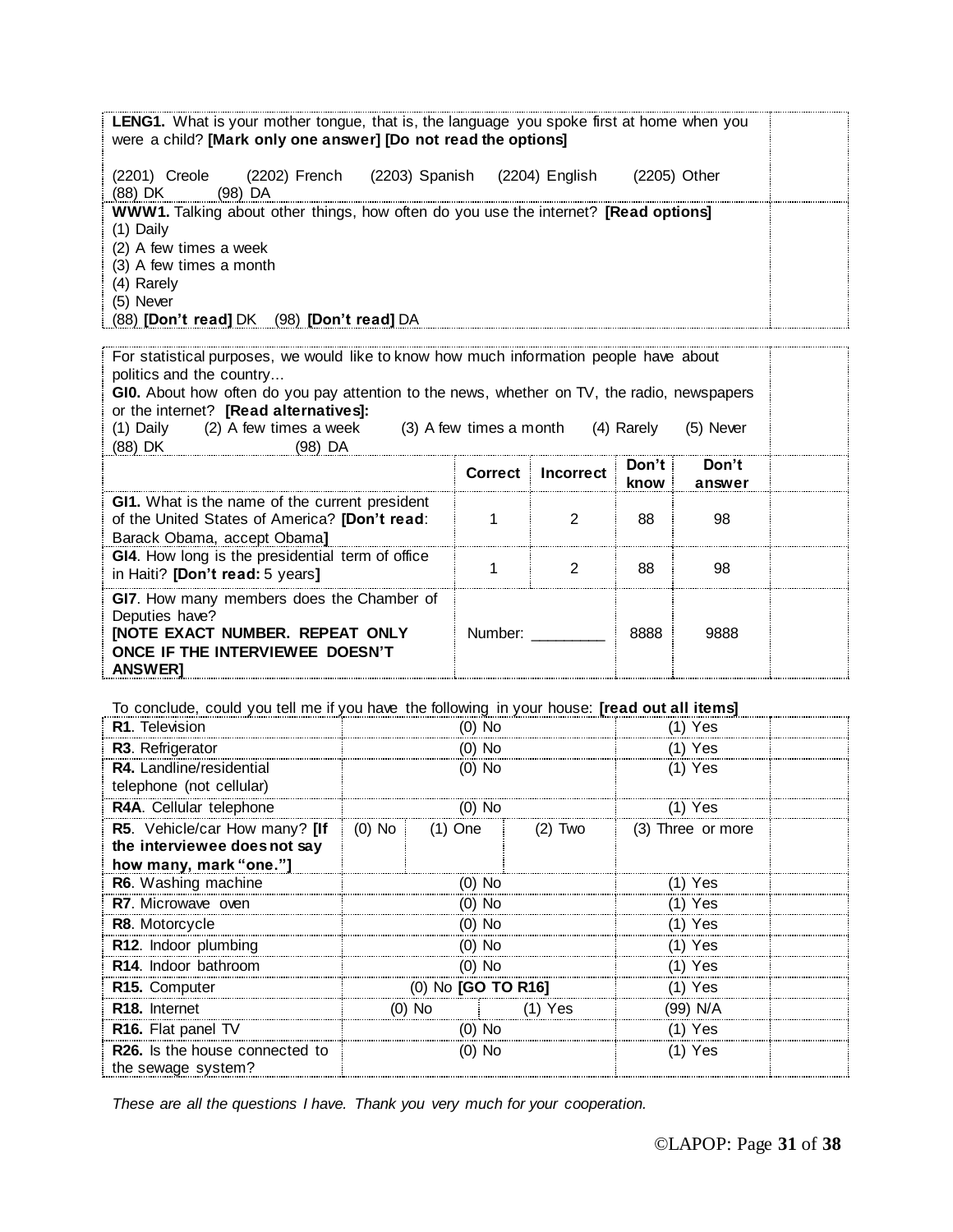| COLORR. [When the interview is complete, WITHOUT asking, please use the<br>color chart and circle the number that most closely corresponds to the color of<br>the face of the respondent]<br>(97) Could not be classified [Mark (97) only if, for some reason, you could not<br>see the face of the respondent] |  |
|-----------------------------------------------------------------------------------------------------------------------------------------------------------------------------------------------------------------------------------------------------------------------------------------------------------------|--|
| Time interview ended                                                                                                                                                                                                                                                                                            |  |
| TI. Duration of interview [minutes, see page #1]                                                                                                                                                                                                                                                                |  |
| <b>INTID.</b> Interviewer ID number:                                                                                                                                                                                                                                                                            |  |
| SEXI. Note your own sex: (1) Male (2) Female                                                                                                                                                                                                                                                                    |  |
| COLORI. Using the color chart, note the color that comes closest to your own<br>color.                                                                                                                                                                                                                          |  |

| I swear that this interview was carried out with the person indicated above.<br>Interviewer's signature<br>Date $\angle$ $\angle$ $\angle$<br>the company of the company of the company |  |
|-----------------------------------------------------------------------------------------------------------------------------------------------------------------------------------------|--|
| Field supervisor's signature<br>Comments:                                                                                                                                               |  |
| [Not for PDA use] Signature of the person who entered the data<br>[Not for PDA use]Signature of the person who verified the data                                                        |  |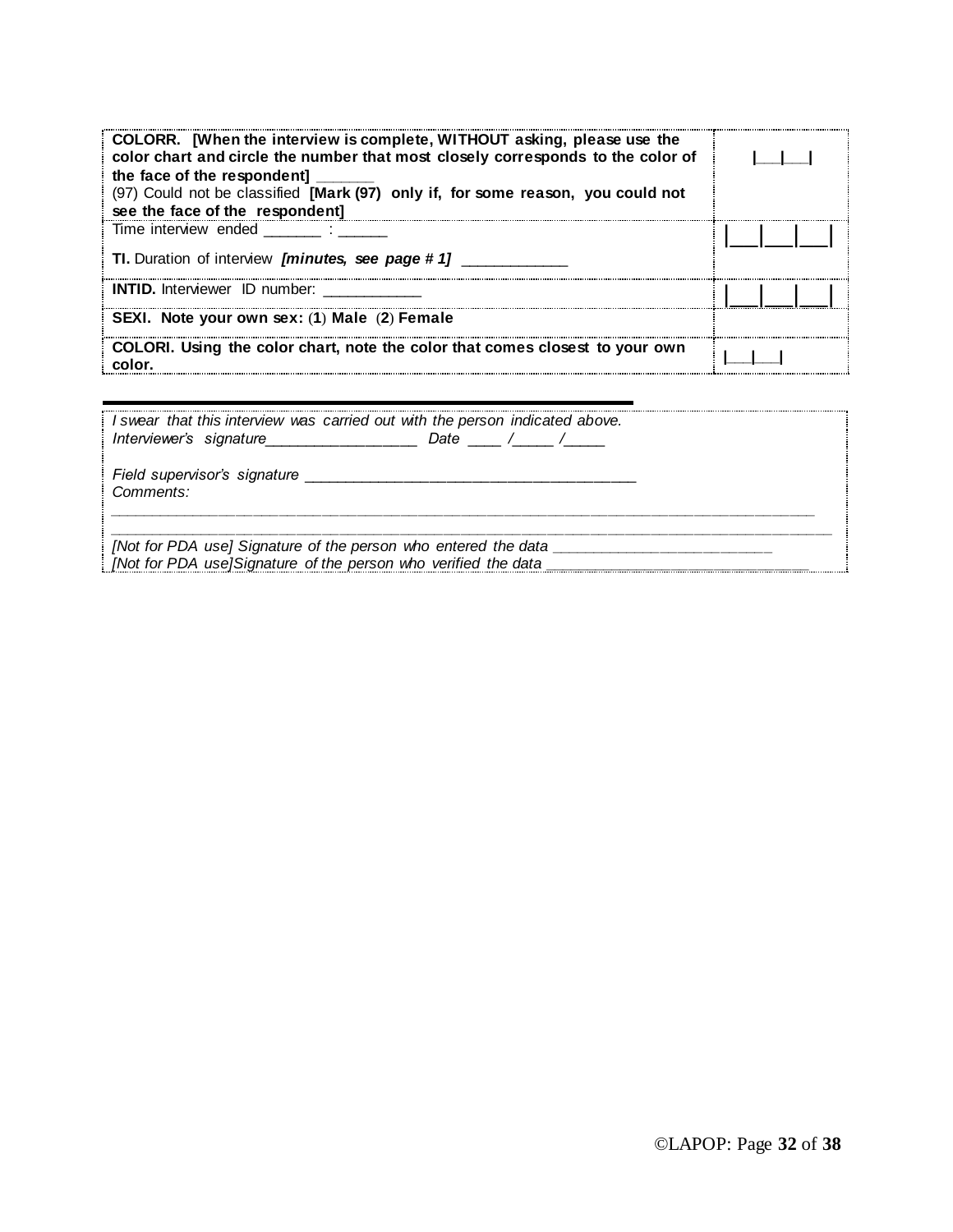

# 1 | 2 | 3 | 4 | 5 | 6 | 7 | 8 | 9 | 10 **Left Right**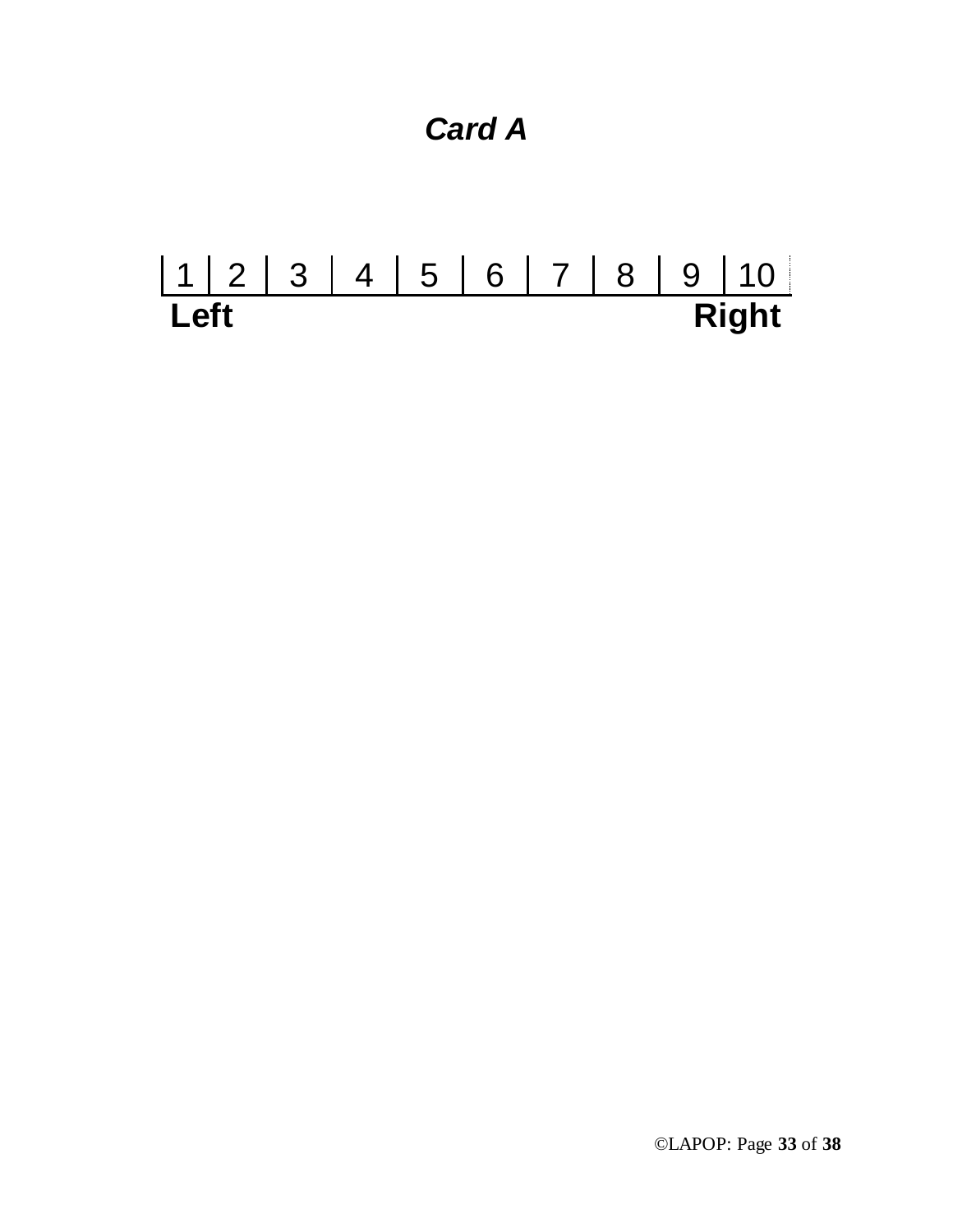

*Card B*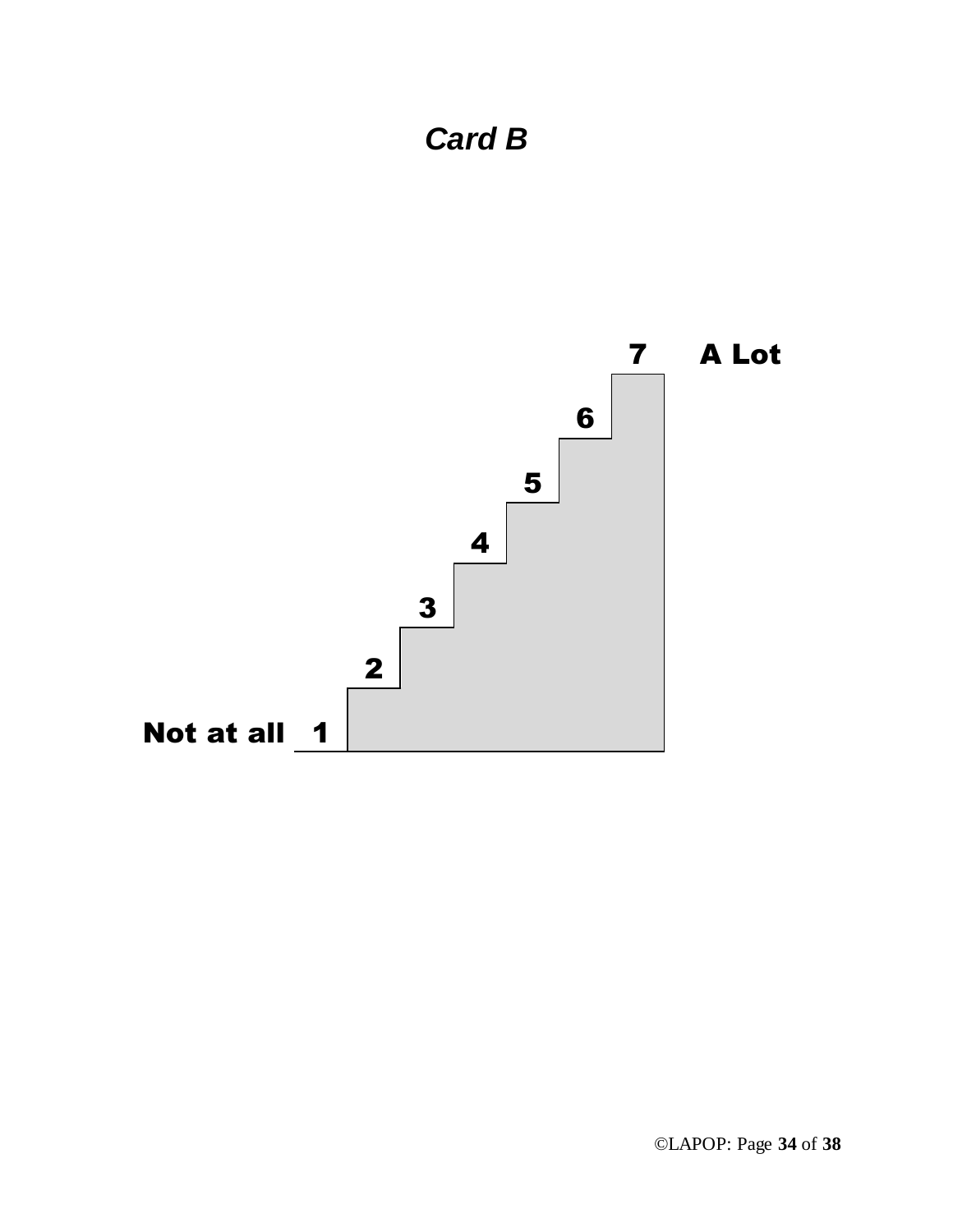

# *Card C*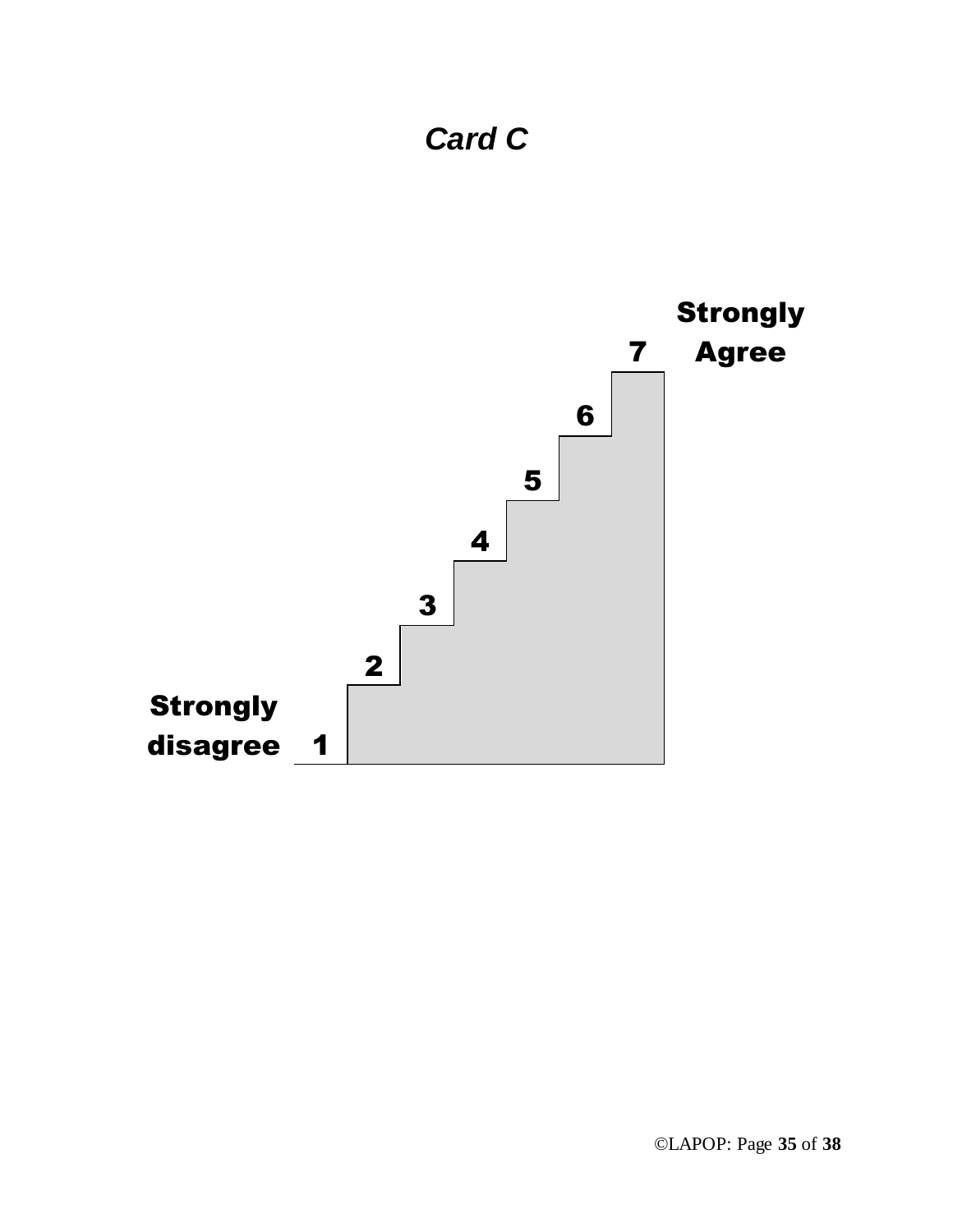

## *Card D*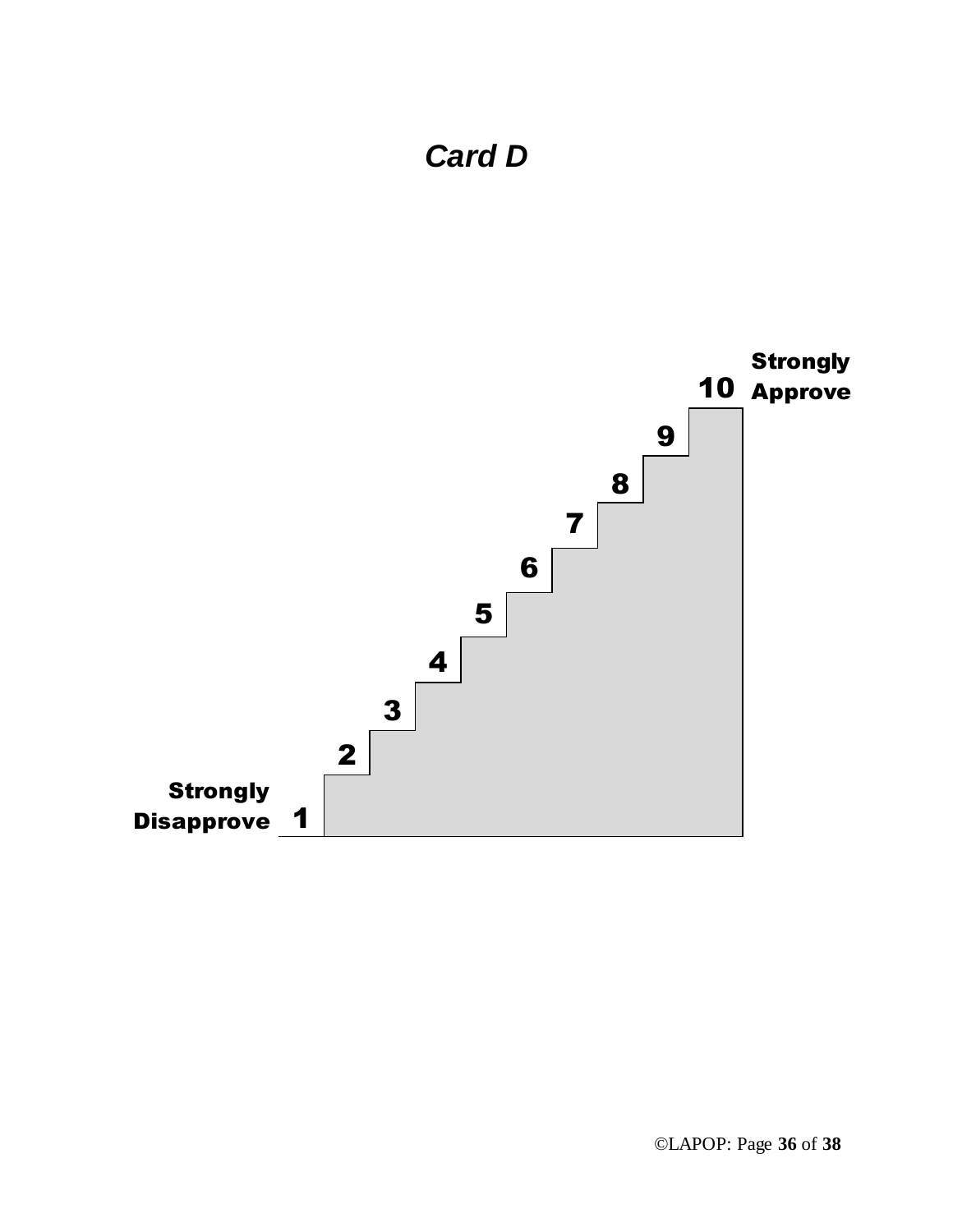# *Card F*

- (00) No income
- (01) Less than 800 gourdes
- (02) 800-1600 gourdes
- (03) 1601-2400 gourdes
- (04) 2401-3200 gourdes
- (05) 3201-4000 gourdes
- (06) 4001-4800 gourdes
- (07) 4801-5620 gourdes
- (08) 5621-6380 gourdes
- (09) 6381-7200 gourdes
- (10) 7201-8400 gourdes
- (11) 8401-9600 gourdes
- (12) 9601-14400 gourdes
- (13) 14401-19200 gourdes
- (14) 19201-24000 gourdes
- (15) 24001 28800 gourdes
- (16) More than 28800 gourdes